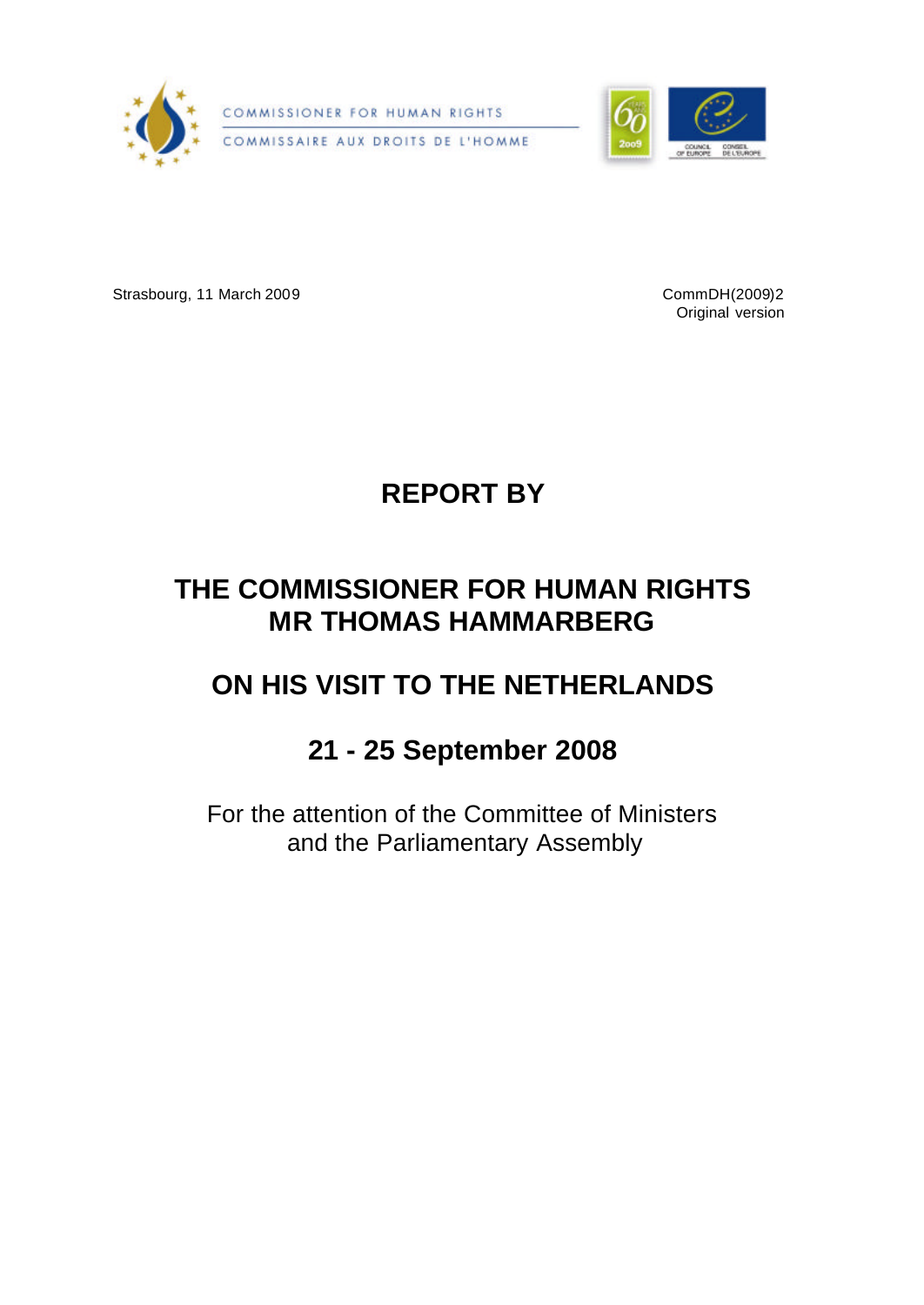# **Table of Contents**

| ı.                                                                                                |                                                             |                                                                                                                                         |  |
|---------------------------------------------------------------------------------------------------|-------------------------------------------------------------|-----------------------------------------------------------------------------------------------------------------------------------------|--|
| П.                                                                                                | 2.1<br>2.2<br>2.3<br>2.4<br>2.5<br>2.6<br>2.7<br>2.8<br>2.9 | The Dutch constitution: envisaged reforms and status of international treaties  7                                                       |  |
| Ш.                                                                                                | 3.1<br>3.2<br>3.3<br>3.4<br>3.5<br>3.6                      | Unaccompanied minors/separated children, "1F children" and stateless children17                                                         |  |
| IV.                                                                                               | 4.1<br>4.2                                                  |                                                                                                                                         |  |
| V.                                                                                                |                                                             |                                                                                                                                         |  |
| VI.                                                                                               | 6.1<br>6.2<br>6.3<br>6.4                                    | Application of adult criminal law and detention of minors in adult prison                                                               |  |
| VII.                                                                                              | 7.1<br>7.2<br>7.3                                           |                                                                                                                                         |  |
| VIII.                                                                                             |                                                             | Racism, xenophobia, anti-Semitism and intolerance against Muslims35                                                                     |  |
| IX.                                                                                               |                                                             |                                                                                                                                         |  |
| Χ.                                                                                                |                                                             |                                                                                                                                         |  |
| XI.                                                                                               | 11.1<br>11.2<br>11.3                                        | Anti-terrorism measures and respect for human rights37<br>Extradition of foreign nationals suspected or convicted of terrorist crimes40 |  |
| XII.                                                                                              |                                                             |                                                                                                                                         |  |
| Appendix 1: List of authorities, civil society organisations and institutions met or consulted.44 |                                                             |                                                                                                                                         |  |
|                                                                                                   |                                                             |                                                                                                                                         |  |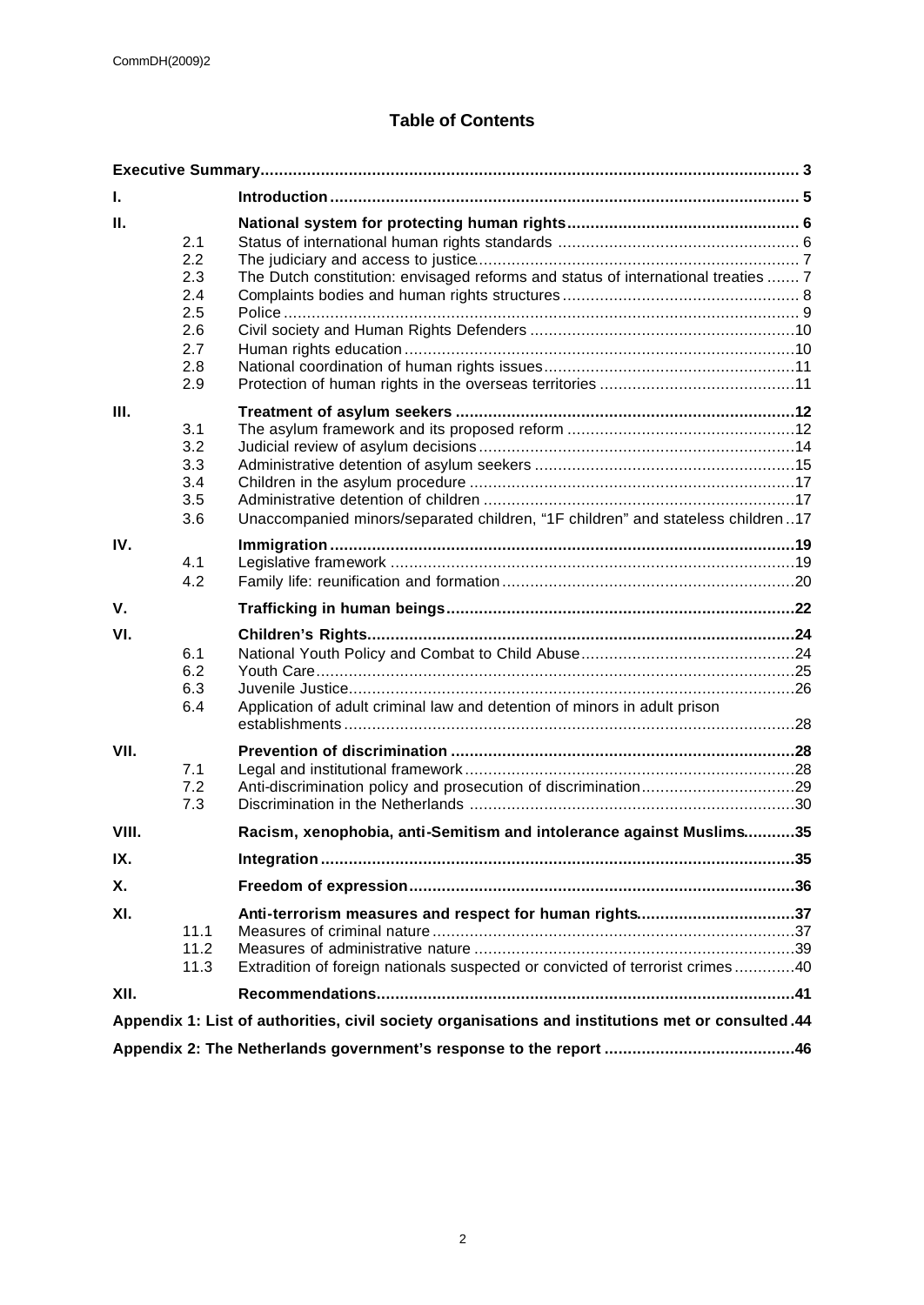# **Executive Summary**

Commissioner Thomas Hammarberg and his delegation visited the European part of the Kingdom of the Netherlands from 21 to 25 September 2008. In the course of his visit the Commissioner held discussions with the authorities, parliamentarians, representatives of civil society and members of the judiciary, and he and his delegation visited several institutions.

**I. National system for protecting human rights**. The Netherlands ratified almost all Council of Europe Conventions and other key international human rights treaties. It has made reservations to the UN Convention on the Rights of the Child. Fundamental rights in the Netherlands are anchored in the Constitution and international treaties are directly applicable. The Commissioner welcomes the legislative proposal to allow courts to assess domestic laws in the light of the fundamental rights provisions of the Dutch Constitution.

The Netherlands has a dense net of complaints bodies and human rights structures, among them the Office of the National Ombudsman, the Equal Treatment Commission and the Data Protection Authority. The Commissioner welcomes the decision of the government to set up a national human rights institute. He notes the current debate about the scope of the powers of the Ombudsman regarding non-state actors fulfilling public tasks and recommends that this lacuna be filled. The Commissioner notes that persons obliged to remain with the police should have the right to notify a third party immediately and allow attendance of a lawyer during the initial stage of police interrogation.

The Commissioner is aware that human rights in the Netherlands are reflected in cross-cutting goals of education. He believes that human rights education should be firmly anchored in a comprehensive manner in primary and secondary school education. The Commissioner notes that more coordination and cooperation between the ministries could be established. Human rights law should be a touchstone for policies and legislation, which could for example be achieved by creating a national human rights action plan.

**II. Treatment of asylum seekers.** The Netherlands faces criticism of its current asylum procedure, mainly for the lack of safeguards, a potential risk of refoulement and excessive length. The Commissioner notes the proposed change of the asylum procedure, but is concerned about the risk that the current proposal may not provide enough safeguards for asylum seekers and in particular for vulnerable groups. The Commissioner is aware that judicial review of asylum decisions is currently subject to marginal scrutiny by domestic courts. Thus, the Commissioner notes with satisfaction the new proposal that courts will be allowed to take new circumstances and policy changes into account in the appeal stage. He remains, however, concerned that the reformed appeal procedure will not allow for a complete assessment in both law and fact.

Asylum seekers in the Netherlands, including people who have suffered traumatic experiences, can face long detention, lasting on average more than 90 days. The Commissioner notes the concerns expressed about the access to essential medical care, education, lack of employment and the few occupational activities in facilities and reiterates that administrative detention must be kept to a strict minimum. He welcomes the measures taken to reduce the number of children in administrative detention, but regrets that there are still many detained unaccompanied minors and urges the authorities to find alternative solutions. The Commissioner notes the decision to review an asylum request of a "1F" family member after a period of 10 years. He calls upon the authorities to ensure that in particular children will benefit from this policy change. The Commissioner is concerned about stateless children in the Netherlands, albeit a relatively small number, and recommends that this problem be resolved with priority. There are internationally agreed standards to reduce statelessness and to ensure that children are not made victims of statelessness.

**III. Immigration.** The Netherlands requires a certain group of aliens to pass a test before coming to the country. The Commissioner notes that this test has been criticised, because of its possibly discriminatory elements. As a result of the strict family and formation regulations, children are often under threat of separation from their parents. The Commissioner believes that the 'integration abroad' test and the requirements for family formation and reunification could amount to a disproportionate obstacle and urges the Dutch authorities to review the requirements. Having heard that one of the biggest problems related to health care for irregular migrants is the existing lack of information about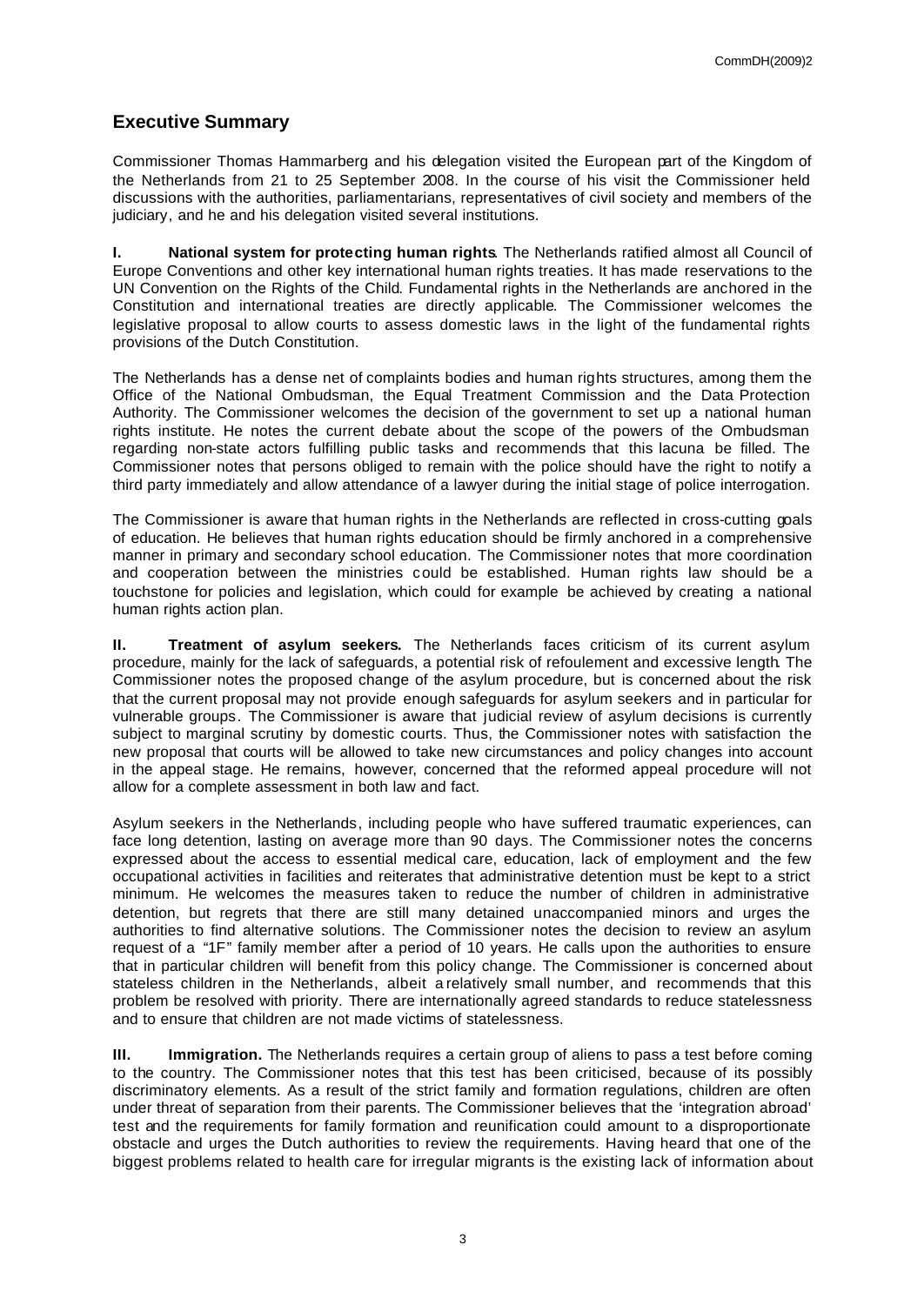how the system works, the Commissioner welcomes the legislative reform currently under way to establish one fund for financing care for undocumented migrants and (failed) asylum seekers.

**IV. Trafficking in human beings.** The Commissioner notes with satisfaction that the Government fully complies with the minimum standards for the elimination of trafficking and continues to address trafficking through law enforcement, expanded victim protection and the establishment, as the first country, of an independent National Rapporteur on Trafficking in Human Beings. He welcomes that legislation which also opens for ratification of the Council of Europe's Convention on Action against Trafficking in Human Beings. He recalls that the Convention requires that under age victims be given the benefit of the doubt so long as their age cannot be established. Accordingly he urges the authorities to redouble their efforts to ensure a thorough and speedy identification of victims to avoid keeping under age victims detained. The Commissioner appreciates the broadened scope for all forms of exploitation and increased maximum penalties, nonetheless he regrets that 'labour exploitation' is not defined in law and urges the authorities to close this gap.

**V. Children's rights.** The Commissioner notes with concern that juvenile offenders and children institutionalised with a civil title still share the same institutions in the Netherlands and questions the detention of children with civil protection orders in custodial institutions. He further notes some shortcomings in the juvenile justice system including an low age of criminal responsibility, only 12, and the application of adult criminal law to minors who can be subject to detention in adult prisons. The Commissioner urges the authorities to ensure the highest standards for the protection of children's rights, including the full prohibition of corporal punishment, in the whole of the Kingdom of the Netherlands. He warns against new measures taken to address problematic youth, such as the "Mosquito" and the use of curfews.

**VI. Discrimination.** The Commissioner is concerned about the fragmented data collection systems in place and recommends that better coordination and cooperation between the anti discrimination bodies is established and data collection procedures be streamlined. He also expressed his concerns regarding the General Equal Treatment Act (GETA) and recommends that the exemptions for associations based on religion or belief are removed from GETA and to abolish the *'sole fact'* construction. In relation to the situation of women, the Commissioner encourages the government to continue to support services for the victims of domestic violence and to exploit all avenues to take speedy and appropriate measures against female genital mutilation. Regarding the situation of persons with disabilities, the Commissioner recommends the Dutch authorities to sign and ratify the Optional Protocol to the UN Convention on the Rights of Persons with Disabilities and to extend the anti-discrimination legislation to all forms of education, goods and services, public transport and social protection, and to provide full access to all forms of public transport without applying financial impediments for persons with disabilities.

The Commissioner is concerned about the current sterilisation and other compulsory medical (hormone/surgery) treatment required for legal recognition of a person's gender identity. Finally, the Commissioner notes the continuing discussion on ethnic profiling. He recommends that the Roma and Sinti be recognised as a minority under the Framework Convention for the Protection of National Minorities.

**VII. Racism, xenophobia, anti-Semitism and intolerance against Muslims.** The Commissioner expresses his concerns about racist, anti-Semitic and other intolerant tendencies in the Netherlands, notably intolerance against Muslims. He encourages the authorities to take a firm stand against anti-Islamic undercurrent in society and to promote public the national action plan against racism and xenophobia and monitor its implementation in close cooperation with civil society.

**VIII. Integration.** The Commissioner understands that 'integration' has become a prominent issue in national politics and debates in the Netherlands and notes that some parts of the integration policies are problematic from a human rights perspective. Regarding segregation in the housing market and in neighbourhoods, he recommends the government review and evaluate the Special Measures Act 'Urban Areas' as well as the Housing Act to ensure that segregation on the housing market is efficiently combated.

**IX. Freedom of expression.** The Commissioner commends the proposal of the government to abolish the criminal code article on blasphemy.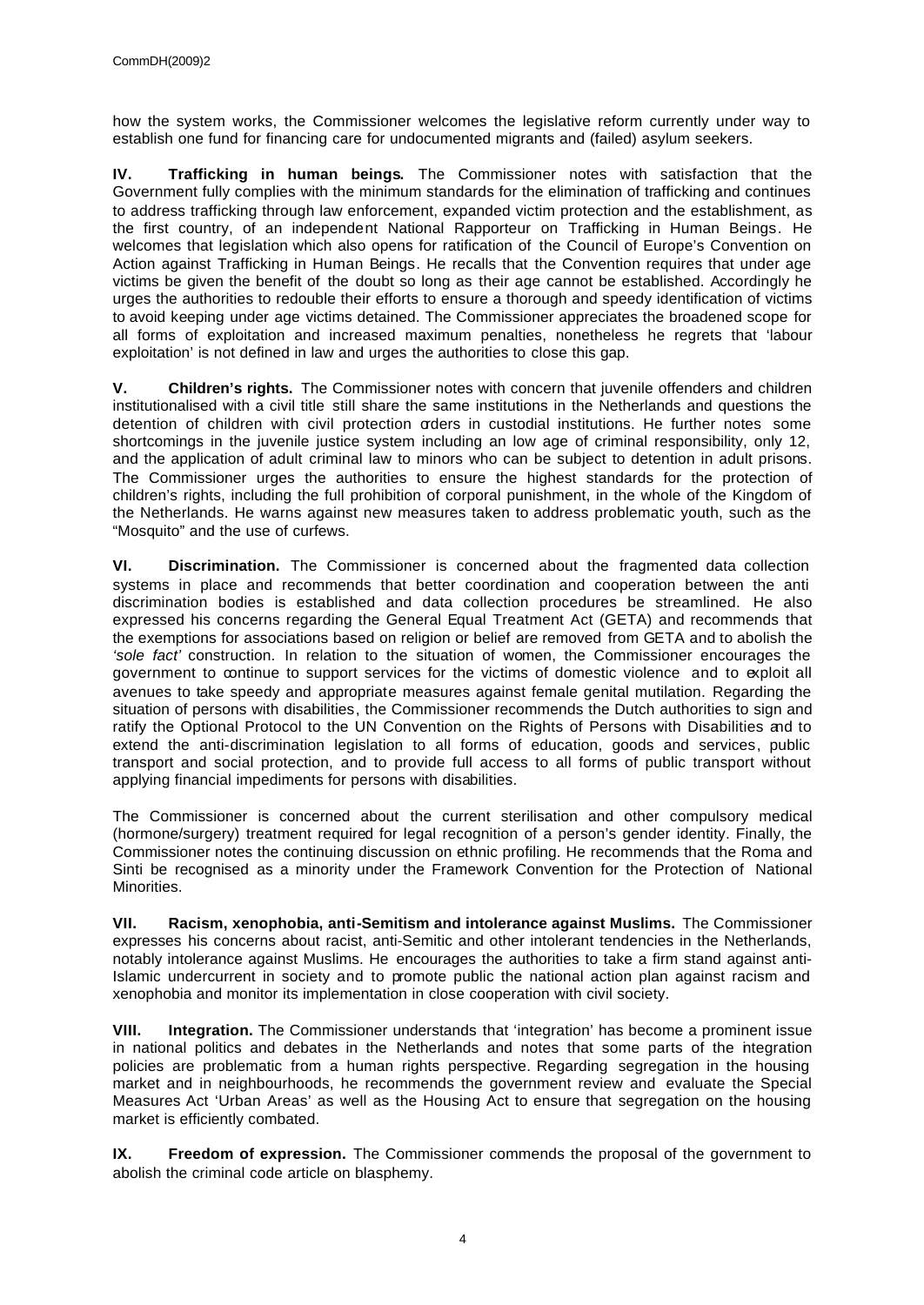**X. Anti-terrorism measures and respect for human rights.** The Commissioner notes that various anti-terrorism measures have been adopted in the Netherlands in recent years and finds that a review of such measures is necessary to ensure their full compliance with international human rights standards and principles. He notes with concern the use of broad and vague concepts lacking the level of precision required by the principle of legality and urges the authorities to amend legislation in order to ensure the precision and clarity necessary to enable any individual to regulate his or her conduct. Furthermore, measures used to combat terrorism which may have a restrictive impact on human rights should be subject to a preceding judicial authorisation and suspects should be granted effective procedural guarantees.

## **I. Introduction**

- 1. From 21 to 25 September the Council of Europe Commissioner for Human Rights Mr Thomas Hammarberg conducted an official visit to the European part of the Kingdom of the Netherlands upon invitation by the Dutch Government.<sup>1</sup> The visit was part of a continuous process of country missions by the Commissioner to all Council of Europe member states to assess their effective respect for human rights.
- 2. The focus of the visit was on policies affecting migrants, refugees and asylum seekers, integration, children's rights and the fight against discrimination and intolerance. In the course of his visit the Commissioner met with the Deputy Prime Minister and Minister for Youth and Families, Mr Rouvoet, the Minister of Justice, Mr Hirsch Ballin and the State Secretary for Justice, Ms Albayrak, the Minister of the Interior and Kingdom Relations, Ms Ter Horst, the Minister for Housing, Communities and Integration, Ms Vogelaar and the Minister for Social Affairs and Employment, Mr Donner. He also met with Parliamentarians and representatives of civil society as well as with the National Ombudsman, members of the Equal Treatment Commission and the National Rapporteur on Trafficking in Human Beings and held discussions with representatives of local authorities and institutions and with members of the judiciary. As the Commissioner did not visit the overseas territories, his comments in this respect are naturally not comprehensive.
- 3. The delegation visited a shelter for trafficked women, asylum seekers reception and detention facilities in the vicinity of Amsterdam and Rotterdam as well as a juvenile detention centre in Sassenheim and a secondary school in Rotterdam. There the Commissioner also visited a mosque, accompanied by the local ombudsman. The office members completed the visit on 25 September, meeting with representatives of the Ministry of Education, Culture and Science as well as with representatives of the Association of Netherlands Municipalities. They aso visited a forensic psychiatric institution in Utrecht.<sup>3</sup>
- 4. The Commissioner expresses his great appreciation for the co-operation of the Dutch authorities in facilitating the visit and wishes to thank the Minister of Foreign Affairs and his Department for their commitment to the objectives of the mission. Moreover, he extends his gratitude to all people met during the visit for their exchange of views. The Commissioner is also pleased to have had the opportunity to meet with many civil society representatives who shared their expertise and valuable insights regarding the human rights situation in the Netherlands.
- 5. The purpose of this report is to identify opportunities for improving the protection and promotion of human rights in the Netherlands. The Commissioner considers that in continuation of the open dialogue with the relevant authorities during his visit, this report should serve as a tool for progression, future co-operation and follow-up. He calls upon the authorities and institutions

 1 The Commissioner was accompanied by Ms Silvia Grundmann, Ms Rita Patricio and Mr Dennis van der Veur, members of his Office.

<sup>2</sup> See the Commissioner's mandate – especially Article 3(e), Resolution (99) 50 on the Council of Europe Commissioner for Human Rights .

 $3$  A full list of people, institutions and facilities visited can be found in the appendix to this report.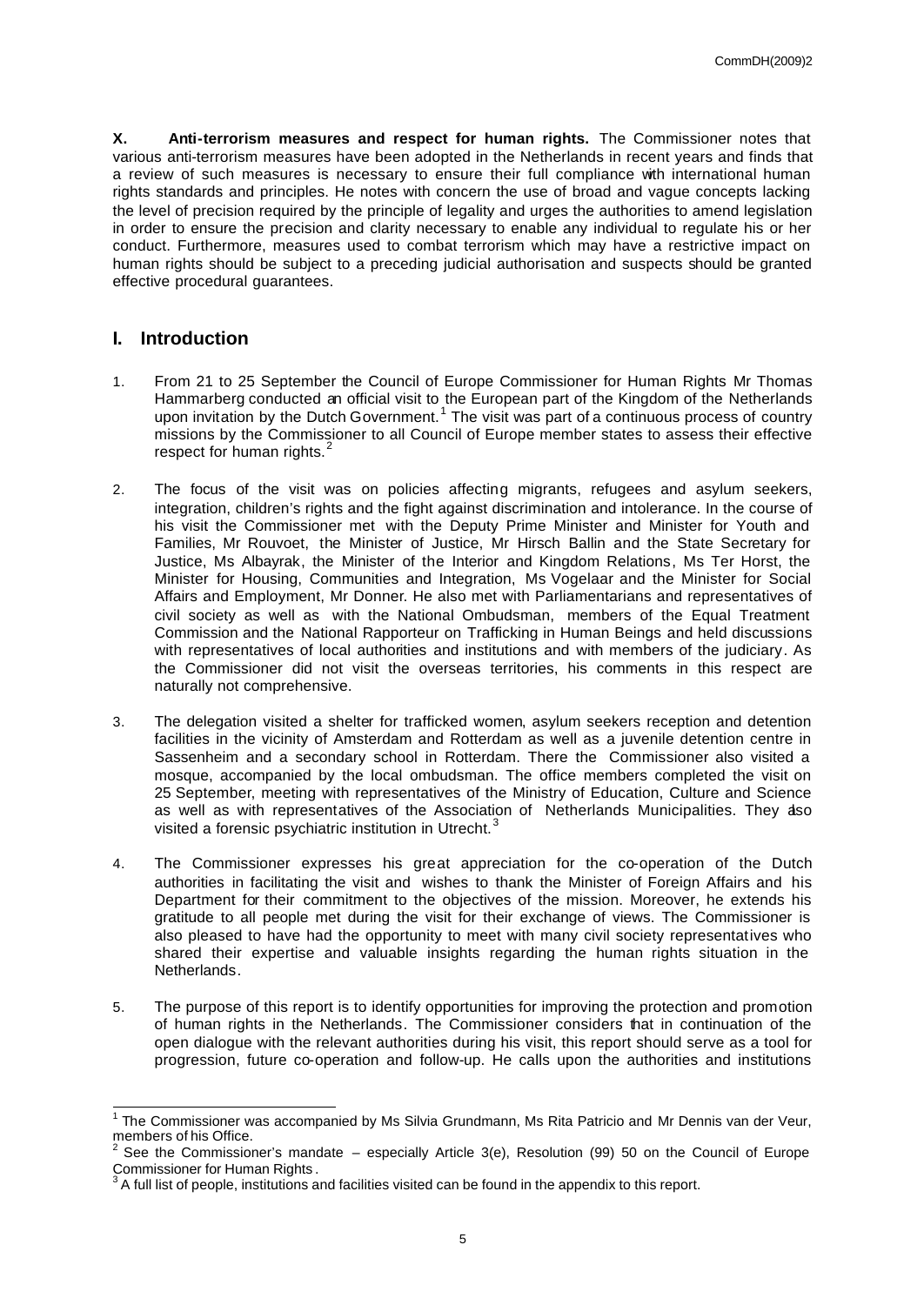concerned to contribute their collective expertise for further strengthening of human rights protection in the Netherlands.

6. This report begins with a brief assessment of the national system for human rights protection in the Netherlands and is followed by chapters dealing with specific human rights concerns the Commissioner wishes to highlight. It is based on information acquired during the visit along with statements, reports and statistics provided by the authorities and civil society organisations in the Netherlands. Naturally, relevant reports prepared by human rights monitoring mechanisms of the Council of Europe and other international organisations are also referred to. The report does not provide an exhaustive analysis of the human rights situation in the Netherlands but rather reflects what the Commissioner considers to be the priorities for improving the protection of human rights in the country.

## **II. National system for protecting human rights**

- *2.1 Status of international human rights standards*
- 7. The Netherlands ratified the European Convention on Human Rights and Fundamental Freedoms (ECHR) in 1954, and all Additional Protocols to the convention with the exception of Additional Protocol 7 relating to mass expulsion, the right to appeal in criminal matters, compensation for wrongful conviction, the right not to be punished twice and equality between spouses, which it signed in 1984. The ECHR is directly applicable in Dutch national law and prevails over domestic law in cases of conflict. $4$  The Netherlands ratified most of the other Council of Europe and other international key human rights treaties, including the Framework Convention for the Protection of National Minorities and the Revised Social Charter to which it has made reservations only to articles 6A with respect to military personnel in active service and civil servants employed by the Ministry of Defence, 19 A and L (in that the Charter only applies to the Kingdom in Europe). It agreed to be bound by the collective complaints procedure under the Revised Social Charter. It also signed and ratified the Convention on Cyber crime but not the Additional Protocol. On 13 August 2008, the Netherlands ratified the Council of Europe Convention on Laundering, Search, Seizure and Confiscation of the Proceeds from Crime and on the Financing of Terrorism to enter into force 1 December 2008. It has signed but not ratified the Convention on the Prevention of Terrorism.
- 8. In 2005 the Netherlands signed the Convention on Action against Trafficking in Human Beings and in 2007 the Convention on the Protection of Children against Sexual Exploitation and Sexual Abuse. The Commissioner welcomes these steps and strongly encourages the Netherlands to speedily ratify these two instruments, as it has with the Convention on Cybercrime. Likewise, the Commissioner calls upon the Dutch authorities to ratify the Convention on the Prevention of Terrorism, the Convention on the Exercise of Children's Rights and the Additional Protocol to the Convention on Cybercrime concerning the criminalisation of acts of a racist and xenophobic nature committed through computer systems (the latter now being approved by the Parliament).
- 9. Among UN treaties, the Netherlands ratified the UN Convention on the Rights of the Child (UN CRC) in 1995 with some reservations. It has signed but not yet ratified the Optional Protocol to the United Nations Convention Against Torture and Other Cruel, Inhuman or Degrading Treatment or Punishment (OP-CAT). The Netherlands ratified the Convention on the Participation of Foreigners in Public Life at Local Level and the Convention on the Legal Status of Migrant Workers. It has however neither signed nor ratified the International Convention on the Protection of the Rights of All Migrant Workers and Members of their Families. The Commissioner encourages the Netherlands to ratify this convention as well as the UN Convention on the Rights of Persons with Disabilities including its optional protocol.<sup>5</sup> The Commissioner welcomes the signature of the UN Convention on Enforced Disappearances in April 2008, which has now 72 signatures and 4 state parties and encourages its ratification. He

 $\overline{\phantom{a}}$ <sup>4</sup> Art. 94 of the Dutch Constitution.

 $5$  The optional protocol is not yet signed.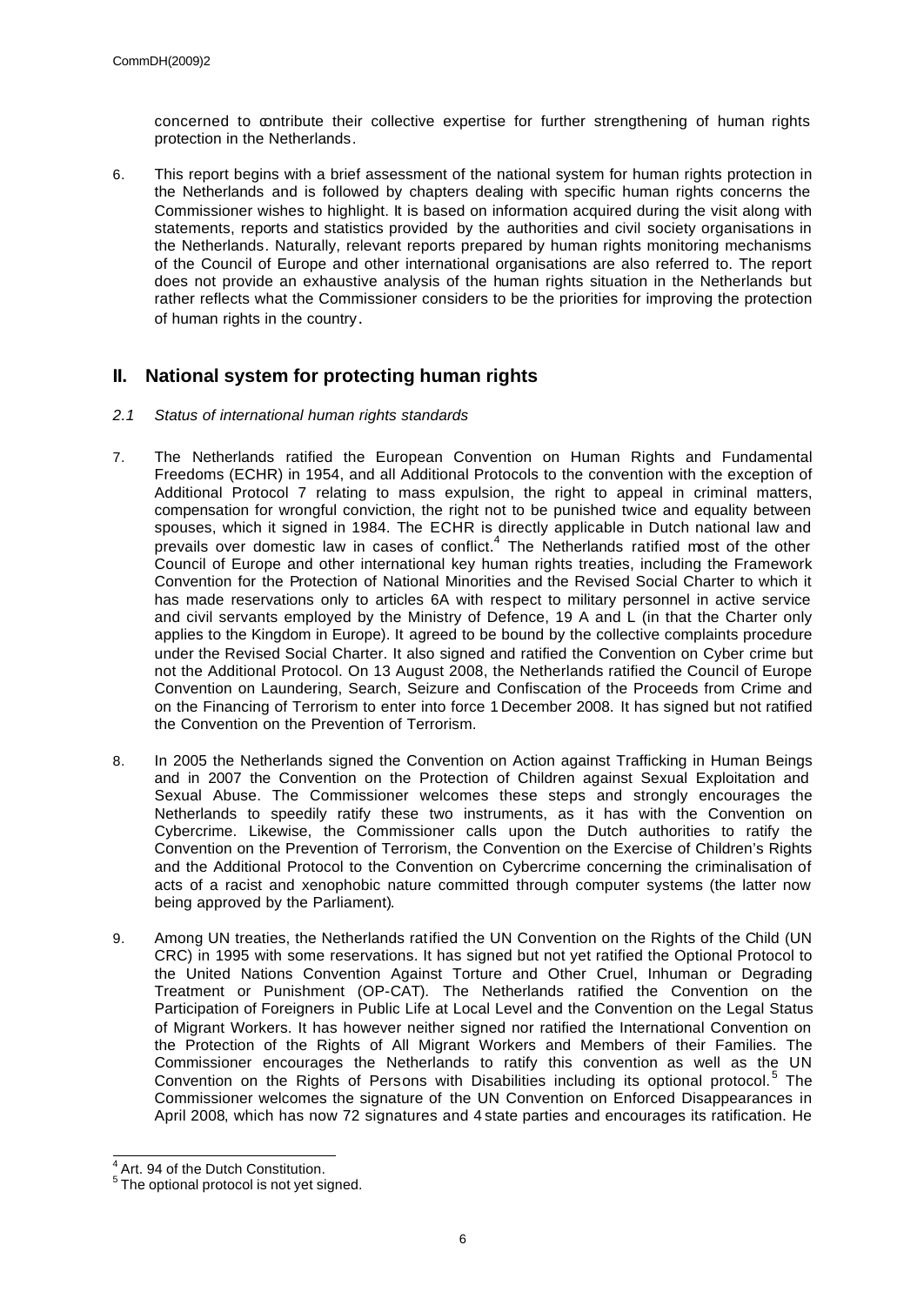regrets the reservations made to the UN Convention on the Rights of the Child and calls upon the authorities to withdraw them.

- *2.2 The judiciary and access to justice*
- 10. The Dutch judiciary consists of higher and lower courts. There are sub-district (magistrate-like) and district courts as well as courts of appeal. The Netherlands has no constitutional court. The Supreme Court *(Hoge Raad)* of the Netherlands as the last instance in criminal and civil matters examines questions of law, the facts being deemed to be as established by the lower courts. Likewise, the Administrative Jurisdiction Division of the Council of State (*Raad van State*) is the country's highest general administrative court. The Central Appeals Tribunal is the highest instance of justice in social security matters and the civil service. <sup>6</sup> Apart from its judicial function as a court of cassation, the Council of State also acts as an advisory body to the government to be consulted on proposed legislation before a bill is submitted to parliament.
- 11. Based on Article 18 of the Dutch Constitution and Article 6 of the ECHR, the Netherlands needs to provide for a system of legal aid to ensure an effective access to justice. In cases of subsidised legal aid or mediation the state compensates wholly or in part the costs of a lawyer or mediator. NGOs have not mentioned substantial shortcomings of the system. They advocate, however, free legal aid for victims of domestic violence in the form of paid 2 hours' assistance by a lawyer after which the victim could resort to the regular legal aid system.<sup>7</sup> The government stresses that free legal aid is provided to victims of sexual offenses and domestic violence if the case is brought to trial and the victim qualifies for compensation.
- *2.3 The Dutch constitution: envisaged reforms and status of international treaties*
- 12. Chapter one of the Dutch Constitution provides a number of fundamental rights. However, Article 120 prevents domestic courts from scrutinizing domestic laws for their compatibility with these rights.<sup>8</sup> In recent years, a number of proposed legislative reforms have touched on constitutional issues,<sup>9</sup> among them a proposal to reform Art. 120.
- 13. As long as Art. 120 remains unchanged, international human rights treaties play a special role in the Dutch legal order in adjudicating conflicts relating to fundamental rights. Article 94 of the Dutch constitution allows courts to review the compatibility of domestic aw provided the respective provisions of international treaties are binding or self-executing. Dutch  $NGOs<sup>10</sup>$  and the Committee on the Elimination of Discrimination against Women (CEDAW) and the Committee on Economic Social and Cultural Rights (CESCR) have raised the issue of unclarity with regard to the interpretation of whether provisions of international treaties are self-executing of not. The government has informed the Commissioner that a national commission will be established to examine ways of strengthening the constitution and to consider the effect of international treaties in the Dutch legal order.
- 14. Due to the dispute on direct applicability, different domestic courts can arrive at different interpretations, an example being the anti-discrimination Article 2 of the UN CRC $<sup>11</sup>$  or the</sup>

 6 The Trade and Industry Appeals Tribunal passes the final decision in the area of social-economic administrative law such as disputes over the Competition or Telecommunications Act.

<sup>&</sup>lt;sup>7</sup> NGOs commentary on the 4<sup>th</sup> periodic report of The Netherlands on the International Covenant on Civil and Political Rights (ICCPR), 8 August 2008, p. 26.

<sup>&</sup>lt;sup>8</sup> Art. 120 provides that "The constitutionality of acts of parliament and treaties shall not be reviewed by the courts". 9

Their topics included corrective referendums, online voting, extension of Article 1 with 'disability' and 'sexual orientation' and fundamental rights. Some of these proposals are now bills before the Dutch parliament.

<sup>&</sup>lt;sup>10</sup> Dutch NGOs contribution to the First Universal Periodic Review of the Netherlands by the Human Rights

Council, November 2007, p.5. <sup>11</sup> In cases in which children without a residence permit invoked Article 2 of the CRC, the article is not applied by the Administrative Law Division of the Council of State. However the Central Appeals Tribunal, ruled it is applicable for Dutch children. For details see Dutch NGO Coalition for Children's Right, Third report on the CRC, July 2008, p. 23.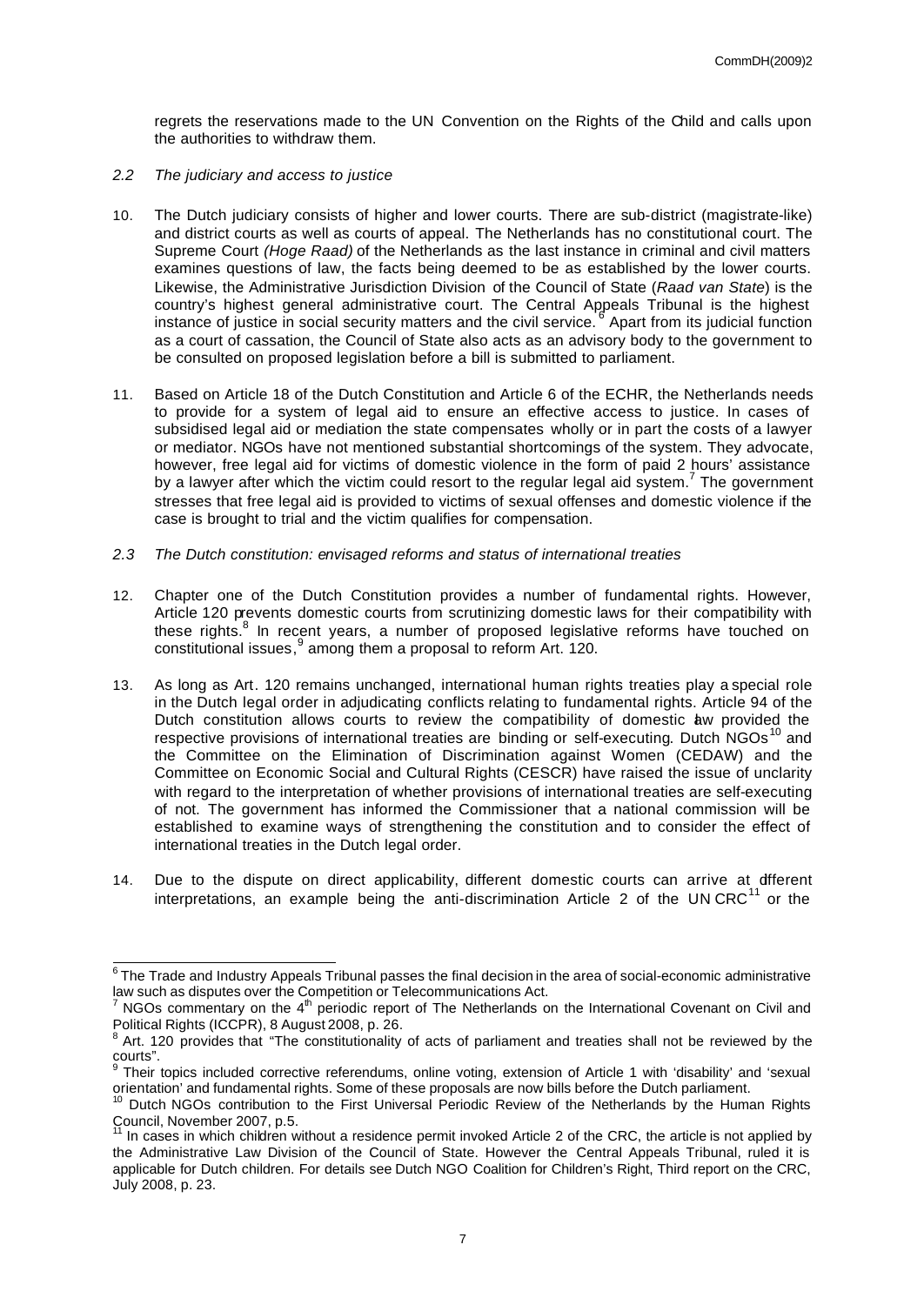dispute in the case of the SGP party.<sup>12</sup> In his meetings with representatives of the Supreme Court and the Council of State, the Commissioner learned that potential conflicts are usually solved in an informal way, attempting to arrive at a harmonized interpretation by taking into<br>13 account the expertise and case law of the respective court leading in a particular domain.<sup>1</sup> While the Commissioner acknowledges the efforts made to avoid different interpretations, he believes that a formal procedure would better guarantee a uniform interpretation. In the interest of legal certainty, the Commissioner encourages the Dutch authorities to ensure a uniform interpretation of the application of international treaties and welcomes the proposal to reform the Dutch constitution. He believes that implementing this change would strongly promote the knowledge of fundamental rights in the Netherlands and would strengthen human rights in the Dutch legal order.

## *2.4 Complaints bodies and human rights structures*

- 15. The Office of the National Ombudsman was set up in 1982 as an independent non-judicial body appointed for six years by the Lower House of Parliament to which it reports annually. Since 1999, the institution has been enshrined in the Dutch Constitution. Anyone may request the Ombudsman to investigate the conduct of a government body, and he may launch his own investigations. His decisions, which are made public, are not legally enforceable. In 2007, the Office of the National Ombudsman made a total of 2 899 interventions on behalf of individuals.
- 16. In addition to the national ombudsman, Dutch municipalities may choose to appoint a local ombudsman; approximately half of the municipalities have done so, some of them jointly. The Commissioner observes that this possibility enhances human rights and is particularly valuable in larger entities such as the city of Rotterdam, where the Commissioner met with the local ombudsman.
- 17. The Commissioner notes that at present there is no children's ombudsman in the Netherlands. The National Ombudsman informed the Commissioner that he set up a special investigation team in 2007 to deal with cases involving children.<sup>14</sup> The Ombudsman suggested as a most practical and efficient solution to make one of his two deputies the Children Ombudsman.
- 18. The Commissioner regrets that the Dutch government currently sees no reason to establish an ombudsman for children. He welcomes the initiative taken by members of parliament who have submitted a private members' bill to establish a children's ombudsman in the Netherlands. The Commissioner believes that the Netherlands would benefit from establishing a children's ombudsman as this would greatly enhance coordination and visibility of children's issues. Therefore, the Commissioner urges the Dutch authorities to ensure that ombudswork for children is undertaken within the ombudsman office or through a separate institution.
- 19. After long delays and criticisms<sup>15</sup> and a joint initiative launched in 2005 by the National Ombudsman, the Equal Treatment Commission, the Data Protection Authority and the Study and Information Centre on Human Rights (SIM), <sup>16</sup> the government in July 2008 decided to set up a national human rights institution, affiliated with the National Ombudsman. The competences of the new institution have to be decided on but will most probably include giving advice to parliament, government and other competent bodies as well as treaty monitoring and serving as an international contact point. The institute might also play a role in providing human rights education and increasing public awareness.

 $\overline{\phantom{a}}$  $12$  The Reformed Political Party (Staatkundig Gereformeerde Partij (SGP) does accept women only as exceptional members which means they do not have a right to vote nor have other electoral capacities (the right to run for election) and are excluded from executive functions. In a dispute over state funding of this party, the case has been brought before different courts (civil and administrative) and led to different decisions in respect of constitutional rights. The case is now on appeal at the Supreme Court.

 $^{13}$  E.g. the interpretations of the Supreme Court in areas of criminal law or of the Council of State in aliens law.

<sup>&</sup>lt;sup>14</sup> In particular in the areas of immigration policy, health care and youth welfare, where they see deficits .

<sup>&</sup>lt;sup>15</sup> Dutch NGOs contribution to the First Universal Periodic Review of the Netherlands by the UN Human Rights Council, November 2007.

<sup>&</sup>lt;sup>16</sup> The centre is part of the University of Utrecht.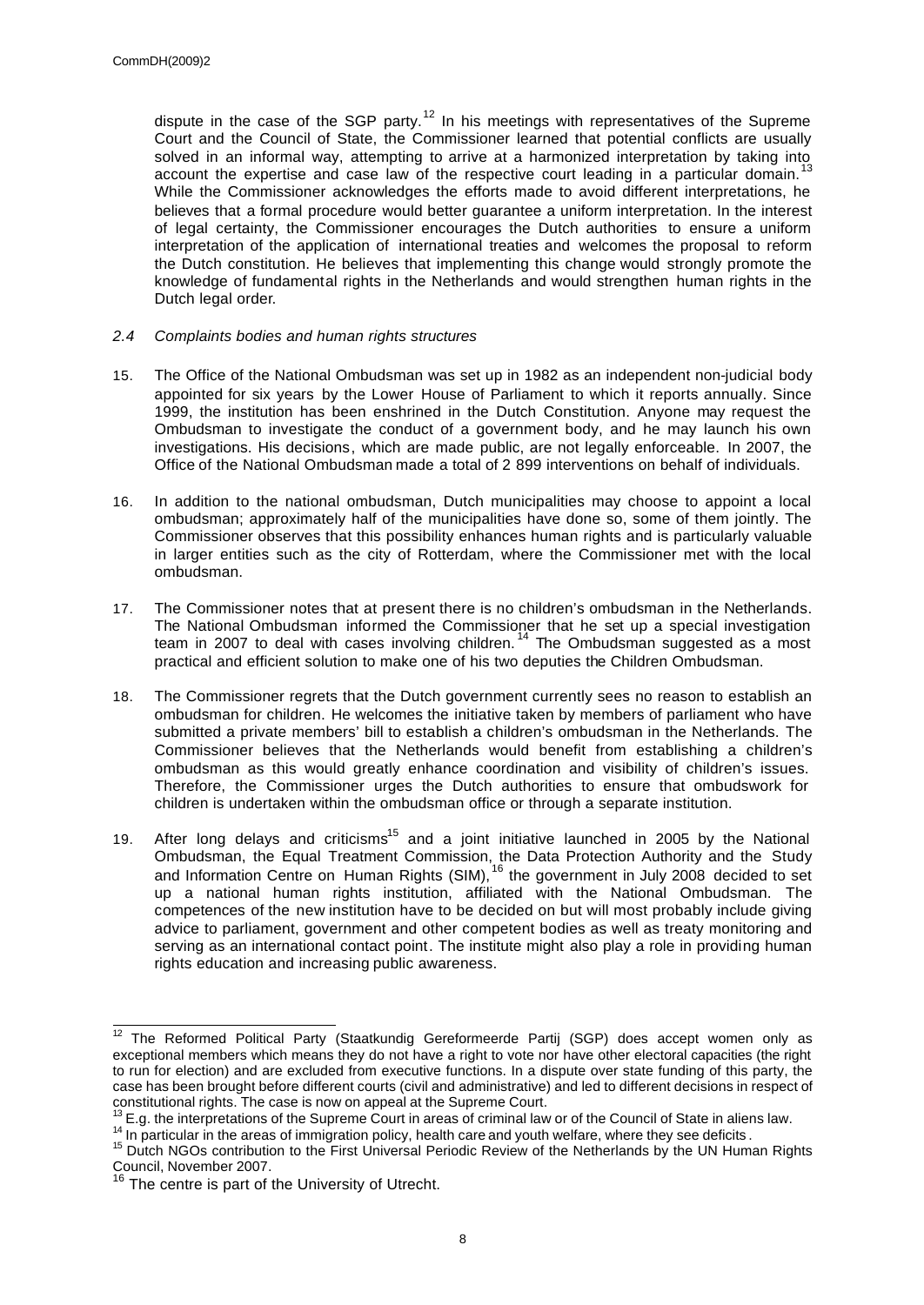- 20. The Commissioner welcomes this development and looks forward to the establishment of the new institution. The Commissioner trusts that the decision of the government not to set up an entirely new institution, but to attach the institution to the office of the National Ombudsman will nevertheless foresee a dedicated budget for the new institution and will result in efficiencies within the framework of adequately resourced human rights structures.
- 21. To combat discrimination, the Equal Treatment Commission (*Commissie Gelijke Behandeling, CGB*), in response to a written request, examines whether or not discrimination, within the meaning of e.g. the Equal Treatment Act and the Equal Treatment (Men and Women) Act, is taking place or has taken place. The Commission can also, on its own initiative, decide to investigate whether or not such discrimination is systematic.<sup>1</sup>
- 22. The Data Protection Authority primarily monitors the protection of personal data. It can advise on legislation, review codes of conduct and regulations and make decisions on exemptions from the ban on processing particular types of personal data. The Authority has special powers of enforcement, such as administrative enforcement and the ability to impose monetary penalties and administrative fines and can also mediate in conflicts.<sup>18</sup>
- *2.5 Police*
- 23. The Commissioner attaches great importance to the role of the police authorities in protecting human rights. He notes with appreciation that both the 2002 and the 2007 visits of the European Committee for the Prevention of Torture and Inhuman or Degrading Treatment or Punishment (CPT) found no credible allegations of ill-treatment by law enforcement officials. Nevertheless, on both visits, the CPT found that the wording of Section 62(2) of the Code of Criminal Procedure permitting postponement of notification "in the interests of the investigation" was not sufficiently precise. The Commissioner feels that safeguards against ill-treatment should be improved in the light of these findings and recommends that persons obliged to remain with the police should have the right to notify a third party immediately.
- 24. The Commissioner is aware of the criticism expressed by the CPT in 2002 and 2007 and by the UN Committee against Torture in relation to the initial stage of police interrogation, during which a detainee is not entitled to have access to a lawyer for up to 6 hours. As the period between midnight and 9am is not taken into account, the total period without access to a lawyer could amount to 15 hours. The Dutch authorities informed the Commissioner that the Minister of Justice has opted in favour of video and/or audio registration of interviews conducted by police officials instead of the mandatory attendance of a lawyer during the first police interrogation.
- 25. The Commissioner learned of a pilot project started on 1 July 2008 in Amsterdam and Rotterdam whereby, subject to certain conditions, the lawyer can attend the first questioning of a person suspected of murder or manslaughter. The goal of this project is to generate information on the basis of which a sound decision can be made about a possible revision of the relevant legal provisions. However, the legal profession has already expressed criticism about this experiment. For example, the lawyers may not make any remarks, may not consult with their client and must remain outside their client's view. Acknowledging this pilot project as a first step, the Commissioner stresses that the right of access to a lawyer for persons detained by the police for interrogation should be guaranteed from the very outset of the deprivation of liberty. He calls upon the Dutch authorities to modify their legislation in such a way that detainees can enjoy this right.
- 26. The European Commission against Racism and htolerance (ECRI) notes that there is still a rather low number of ethnic minority police officers, but that the situation is improving. At the same time, a disproportionately high number of ethnic minority officers have been leaving the service. Possible reasons appear to be the prevailing police culture, stereotypes/prejudices and the perception of lack of career prospects. Some measures have been taken aiming at improving staff diversity. The National Ombudsman is investigating possible patterns of

 $\overline{\phantom{a}}$  $17$  See for further information part on anti-discrimination.

<sup>18</sup> The competences are established in the Personal Data Protection Act (*Wet bescherming persoonsgegevens, Wbp*), and for police in the Data Protection (Police Files) Act (*Wet politieregisters, Wpolr*).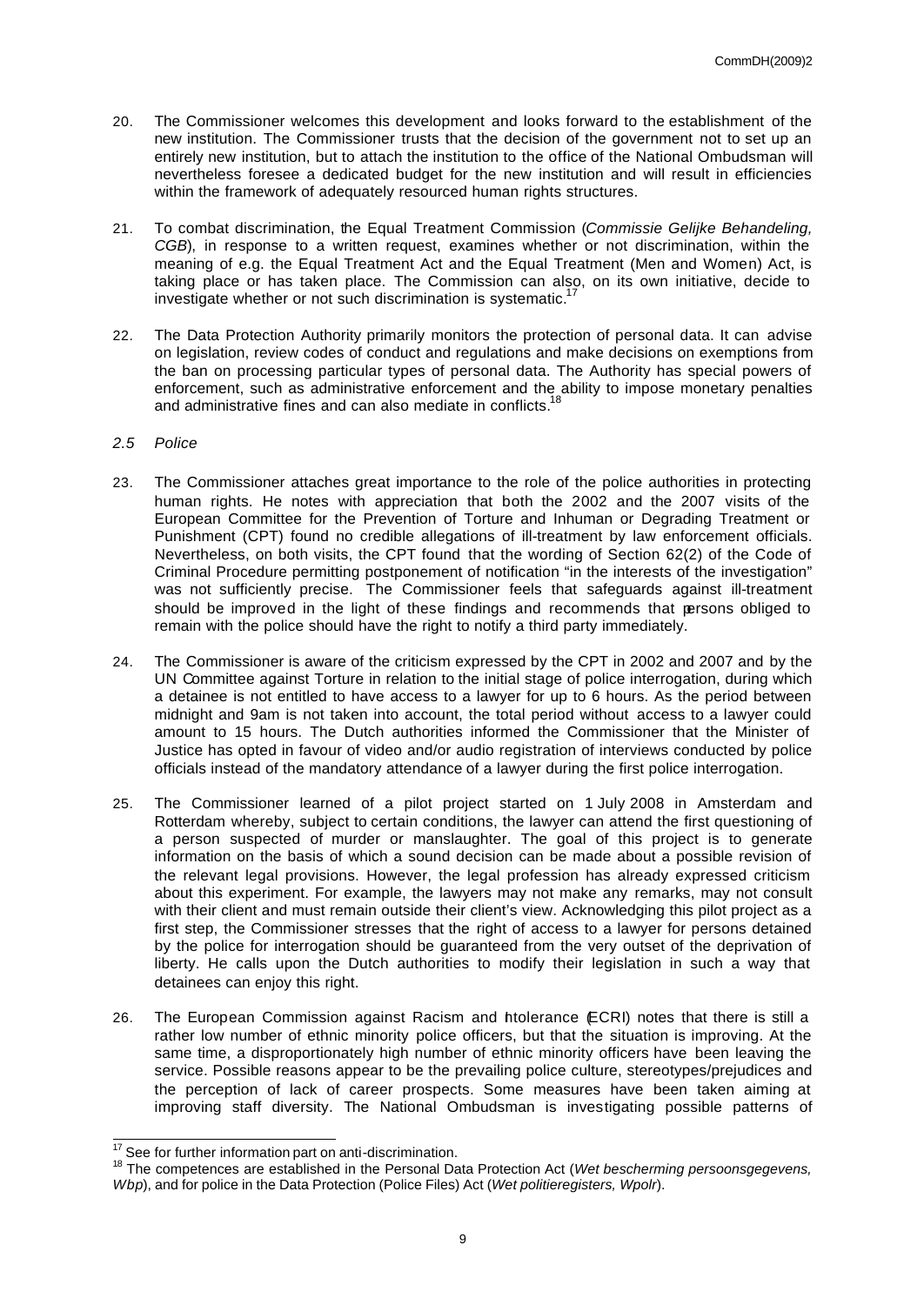discrimination in police members' career paths.<sup>19</sup> In a meeting with the chief of police of the city of Rotterdam, the Commissioner learned that in the Rotterdam-Rijnmond region with an alien population of 31%, 10.7% police officers come from ethnic minorities. The Commissioner hopes that in the interest of effective police work close to the public, the number of ethnic minority officers can be improved.

- 27. The Commissioner is aware that internal police complaint mechanisms exist through the Public Order and Safety Inspectorate  $(POS)^{20}$  and the National Police Internal Investigations Department (*Rijksrecherche*). <sup>21</sup> As is the case with all acts of the Dutch authorities, the National Ombudsman can also investigate when approached by an individual or upon his own initiative. Likewise, the public prosecutor investigates in cases of alleged criminal behaviour. In a 2007 study, the POS Inspectorate concluded that there were substantial differences in the various forces' approach to complaints handling. The Inspectorate considers it beneficial to introduce uniform, national complaints handling procedures that are applicable to all forces. The Inspectorate also advises the development of a (national) complaint registration system within the near future. The National Ombudsman writes in his annual report that the internal complaint mechanism has to be improved for most of the different forces. In 2007 the Ombudsman had more than 900 complaints about the police and their internal way of dealing with complaints.
- 28. The Commissioner discussed models of best practice with the Minister of the Interior and Kingdom Relations, describing the Irish Police Ombudsman Commission, established in 2007 as an independent external police complaint mechanism which might serve as a role model.<sup>22</sup> He encourages the Dutch authorities to consider the creation of an independent external mechanism as such a body would be more easily accessible and thus lower the threshold for reporting police misconduct. Police would benefit as this would allow for early reaction and interaction, thereby promoting confidence in cases of conflict.
- *2.6 Civil society and Human Rights Defenders*
- 29. In the course of the visit, the Commissioner met with various human rights' NGOs. He is very grateful for having been able to share their expertise and valuable information. The Commissioner noted that although some NGOs act mainly as service providers and are funded to a large extent by the Government, they manage to remain critical. The Commissioner underlines that a constant, critical and constructive dialogue between the authorities and civil society is imperative for effective human rights protection. He thus encourages the Dutch authorities to safeguard, facilitate and promote this dialogue on all levels.
- 30. The Commissioner notes with appreciation that the Ministry of Foreign Affairs has developed a human rights defenders' policy, supporting human rights defenders with the help of their embassies practically and financially. Since 2008, the 'Human Rights Defender Tulip' as a special recognition for Defenders' work is awarded.
- *2.7 Human rights education*

31. The Commissioner reiterates that human rights education is an essential part of a national human rights policy. It is a cornerstone for society, ensuring that individuals have an understanding of their human rights and those of others, thereby promoting critical thinking and mutual respect.<sup>23</sup> During his meetings with numerous stakeholders, including members of the judiciary, civil society and representatives of various authorities the Commissioner learned that

 $19\,3$ <sup>rd</sup> Report on the Netherlands, ECRI (2008)3, Strasbourg, February 2008.

<sup>&</sup>lt;sup>20</sup> The POS Inspectorate supervises the quality of the performance of public tasks of police, police training institutes, fire brigade and disaster relief and crisis control organisations. It is part of the Ministry of the Interior and Kingdom Relations. The Inspectorate, with its workforce of around 50, was founded in 2002.

<sup>&</sup>lt;sup>21</sup> The department is responsible for examining complaints concerning the conduct of government officials and public servants. It also routinely investigates cases involving injury or death following the use of firearms by the police. The same applies in the event of a detainee's death in prison, information provided by the Dutch authorities in July 2008.

 $^{22}$  For details see the Commissioner's report on his visit to Ireland, 26-30 November 2007, paragraph 25.

 $23$  See also the viewpoint of the Commissioner "Human rights education is a priority – more concrete action is needed", 6 October 2008, available at www.coe.int/commissioner/viewpoints/.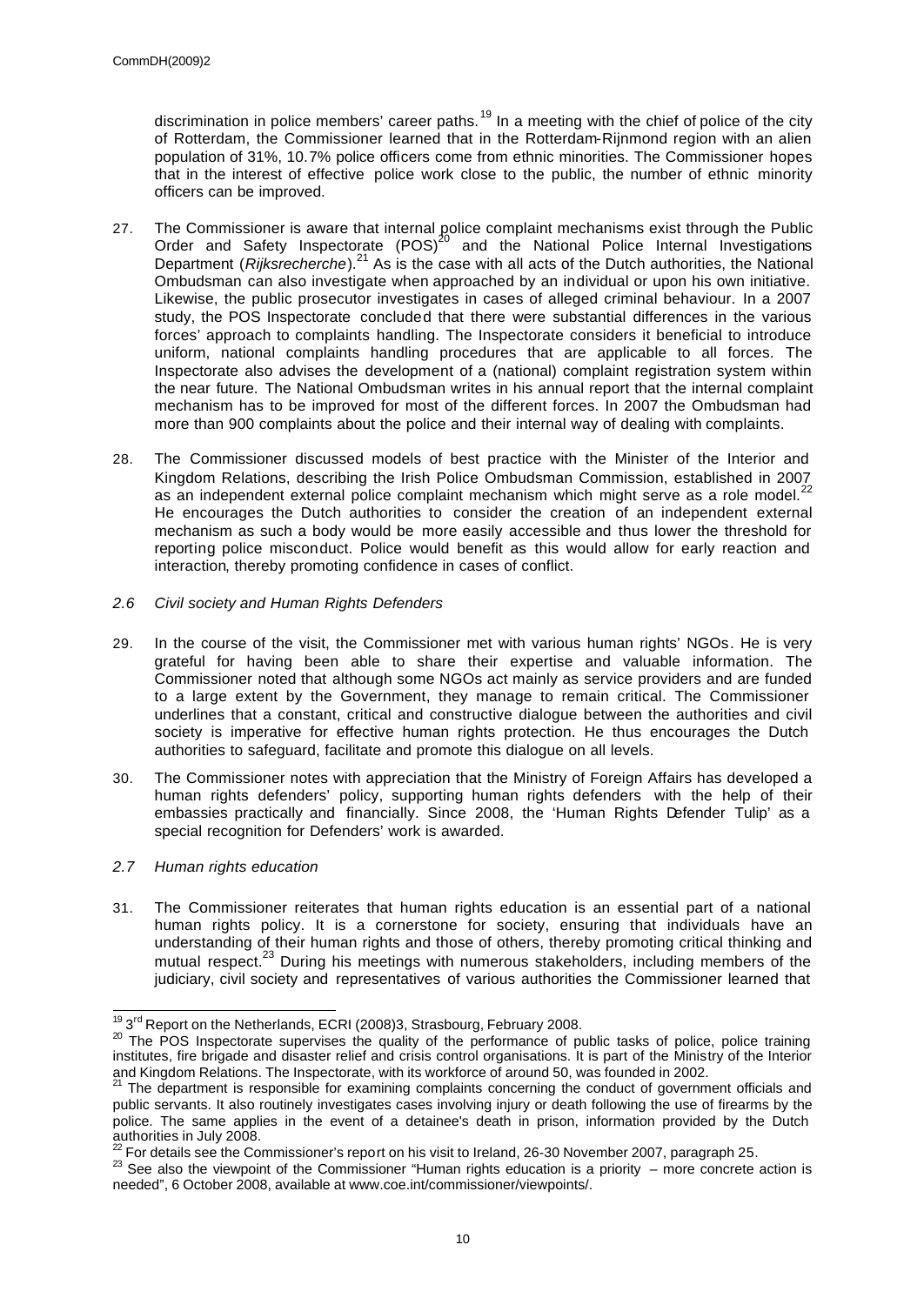in general, knowledge of the Dutch constitution, its fundamental rights and human rights in the Netherlands is not well developed. The government is trying to address this problem in several ways, for example through initiatives in the area of human rights and citizenship education and making the constitution more accessible.

- 32. NGOs active in the field have been lobbying policy makers to make human rights education mandatory.<sup>24</sup> The Netherlands Platform on Human Rights Education informed the Commissioner that many schools voluntarily, often supported by Platform members, do pay attention to human rights education on a voluntary basis.
- 33. The Commissioner notes the government's statement that it has commissioned guidelines for schools, which mention human rights as an integral part of civic education, though it cannot make human rights education mandatory in schools as this might contradict freedom of education as guaranteed by Article 23 of the Dutch Constitution. The Commissioner believes that human rights education should be firmly anchored in a comprehensive manner in primary and secondary school education. The UN World Programme for Human Rights Education launched in 2005 and the Council of Europe initiative "Education for Democratic Citizenship and Human Rights" may provide valuable guidance in this respect.
- *2.8 National coordination of human rights issues*
- 34. Since 1999, the Netherlands has a human rights ambassador to strengthen the human rights component in foreign policy. In November 2007, the Minister of Foreign Affairs presented a new human rights strategy for foreign policy, "Human dignity for all", placing human rights at the centre of Dutch foreign policy.
- 35. There appears to be no national action plan or any other visible human rights mainstreaming approach nor a comprehensive effective coordinating mechanism among the domestic authorities within the executive. NGOs expressed their concerns at the lack of clarity as to how human rights are considered and whether they are consequently monitored and evaluated. They further alleged that international human rights law is rarely taken as a touchstone for policies and legislation in the Netherlands.<sup>2</sup>
- 36. The Commissioner believes that a national human rights action plan could serve as a key tool to improve the protection and promotion of human rights through a comprehensive and coherent approach involving all stakeholders including representatives of civil society.<sup>26</sup> The Commissioner is convinced that the Netherlands would benefit from such an in-depth analysis as it would be useful for identifying and assigning the respective responsibilities and may thus save resources and minimize overlap, in particular in reporting obligations. Furthermore, the Commissioner encourages the authorities to ensure effective interministerial coordination for domestic human rights matters consisting of representatives from all relevant ministries and agencies.
- *2.9 Protection of human rights in the overseas territories*

37. The Kingdom of the Netherlands currently has three parts, the European, the Aruban and the Antillean part. The Netherlands Antilles and Aruba are semi-autonomous areas of the Kingdom. Due to a process of constitutional change which is close to final conclusion, two of the Netherlands Antilles, Curaçao and St. Maarten, will become semi-autonomous as is Aruba. The three other Antilles, Bonaire, Saba and St. Eustatius, opted to become municipalities of the

 $24$  The Commissioner received a letter dated 17 April 2008, that two umbrella organisations, the Netherlands Platform on Human Rights Education and the Child Rights Collective had sent to various institutions , including the Minister of the Interior, the Minister of Education, the Dutch Ombudsman, the SIM (Study and Information Centre on Human Rights), the CGB (Committee for Equal Treatment) and the CBP (Dutch Data Protection Authority), expressing their concerns on the topic of human rights education. A reply had not been received at the time of writing.

Dutch NGOs contribution to the First Universal Periodic Review of the Netherlands by the Human Rights Council, November 2007.

See also the Commissioner's viewpoint 'Concrete and comprehensive action plans are needed to ensure implementation of human rights", 3 November 2008.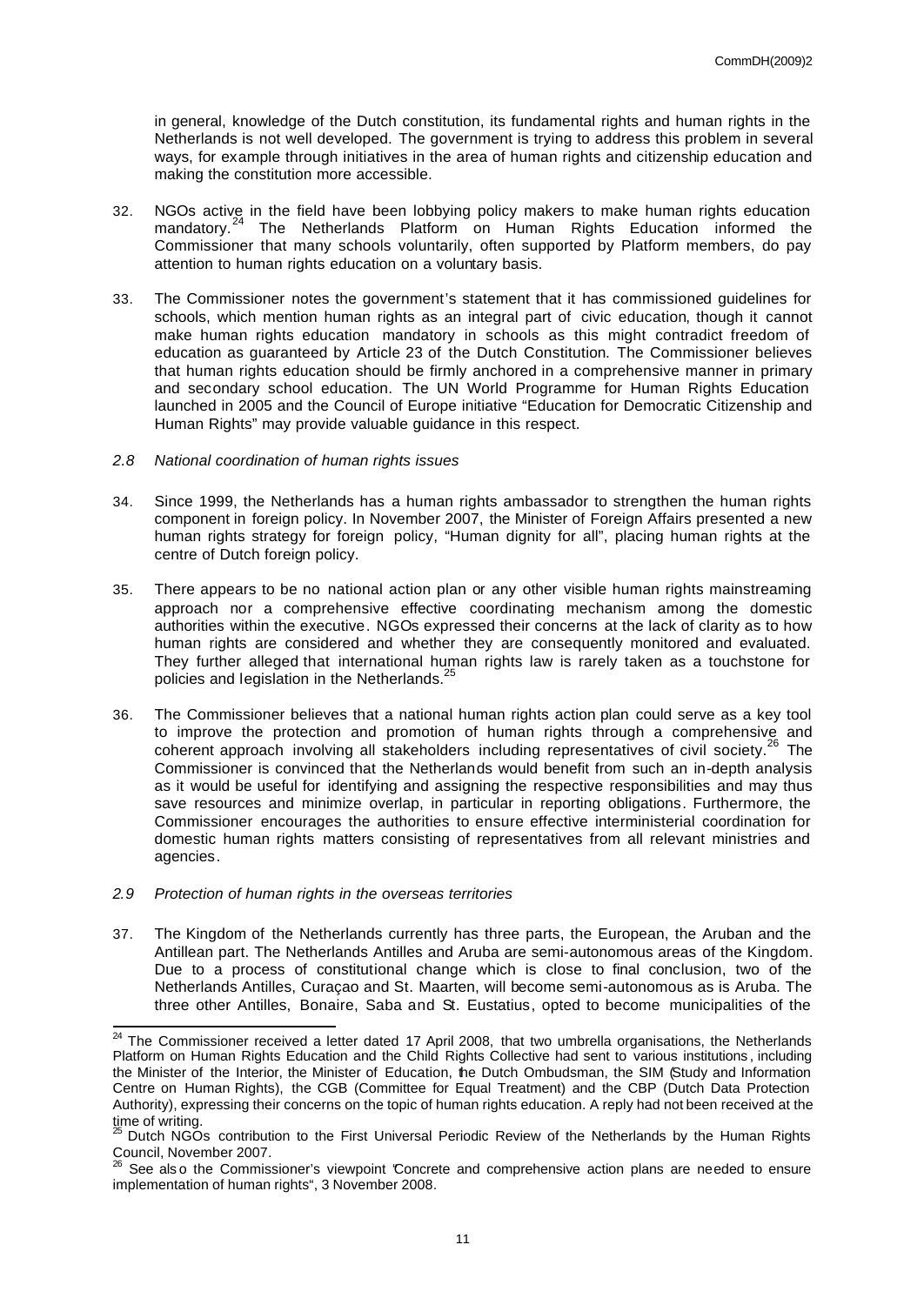Netherlands, that is the European part of the Kingdom. As a consequence, they may decide whether or not to come into the territorial remit of the national ombudsman, which is currently not the case.

- 38. As to the Caribbean parts of the Kingdom that remain semi-autonomous, NGOs have flagged the lack of or delayed and incomplete reporting on international obligations for the overseas territories. The European Committee for the Prevention of Torture and Inhuman or Degrading Treatment or Punishment (CPT), while acknowledging some progress in its 2007 report, criticised *i.a.* prison conditions, excessive length of pre-trial detention, restricted access to lawyers and limited alternatives to the detention of children.<sup>27</sup> Furthermore, there had been allegations in a report by the UN Committee against Torture of assaults committed by Aruban law enforcement officials.<sup>28</sup> The UN Committee on the Rights of the Child (CRC) expressed concern that in Aruba children are vulnerable to trafficking for the purpose of transporting illegal drugs or sexual exploitation, including sex tourism. They recommended, inter alia, to undertake an in-depth study of the issue.  $^{29}$  During his visit, the Commissioner learned that in some areas different standards than in the European part of the Kingdom seem to apply, an example being the difficulties that same sex legally married couples face in the recognition of their marriages in the Caribbean parts of the Kingdom.
- 39. The Commissioner recommends that the Dutch authorities seek ways of ensuring uniformity in all parts of the Kingdom of the Netherlands with a view in particular to extend the application of the Revised Social Charter to the Netherlands Antilles and Aruba.

## **III. Treatment of asylum seekers**

- *3.1 The asylum framework and its proposed reform*
- 40. Dutch aliens law is shaped by EU law. In the field of migration and asylum, the Aliens Act 2000 (*Vreemdelingenwet 2000 (Vw 2000)*) in force since 2001, stipulates the conditions for foreign nationals to enter the Netherlands, the issue of residence permits and removal, for both the asylum and non-asylum (immigration) categories. The act is elaborated in different types of secondary legislation; the most important are the Aliens Act implementation guidelines 2000 (*Vreemdelingencirculaire 2000 (Vc 2000)*). There are also operating instructions which are in principle made public.<sup>30</sup> Since the introduction of the new law in 2001, the number of new asylum claims declined sharply: 10 000 asylum seekers in 2004 compared to 43 000 in 2000. In 2007 most asylum seekers came from Iraq, Somalia and Afghanistan. Up to June 2008, 6 237 asylum seekers arrived at Dutch application centres. The Commissioner learned that the authorities revoked the general scheme to grand temporary residence for refugees from Central and South Iraq as of 22 November 2008. In view of the continued difficult situation in Iraq, the Commissioner urges the Dutch authorities to reconsider this decision.
- 41. The Commissioner commends that the Netherlands recognises sexual orientation as a potential ground for persecution and thus possibly asylum under the UN Refugee Convention. However, gender identity is not explicitly recognised as a ground for persecution in line with the UNHCR Guidance Note on Refugee Claims relating to Sexual Orientation and Gender Identity. The Commissioner encourages that this be explicitly recognised.
- 42. The current asylum procedure begins with an initial assessment of the asylum request in an application centre $31$  run by the IND. A maximum of 48 working hours will be needed in order to

  $^{27}$  CPT report on its June 2007 visit, made public by the Netherlands Government on 30 January 2008, CPT/Inf (2008) 2, Strasbourg 5 February 2008; see also the Response of the Authorities of the Kingdom of the Netherlands to the report of the CPT on its visits to the Kingdom in Europe, Aruba, and the Netherlands Antilles, CPT/Inf (2009) 7, Strasbourg 4 February 2009.

<sup>28</sup> UN Committee against Torture (CAT), thirty-eight session 30 April – 18 May 2007, CAT/C/NET/CO/4, 3 August  $2007$ 

<sup>29</sup> UN Committee on the Rights of the Child (CRC), thirty-fifth session, 26 February 2004; reiterating the need for a comprehensive study, CRC, fiftieth session 30 January 2009. .

 $\beta$  Access to the instructions may be restricted on grounds laid down by Act of Parliament.

<sup>&</sup>lt;sup>31</sup> Schiphol (arriving by air or sea) and Ter Apel and Zevenaar (arriving by land).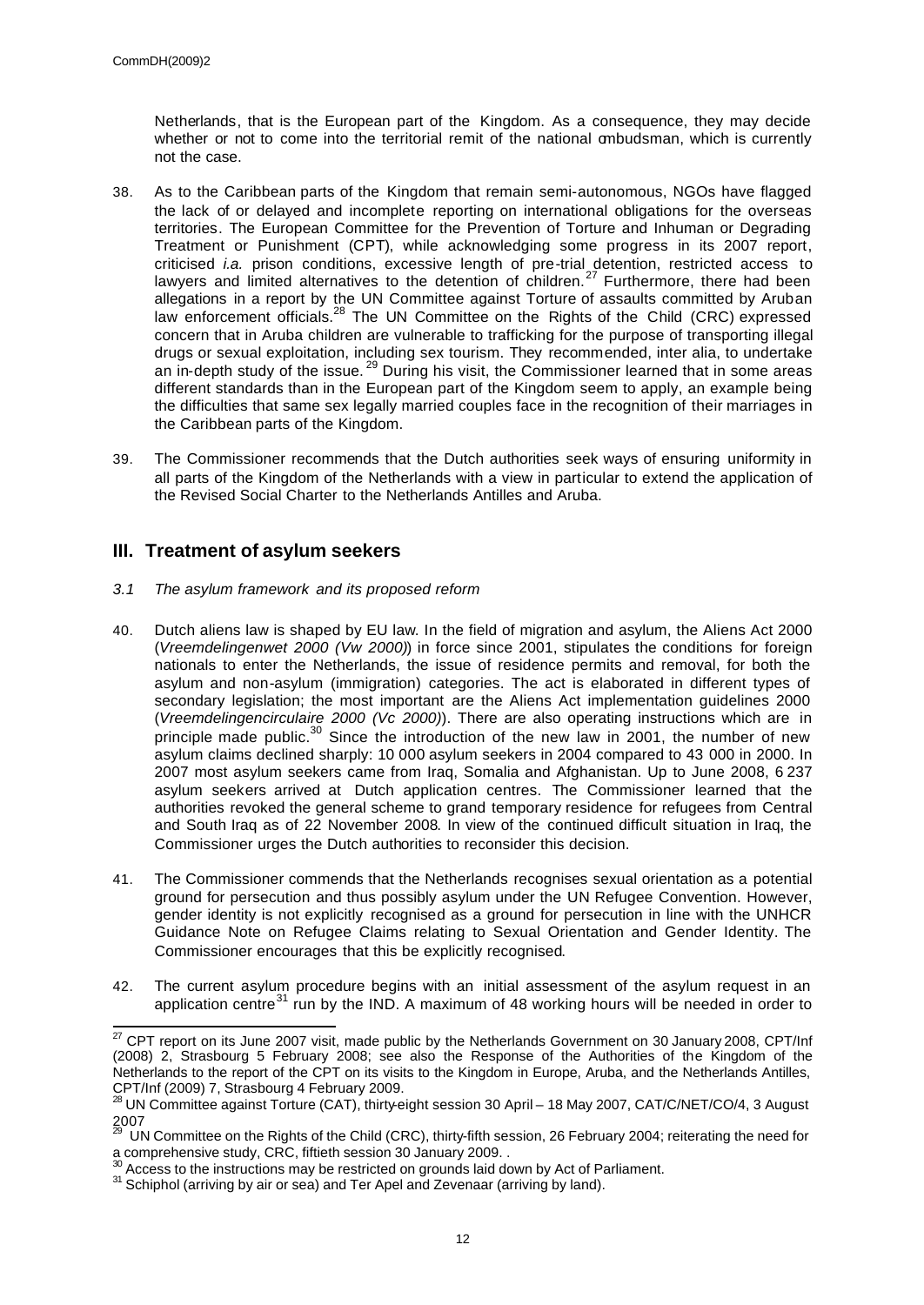carry out this assessment, known as the "48-hour accelerated procedure". These 48 hours will be spread across a number of working days, amounting to around five working days.<sup>3</sup>

- 43. When the IND decides during the 48-hours procedure that further investigation is necessary the procedure continues in the reception centre, known as the "prolonged/extended" or "general" procedure. Generally, the IND is required to take a decision within six months. If the IND concludes that the asylum seeker meets the conditions for an asylum esidence permit, a temporary residence permit will be granted. After five years the asylum seeker may apply for a permanent residence permit. In about 40% of the applications for asylum, the IND takes a decision within three to five days,<sup>33</sup> that is in the accelerated procedure. Processing some 60% of the applications requires more time, usually about six months. If difficulties occur in establishing the language or dialect of the asylum seeker or the country of origin, the six months are exceeded. An appeal or a second asylum application based on new facts can further prolong the procedures.
- 44. Numerous stakeholders such as UNHCR and NGOs have criticised the current accelerated procedure mainly for lack of safeguards and for excessive length. The 48-hours accelerated procedure is seen as not providing sufficient safeguards and creating excessive time pressure with a potential risk of refoulement and a detrimental effect on vulnerable groups such as women who do not immediately inform the authorities that they have been subjected to violence or sexual persecution.<sup>34</sup> NGOs note that the general asylum procedures are quite long due to a capacity problem at the IND and the District Courts.<sup>35</sup> In July 2006 there were 2 154 people staying four to five years and 1 818 staying three to four years in reception centres. On 1 August 2008, a total of 18 900 people were living in reception centres.
- 45. In June 2008, the Ministry of Justice in a letter to parliament, proposed changes to the current procedure. According to the Ministry, the reform aims towards a more effective asylum procedure and return policy. Its core is to extend the current 48-hours accelerated procedure (five working days) to eight days and to process more asylum claims within this period. A rest and preparation period is introduced to be used for registration, information to the applicant by the Dutch Refugee Council and legal aid providers as well as for a medical examination. The Commissioner is aware of the detailed concerns expressed by UNHCR, stating *inter alia* that the rest period should not be used for investigations before a sufficient degree of trust has been established and asylum seekers have benefited from legal advice.<sup>36</sup>
- 46. In view of the strong criticism already expressed against the current accelerated procedure, the Commissioner is surprised that the government wants to process more claims within a somewhat enhanced accelerated procedure, including vulnerable groups such as unaccompanied minors. The Commissioner is aware that civil society representatives fear that the enhanced accelerated procedure could became the norm for the majority of cases. A fast procedure is certainly suitable for clear-cut cases, such as manifestly unfounded or wellfounded claims, but it can be detrimental to all other cases and is clearly unsuitable for vulnerable groups such as victims of violence and unaccompanied children. The Commissioner feels that the reform proposal insufficiently addresses the criticism raised towards the current law when it comes to providing better safeguards for asylum seekers. He therefore urges the Dutch authorities to limit the enhanced accelerated procedure to clear-cut cases and to provide for a general procedure that gives the authorities sufficient time to diligently establish the facts of the case while allowing the asylum seeker to discharge the burden of proof by submitting suitable evidence.

 $32$  The assessment is carried out in 8 steps; reporting, registration, the initial interview, the initial assessment, the detailed interview, the report and intended decision, the response of the asylum seeker to the intended decision, the decision in the application centre, residence or departure.

 $33$  IND Immigration and Naturalisation Service Asylum leaflet April 2008, available via www.ind.nl

<sup>&</sup>lt;sup>34</sup> In the past, the Netherlands has been criticized for forcible returns to countries where their safety may not be secured, i.e. Iraq, Somalia, and Congo. See also ECRI, 3<sup>rd</sup> Report on the Netherlands.

<sup>35</sup> Report Refugee Council. Vreemdelingenwet 2000, *Een ontspoorde asielwet,* September 2007, p. 42; Submission to the UN Universal Periodic Review (AI Index: EUR 35/001/2007).

 $36$  UNHCR Comments on the plans of the Government of the Netherlands for "a more careful and faster" asylum procedure, UNHCR Regional Representation Brussels, September 2008.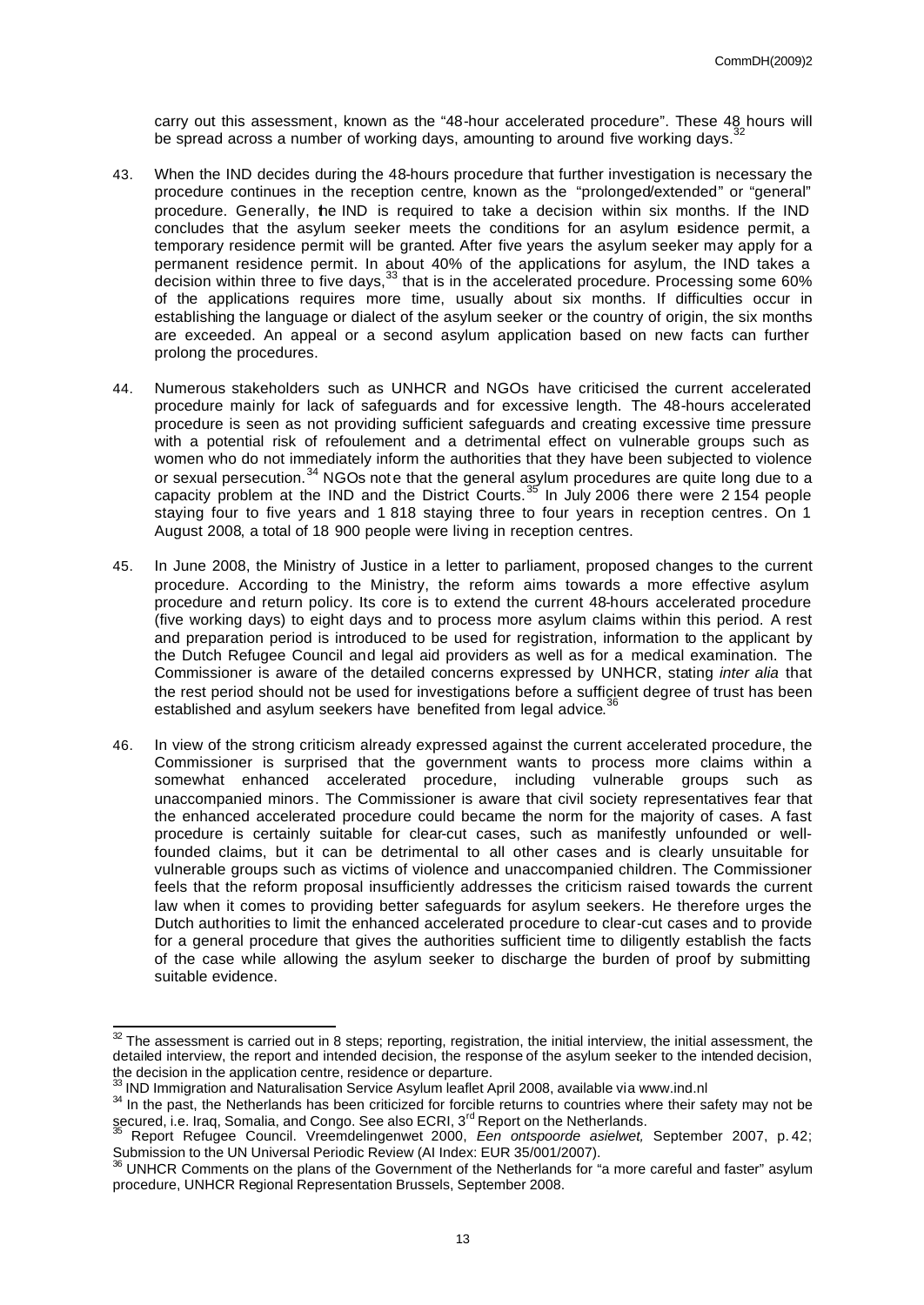## *3.2 Judicial review of asylum decisions*

- 47. Asylum decisions of the IND are partly based on information from the Ministry of Foreign Affairs contained in official reports (*ambtsberichten*) the accuracy of which have been questioned by the NGO Refugee Council, the national ombudsman<sup>37</sup> and in one case also by the ECtHR.<sup>3</sup> Under the accelerated procedure, appeals must be lodged within one week with the District Court and on appeal with the Council of State. The courts do not make an assessment on the merits but only examine points of law. Appeals under this procedure do not have suspensive effect $39$  and applicants are not allowed to await the outcome of the procedures in the Netherlands but must leave the country. UNHCR has consistently taken the position that the suspensive effect of asylum appeals is a critical safeguard to ensure respect for the principle of non-refoulement.<sup>40</sup> The applicant can apply to a district court for an injunction to prevent expulsion.
- 48. Asylum seekers do not have a right to stay in the reception facilities during the appeal procedure. Under current Dutch law, decisions of the IND are subject to a limited scrutiny by the courts, the facts largely deemed to be established as found by the State Secretary, including the credibility assessment of the applicant. Evidence that theoretically could have been brought forward earlier may not be taken into account at the appeal stage. This leads to a considerably high number of repeat applications.<sup>41</sup> The Council of State may deliver a judgment without a reasoning and frequently does so.
- 49. During his visit the Commissioner was pleased to learn of a reform proposal, namely to provide reception facilities during the appeal stage, albeit for a limited duration of four weeks. While in principle welcoming this proposal, the Commissioner questions what will happen to those applicants whose appeal might take longer. He believes that the authorities should not stop short and only remedy the currently unsatisfactory situation in part, leaving a certain number of asylum seekers again without accommodation in the future. The Commissioner calls upon the authorities to provide reception facilities to asylum seekers until the final closure of their case.
- 50. The Commissioner notes with appreciation that the current limitations to the introduction of further evidence will be abolished. The courts will then be allowed to take new circumstances and policy changes into account in the appeal stage and the IND will of its own accord weigh new circumstances put forward in the appeal stage and see if these could lead to another outcome. The Commissioner understands that evidence will be considered by the courts even if it could have been brought forward at an earlier stage. The Commissioner welcomes this proposal, but he remains concerned that the reformed appeal procedure will still not allow for a complete assessment of the first instance decision in both law and fact, including the credibility of the applicant. He calls upon the Dutch authorities to reconsider and expand their reform proposal in that respect as well as to consider the introduction of a suspensive effect for such cases in which the asylum seeker can establish that he or she would be subject to bodily harm. He welcomes the repeated assurance by the Government that Article 3 of the ECHR has an absolute character and will always be respected.

 $\overline{a}$ <sup>37</sup> Refugee Council. Summary Report on the Aliens Act (*Vreemdelingenwet*) 2000, '*Een ontspoorde asielwet',* September 2007, p. 5. National Ombudsman, '*De geloofwaardigheid van ambtsberichten, Hoe asielverhalen worden bevestigd of ontkracht'*, 27 September 2007.

<sup>38</sup> Case of *Salah Sheekh v. the Netherlands*, judgment of 11 January 2007 final on 13 May 2007.

<sup>39</sup> Guideline 5 para 3 of the Twenty guidelines of the Committee of Ministers of the Council of Europe on Forced Return, adopted May 2005 provides that there should be a suspensive effect when the returnee has an arguable claim that he or she would be subject to infliction of bodily harm.

<sup>&</sup>lt;sup>40</sup> UNHCR Comments on the plans of the Government of the Netherlands for "a more careful and faster" asylum procedure, UNHCR Regional Representation Brussels, September 2008.

<sup>41</sup> Already in 2003, UNHCR expressed concern about the limited scope of judicial review, submitting detailed observations on the Aliens Act, UNCHR paper of July 2003 "Implementation of the Aliens Act 2000: UNCHR's observations and recommendations".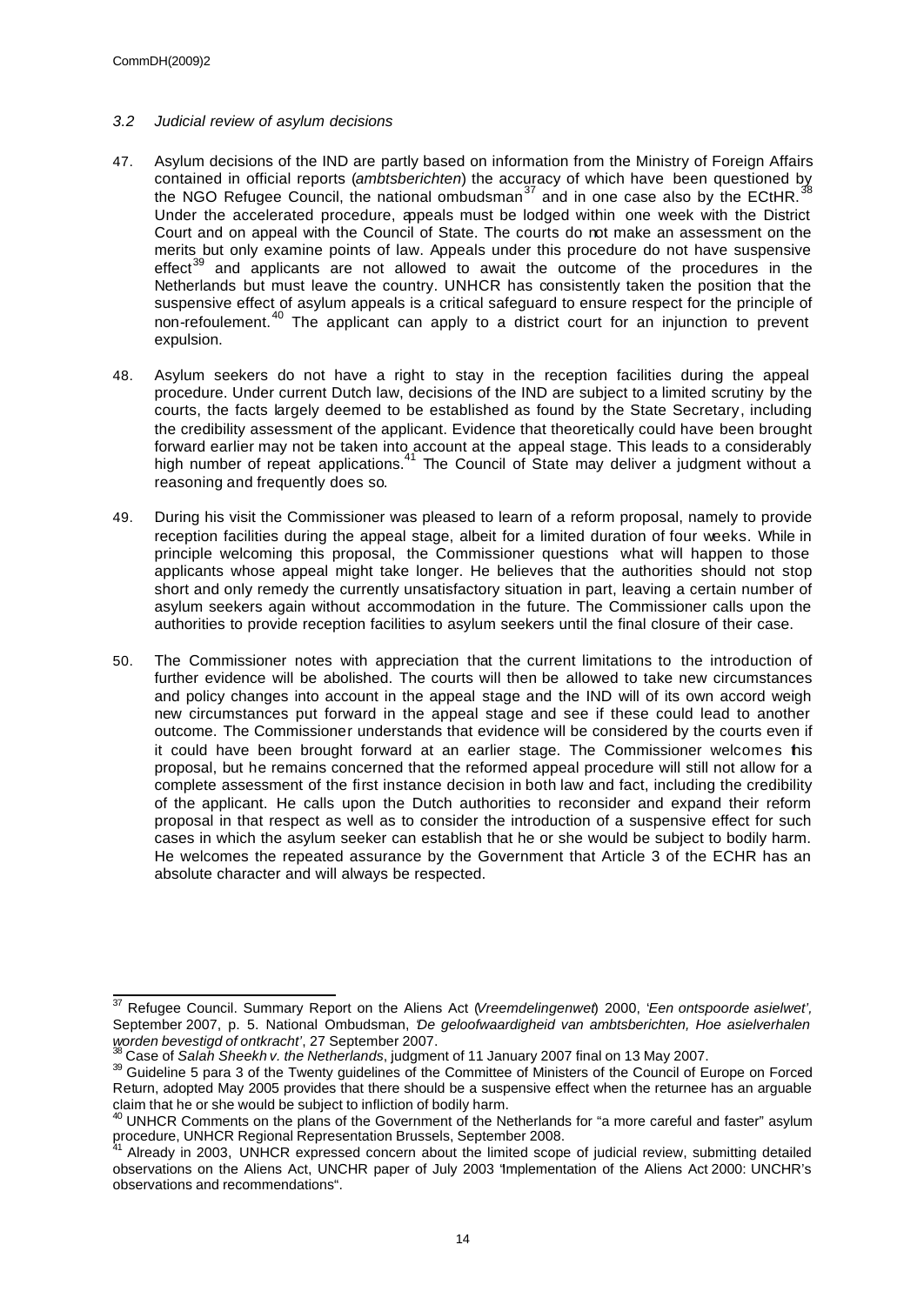- *3.3 Administrative detention of asylum seekers*
- 51. Every year several thousand irregular migrants and asylum-seekers are detained in the Netherlands.<sup>42</sup> Asylum seekers arriving by plane are routinely subjected to border detention during and immediately following the accelerated asylum determination procedure at the Schiphol Application Centre. If further investigations are deemed necessary beyond the 48 hours accelerated procedure and in certain other circumstances, asylum seekers may face continuous border detention, lasting on average almost 100 days (including investigation, objection and appeal procedure), and in some cases as long as 381 days. This includes people who have suffered traumatic experiences, including victims of trafficking, unaccompanied minors and people who fall under the Dublin Regulation.<sup>43</sup> In the view of the Dutch government, the administrative detention of asylum seekers is designed to guarantee a fair and speedy determination of their asylum claims. However, there is no evidence supporting this belief.<sup>44</sup> The Netherlands and the UK are the only countries in Europe were there is no maximum term to hold an alien in detention.<sup>45</sup> The CPT criticised this policy in its last report, inviting the Netherlands to introduce a maximum period. The Dutch authorities informed the Commissioner that with the implementation of the EU-return directive, generally alien detention will be limited to six month with a maximum stay of up to 18 month under specific circumstances.
- 52. As to detention conditions, the CPT in 2007, with some exceptions, reported a generally still satisfactory standard.<sup>46</sup> However, the CPT delegation noticed a deterioration in the way in which immigration detention centres were operated, as compared to 10 years ago. The Dutch approach to administrative detention of immigration detainees has changed, and now duplicates the prison system without immigration detainees having access to a full community regime. NGOs as well as the Dutch Council for the Administration of Criminal Justice and Protection of Juveniles<sup>47</sup> have also expressed their concerns as only essential medical care is available and access to education and employment are lacking. <sup>48</sup>
- 53. The Commissioner visited the *Noord-Holland* Detention Centre "*Oude Meer*" near Schiphol and the closed application centre at Schiphol airport. He also visited the open reception centre *'s Gravendeel* where he met with the General Director of the Central Agency for the Reception of Asylum Seekers (COA), Ms Nurten Albayrak. In all three facilities, the Commissioner held talks with staff members and was shown around the premises, making use of the possibility to talk to detainees in private and to meet with residents in the open facility. On the positive side, the Commissioner notes that the material conditions were of a high standard. In the closed application centre, women and men spend the night in separate dormitories with sanitary facilities, as do unaccompanied minors. The applicants are not allowed in these rooms during daytime but must be present in waiting rooms where only a TV is available.
- 54. The Commissioner spoke in private with some unaccompanied male minors in the closed application centre and with detainees in the expulsion centre. On both occasions, the Commissioner was given the impression that the detainees did not understand the application

 $\overline{\phantom{a}}$  $^{42}$  Report Amnesty International, The Netherlands: The Detention of irregular migrants and asylum seekers, June 2008, p. 5; according to the Dutch authorities, since 2005, the number of aliens detained in a year has been closer to 10,00 than to 20,000.

Annual Report 2007, Dutch Council for Refugees, p. 12.

<sup>44</sup> The Council for Administration of Criminal Justice and the Protection of Juveniles concluded that the effectiveness of the detention of foreign nationals is limited; less than half of all detentions actually lead to deportation. The Council believes that the Dutch government could do more to avoid detention, see Recommendations of the Council for the Administration of Criminal Justice and the Protection of Juveniles, Summary, 'Detention of foreign nationals', issued to the State Secretary for Justice, 16 June 2008.

In June 2008, the European Council decided that there will be a maximum term of six months and in specific cases of up to eighteen months detention.

<sup>&</sup>lt;sup>46</sup> CPT Report on the Netherlands 2007, supra.

<sup>47</sup> The Council was set up in 2001 and consists of 60 expert members. It is an independent body with two tasks: administering justice and giving advice on youth protection and the enforcement of sentences and non-punitive orders.

<sup>&</sup>lt;sup>48</sup> Report Amnesty International, The Netherlands: The Detention of irregular migrants and asylum seekers, June 2008, p. 17; Dutch Council for the Administration of Criminal Justice and Protection of Juveniles, supra, 16 June 2008.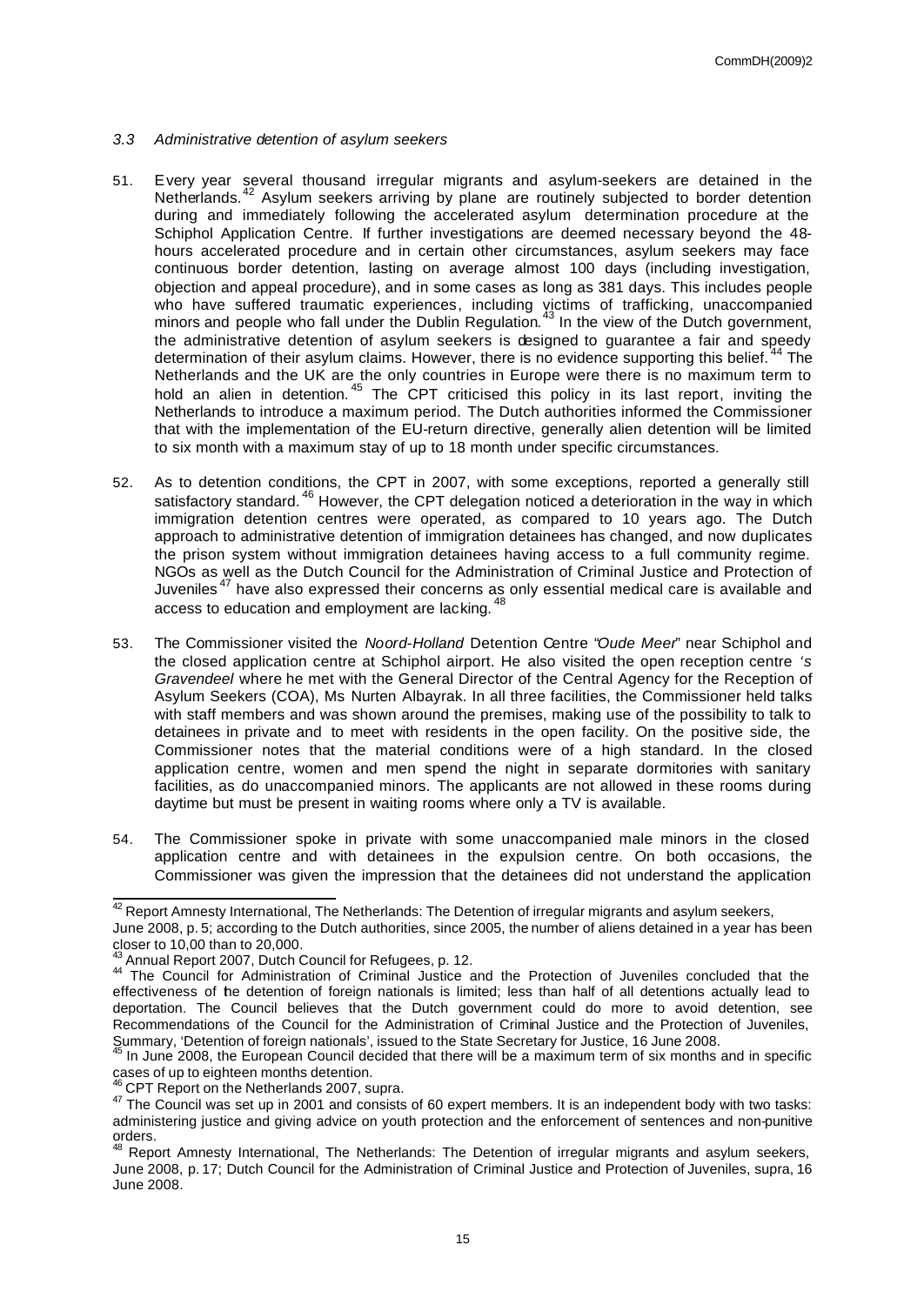procedure and they expressed anxiety as to their detention. While the Commissioner appreciates the close cooperation with NGOs and legal aid providers, he calls upon the authorities to make sure that all asylum seekers, including those whose claims have been rejected, are informed in an adequate manner and in a language they understand.

- 55. During his visit to the expulsion centre, the Commissioner noted that women are being detained together with men in the same detention facilities, their cells communicating to the same corridor where they spent their daytime together unless they decide to stay in their own cell. Staff members of the institution told the Commissioner that so far, they had not encountered problems with this policy of mixed detention but thought it beneficial for the general climate. However, three detained women, one of them a Muslim, expressed a strong feeling of discomfort for lack of privacy to female members of the Commissioner's delegation, in particular as they claimed to have found men in their showers. The government authorities have informed that women objecting to live with men can request to be moved to a different centre.
- 56. The Commissioner regrets that few occupational activities appear to be available in all three facilities he visited. While children in the open reception centre in *'s Gravendeel* attend a regular school, there is little extra curricular activity for them in the centre. The Commissioner learned that the programme for adults is even more limited due to budgetary cuts and that language courses have been abolished. Dutch authorities have pointed out that *'s Gravendeel* is a return centre and no Dutch language classes are given at such centres. This was a problem for a family that the Commissioner met which had stayed several years in the centre with a child (before being given a permit to stay in the country).
- 57. The Commissioner reiterates that administrative detention must be kept to a strict minimum and that detention conditions should not be worse than in criminal detention. He therefore urges the Dutch authorities to make a variety of meaningful activities available to all detainees in the asylum and expulsion process. The Commissioner is aware that some asylum seekers spend a considerable length of time in open reception centres. The Commissioner calls upon the Dutch authorities to expand meaningful activities and to reintroduce language courses in such facilities. The Commissioner welcomes the newly introduced possibility to seek employment for 24 hours per week and urges the authorities to promote this possibility in the respective municipalities, helping the asylum seekers to find occupation.
- 58. The Commissioner recalls that the general legal principle of proportionality requires an individual assessment of each case as well as consideration of alternatives to detention. This is particularly true for vulnerable groups of asylum seekers, e.g. unaccompanied minors and victims of trafficking. The Commissioner believes that the current scheme to detain all asylumseekers entering the Netherlands by air is not in line with these principles and urges the authorities to consider modifying this practice.
- 59. Individuals have the right to appeal their detention and its continuation before a district court. Pursuant to Article 59 Aliens Act 2000, the detention and its continuation is generally lawful, if expulsion is foreseeable, e.g., if the authorities are actively pursuing to expel the person concerned within a reasonable time, or when that person actively obstructs or frustrates this process. The interests of the asylum-seeker are only taken into account in so far as a possibly burdensome situation exists but no full proportionality assessment is made. This limited possibility of judicial review has faced criticism<sup>49</sup> and may be in contradiction with the case law of the European Court of Human Rights.<sup>5</sup>
- 60. The Commissioner believes that a full judicial review is a core instrument to safeguard the due application of law by the authorities. In view of the severity of a detention decision, the question whether this balance has been struck, must be subject to an effective judicial review. The Commissioner therefore calls upon the Dutch authorities to use the reform discussion and

<sup>&</sup>lt;sup>49</sup> Report Amnesty International, The Netherlands: The Detention of irregular migrants and asylum seekers, June 2008, pp. 18-19, see also the Recommendations of the Council for the Administration of Criminal Justice and the Protection of Juveniles, supra, 16 June 2008.

<sup>50</sup> See the case of *Saadi v. UK*, judgment of 29 January 2008 (Grand Chamber) in which the Court required that when detaining an alien for the purpose of expulsion, a balance must be struck between the interest of the society and the right to liberty of the individual.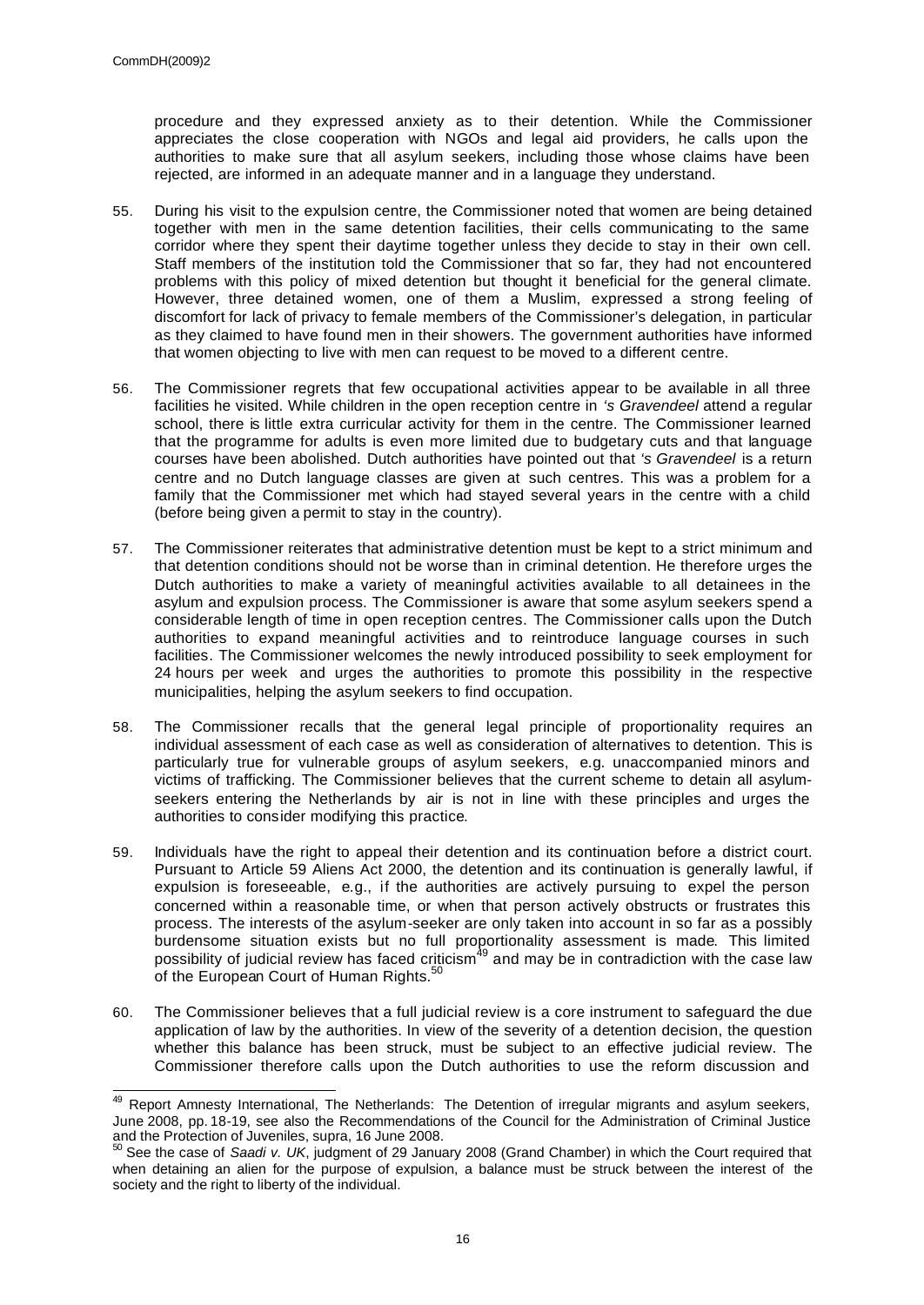change the current law allowing for a full judicial review of the detention decision as well as the continued detention by domestic courts.

- *3.4 Children in the asylum procedure*
- 61. Children coming to the Netherlands with their family are generally included in the asylum procedure of their parents. There is no organisation making sure that the decision is in the best interest of the child in contrast to other areas of Dutch law such as family law, where the Council for Child Protection ('*Raad voor de Kinderbescherming*') is involved. The IND verifies the aspects directly related to the asylum request.<sup>51</sup> Children from the age of twelve and above may be heard, and from the age of fifteen they have to be heard by the IND. On 1 August 2008 there were 18 900 asylum seekers in reception centres, including 6 102 children (up to 18 years of age).

## *3.5 Administrative detention of children*

- 62. Until January 2008, the Dutch authorities were widely criticised for detaining about 240 children and their families, for an average time of 59 days and a maximum of 244 days.<sup>52</sup> In response to this criticism and a parliamentary motion, on 29 January 2008 the Dutch government publicized its new policy regarding administrative detention of children and their families. The aim is to reduce the detention period for children by introducing a maximum of two weeks detention prior to expulsion, the creation of more alternative accommodation for children and their families, and the improvement of detention conditions. Furthermore, the government announced that it would add 12 weeks to the 28-day period given to asylum seekers and migrants to leave the country voluntarily after their application has been rejected. In the case of children with two parents, only one of them would be detained, to allow the other parent and the child(ren) to remain outside a detention setting until their effective return. One NGO, albeit criticising this choice as illusory as families choose to stay united with their children resulting in the detention of the children, reports that the number of children and their parents in administrative detention already decreased significantly in 2007.<sup>53</sup>
- 63. The Commissioner welcomes the measures taken to reduce administrative detention for children with parents. He calls upon the Dutch authorities to provide further alternatives to detention, keeping families united, and not to detain children, except in extraordinary circumstances precisely defined in law in accordance with the standards of the ECHR and the CRC.
- *3.6 Unaccompanied minors/separated children, "1F children" and stateless children*
- 64. Unaccompanied minors<sup>54</sup> may be seeking asylum because of fear of persecution or the lack of protection due to human rights violations, armed conflict or disturbances in their own country. They may be the victims of trafficking for sexual or other exploitation, or they may have travelled to Europe to escape conditions of serious deprivation. Since the introduction of the Aliens Act 2000, the number of unaccompanied minors seeking asylum declined sharply from 6 681 in 2000 to 585 in 2007.<sup>55</sup> The definition of unaccompanied minors seeking asylum was changed in July 2004, and now refers to a person below the age of 18 who is not married and is not accompanied by a parent or guardian.<sup>56</sup> A minor applying for asylum initially follows the same procedure as adult asylum seekers. Most of the unaccompanied minors are coming from Asia (China and India) and Africa (Angola and Somalia). In 2007, there where 658 unaccompanied

<sup>51</sup> Unicef Nederland, '*Vreemdelingenkinderen in Nederland'*, 2008, p. 17.

<sup>52</sup> Amnesty International, The Netherlands: The Detention of Irregular Migrants and Asylum -seekers, June 2008, p. 47.

 $^{53}$  Ibid.

<sup>54</sup> In international terms, unaccompanied minors are defined as children under the age of 18 who have been separated from both parents, or from their previous or customary primary caregiver, but not necessarily from other relatives.

 $55$  Third Report on the CRC of the Dutch Coalition for Children's Right, July 2008, p. 30.

<sup>56</sup> Ministerial circular concerning aliens C2/7. 1.2. and 7.1.3 - Third Report on the CRC of the Dutch Coalition for Children's Right, July 2008, p. 27.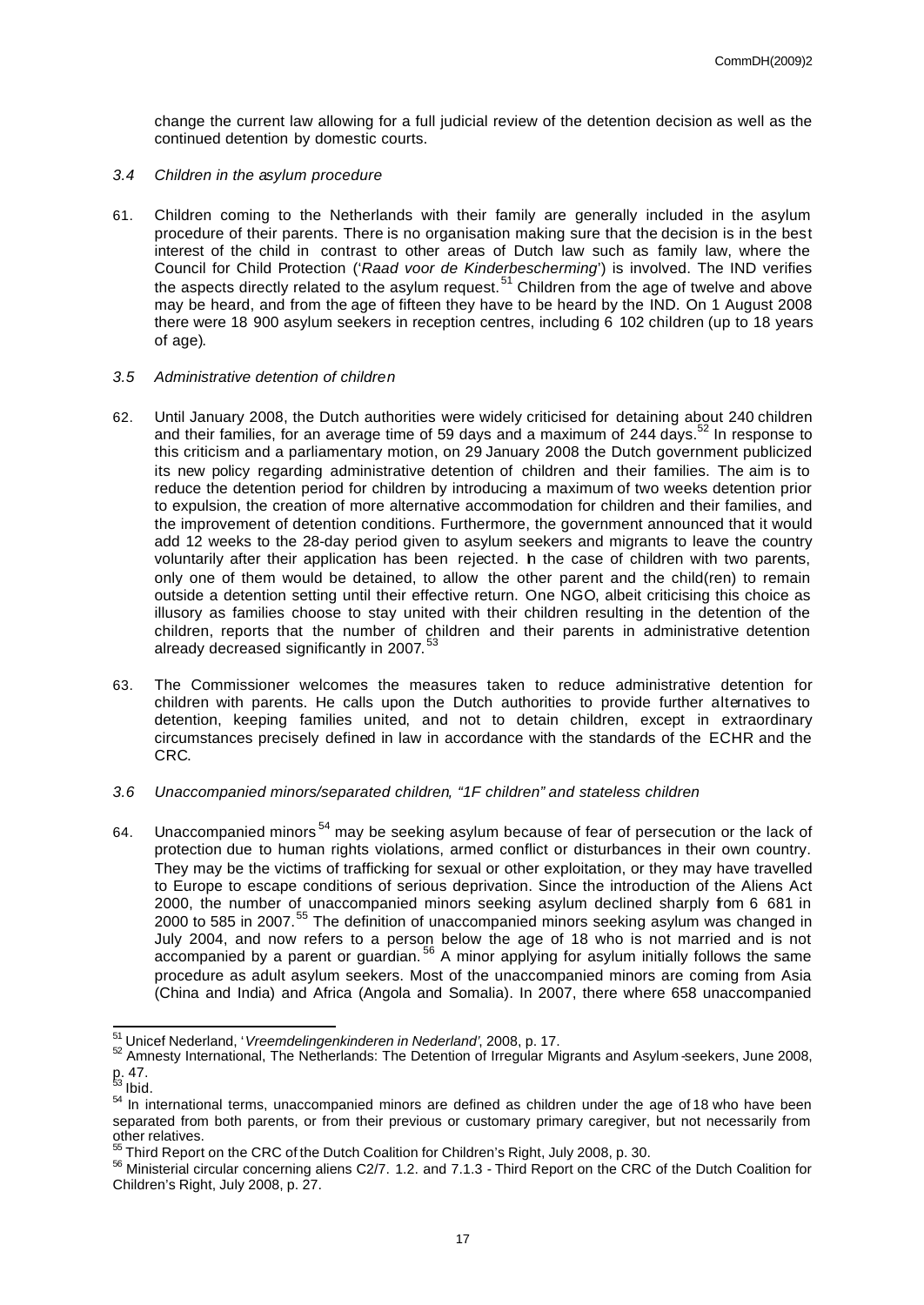minors registered in the Netherlands; the figure for 2008 is 739.<sup>57</sup> During his visit, the Commissioner learned that an NGO founded about 10 years ago, the Nidos Foundation, serves as a guardian for unaccompanied minors, the actual guardian seeing the individual child every six to eight weeks.

- 65. Children who disappear from reception facilities are registered as having left with unknown destination.<sup>58</sup> Although the absolute number of minors leaving for an unknown destination has decreased, the percentage of unaccompanied minor aliens leaving for an unknown destination is still very high at 84.3%. In 2007, 122 unaccompanied minors left a reception centre with unknown destination. Protection measures have since been taken for a limited group, such as the earlier assignment of a guardian and placing the unaccompanied minor in closed high security reception centres referred to as "warded reception centres". 59
- 66. NGOs report that the new policy for asylum-seeking children in administrative detention has not yet led to an equally significant decrease in unaccompanied migrant minors in detention, estimating in June 2007 that some 40 unaccompanied minors were at the time detained in juvenile detention centres.<sup>60</sup> In a letter to Parliament, the Ministry of Justice explained that they see detention of unaccompanied minors as a measure of public order since the risk to let these children free is sufficiently higher than for children with parents, referring also to the danger of being trafficked. Nevertheless, the government started a pilot project, providing semi-closed secure shelter facilities to unaccompanied minors considered to be at risk of trafficking. The Dutch authorities informed the Commissioner that they always seek alternatives to detention when faced with an unaccompanied minor and that in 2007, about 150 unaccompanied minors were placed in detention.<sup>61</sup>
- 67. Unaccompanied minors who have been in the Netherlands for less than three years, have to leave the country, when they turn eighteen. The government seeks to repatriate them, albeit with little success as most of them prefer illegal residence over repatriation to their country of origin, with all of the consequences this may entail, including exploitation.<sup>6</sup>
- 68. The Commissioner commends the first steps taken to reduce administrative detention of unaccompanied minors. He encourages the Dutch authorities to expand these measures and provide alternatives to detention for all unaccompanied minors in order to provide equal treatment for all asylum-seeking children being in the country with or without their parents. He believes that providing a child friendly supportive accommodation as well as establishing a concept of guardianship with regular frequent visits will also reduce the number of children absconding and thus their risk of becoming victims of trafficking. Reiterating that the principle of taking into account the best interest of the child should also prevail in asylum decisions, the Commissioner calls upon the Dutch authorities to find a solution for unaccompanied minors turning eighteen, who grew up in the Netherlands, having lost the ties to their country of origin.
- 69. Foreign nationals that come under Article 1F of the Geneva Convention on Refugees (suspected war criminals) cannot obtain a residence permit in the Netherlands as they are considered to be a threat to public order. Also their relatives, including their children, cannot get such a permit unless they themselves are recognized as refugees. In some cases, the asylum seekers and their families cannot be expelled due to a risk of being subjected to torture or to inhuman or degrading treatment or punishment.  $63$  Also signs of trauma can, according to the

 $\overline{a}$ <sup>57</sup> http://www.coa.nl/NED/website/page.asp?menuid=101

<sup>58</sup> Containing children leaving/disappearing from a reception centre, but it can also be unaccompanied minors of who the guardian organisation, after signalling the disappearance by the COA, noticed that the minor is safely somewhere with family in the Netherlands or elsewhere.

<sup>&</sup>lt;sup>59</sup> Children's Rights in the Netherlands, The third report of the Dutch Coalition for Children's Rights on the implementation of the Convention on the Rights of the Child, July 2008.

<sup>60</sup> *Ibid.* p. 48.

<sup>&</sup>lt;sup>61</sup> NGOs report 160 detained unaccompanied minors between Jan. and Nov. 2007, NGO Commentary ICCPR 2008, supra, p. 8.

<sup>62</sup> ECPAT, *Minderjarigen in de prostitutie in Nederland, een quick scan,* Amsterdam, August 2003, p. 30.

<sup>63</sup> According to information provided by the Dutch government this concerns a group of 40 persons out of a total of 350.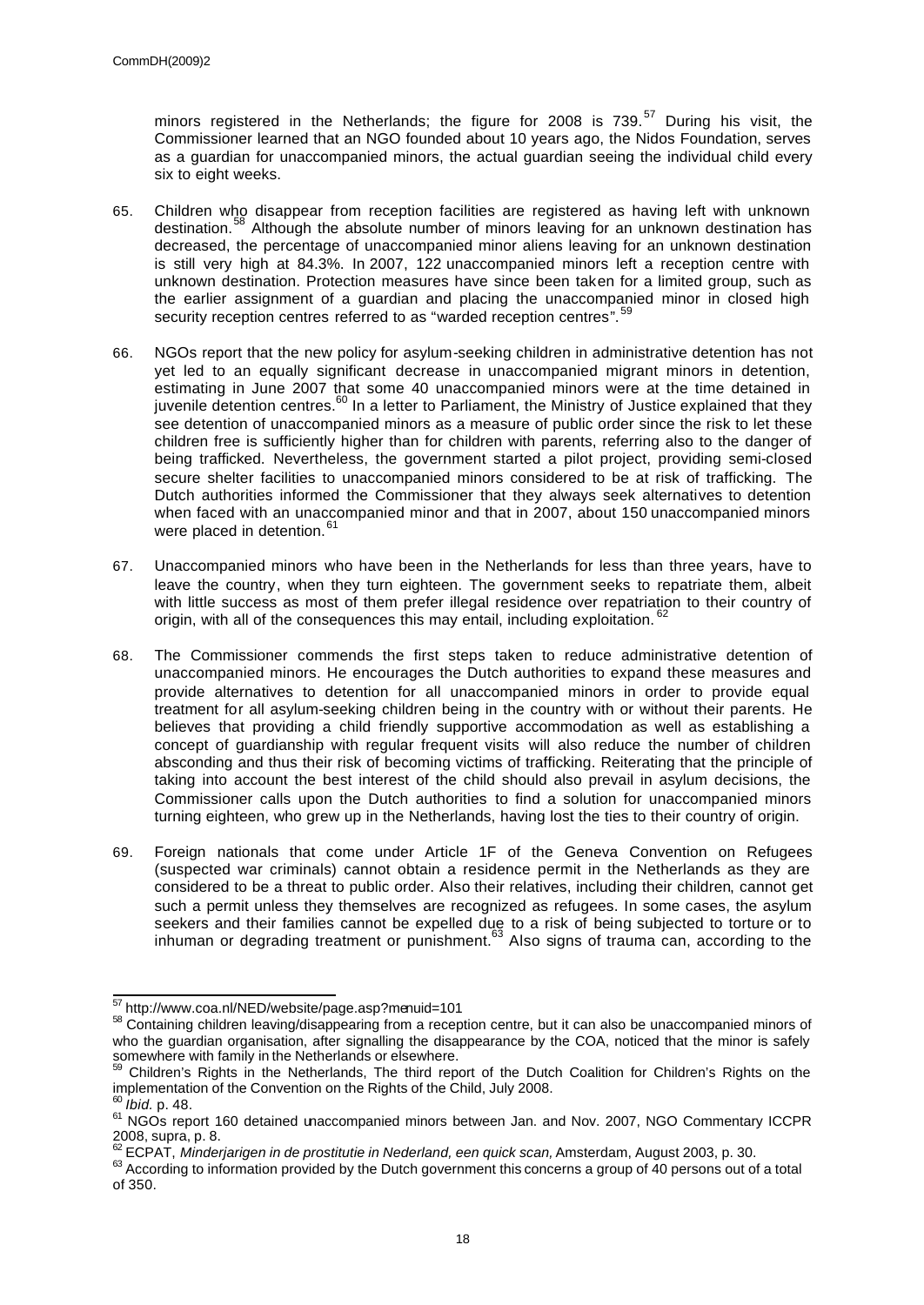Government, be a ground for residence permit. Due to a lack of criminal evidence, this category of asylum seeker cannot be prosecuted and eventually resides illegally in the Netherlands.

- 70. In June 2008, the Ministry of Justice explained their new policy concerning 1F cases. <sup>64</sup> There are currently 350 foreign nationals falling into the 1F category and 550 family members. Regarding the 550 family members, 260 have a residence permit or have been naturalized. For 80 persons the proceedings are still pending. 210 family members are residing unlawfully in the Netherlands as they are obliged to return.<sup>6</sup>
- 71. The Dutch government remains firm on not issuing a residence permit for suspected war criminals but seeks a solution for family members. After a period of 10 years an asylum request would be considered for 1F family members.
- 72. While generally welcomed, the new policy is subject to some criticism. NGOs consider the ten years period too long for children and object to the requirement that the family members must so far have co-operated with their departure process as this cannot be reasonably expected from children. NGOs are also concerned with possible separation of siblings if some family members may stay and others are expelled.
- 73. The Commissioner commends the new policy as a measure to rectify the currently unsatisfactory situation in particular for children. In the light of the requirements of the policy, he wonders whether all so-called "1F children" can benefit from this policy change and calls upon the Dutch authorities to ensure that this will be the case.
- 74. The Commissioner learned that on 1 January 2007 there were 1 463 stateless children in the Netherlands. NGOs have expressed their concerns about an unknown number of children being registered with an 'unknown' nationality, in most cases the nationality being disputed for lack of relevant documents.
- 75. NGOs argue that two groups of children are particularly affected. The first group consists of stateless children without a residence permit as no rules are available to help them to acquire a nationality. The second group consists of children whose nationality is not established. For example, refugees who are granted refugee status and have children born in the Netherlands, may have no possibilities to register their child in their country of origin. In such cases, the child has neither his parent's nationality, nor Dutch nationality.<sup>6</sup>
- 76. In view of the grave consequences a stateless individual faces, the Commissioner trusts that a solution be found for the relatively small number of children who have spent most of their lives in the Netherlands but have no clear citizenship status. There are internationally agreed standards to reduce statelessness and to ensure that children are not made victims of statelessness.<sup>6</sup>

## **IV. Immigration**

- *4.1 Legislative framework*
- 77. Based on the Aliens Act and subsequent law, the Netherlands has five primary types of immigration status, which are further subdivided into more specific categories. The five main categories are: family-related immigration, studies or training, seasonal work, employment<sup>68</sup> and self-employment. Additionally, Dutch law recognises other immigration statuses, such as: migrants for medical treatment, victims of human trafficking, au pairs, and former Dutch

 $\overline{\phantom{a}}$  $64$  Letter from the Minister of and the State-Secretary for Justice to Parliament, 9 June 2008.

<sup>&</sup>lt;sup>65</sup> Written information provided by the Dutch authorities in July 2008.

<sup>&</sup>lt;sup>66</sup> Children of a parent residing in the Netherlands who him or herself is a child of a parent having resided in the country would acquire Dutch nationality at birth ('third generation rule').

Examples are the UN Convention relating to the Status of Stateless Persons 1954, the Convention on the Reduction of Statelessness and the CoE Convention on Nationality 1997 ratified by the Netherlands.

 $68$  Including migrants who will be working for a religious organization, e.g. imams.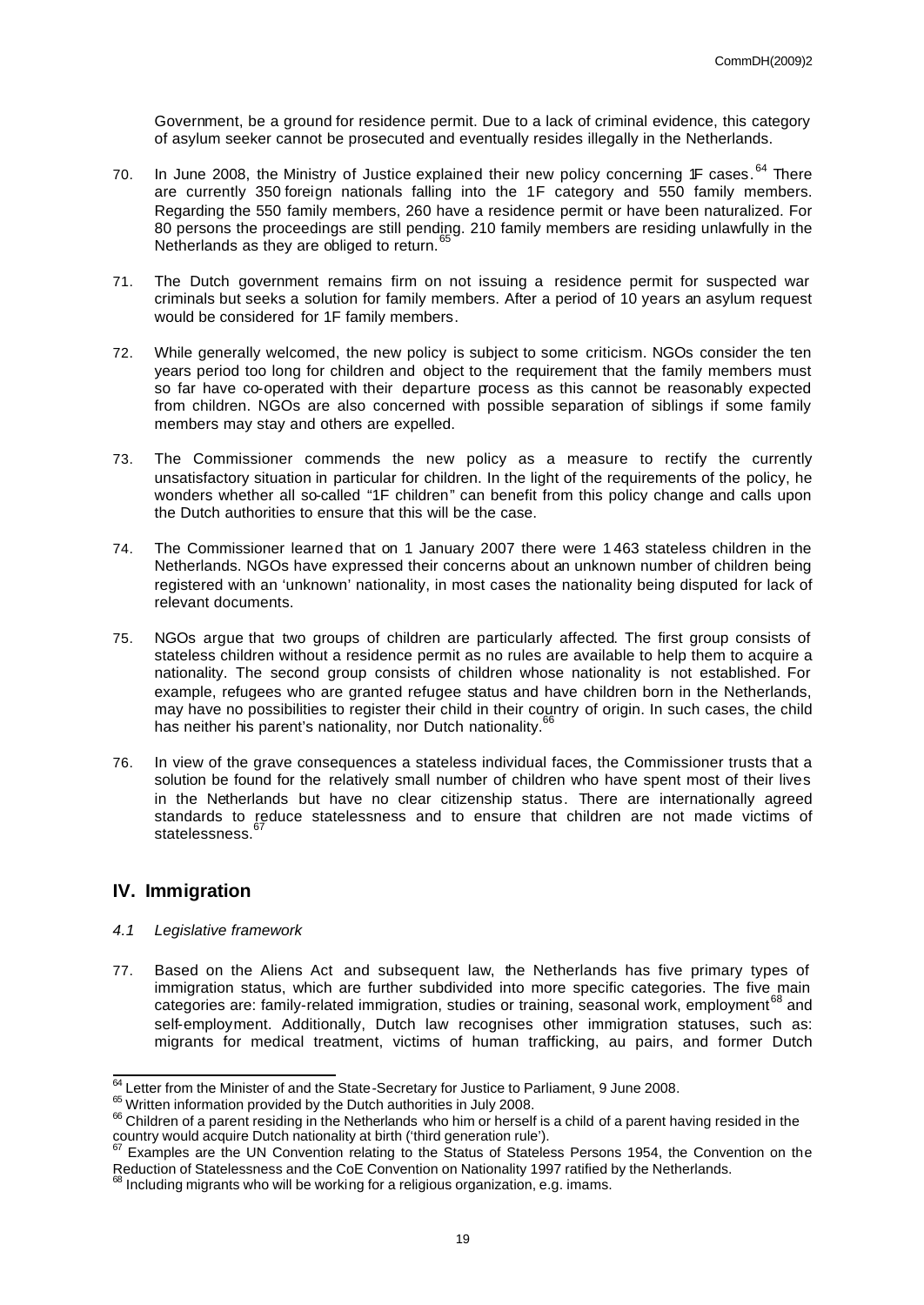nationals.<sup>69</sup> Aliens wanting to stay in the Netherlands for more than three months must first apply to a Dutch embassy or consulate in their own country for an 'authorisation for temporary stay' (*machtiging tot voorlopig verblijf or MVV*). Since 2006, certain foreign nationals need to take a basic test before they may join their partner in the Netherlands or take up a position as a religious leader.<sup>70</sup> According to the Dutch authorities the test aims at ensuring that immigrants already have a basic knowledge of the Dutch language and Dutch society before they arrive in the Netherlands. This should enable the long process of integration to take place more efficiently and more effectively. The test costs a fee of € 350 each time it is taken. It applies to foreign nationals from the age of 18 to 65 years, with the exception of nationals from certain countries believed to have levels of economic, social and political development prevailing comparable to Dutch ones.<sup>71</sup> Since March 2008, candidates need to answer more questions correctly to pass the Dutch language test.

- 78. The 'integration abroad' test has faced numerous criticisms from NGOs and academics. It is considered to be discriminatory as it affects migrants from poorer countries although no evidence has been provided that the level of a country's development is a reliable indicator of the skills, capacity, or willingness of a potential individual migrant to integrate.<sup>72</sup> Opportunities to learn Dutch outside the country are far more limited than the opportunities to learn English, and people living in the countryside are particularly disadvantaged for lack of possibilities. Furthermore, people with little education are more affected, having to invest more time and money than highly educated ones.<sup>73</sup> The test is believed to hamper family reunification and formation to an extent that can amount to a violation of Article 8 ECHR, if a family member is unable to pass the test and there is no other country where the spouses can reasonable expected to live together, or the spouse in the EU cannot be expected to give up the life he or she has built up in the country of residence. $74$
- *4.2 Family life: reunification and formation*
- 79. In the Netherlands several categories of person are entitled to family reunification such as holders of temporary or permanent residence permits for asylum or other reasons.<sup>75</sup> The rules on family reunification only apply if the family ties already existed abroad. The main requirement is that the person with whom the migrant will reunite has sufficient financial means. This means that the person already resident in the Netherlands must have a net income that equals 100 per cent of the social welfare norm for the kind of family they will constitute (with or without children); on 1 January 2007 this was € 866 per month for a single parent.
- 80. The requirement for family formation is stricter. Family formation is only an option for sponsors who have reached the age of 21 years, despite the fact that the marriageable age in the Netherlands is 18. The rules on family formation only apply if the family tie did not yet exist abroad. Apart from the requirement that both partners must be over 21 years of age, again the person with whom the migrant will form a family is required to have sufficient financial means. This means that the person residing in the Netherlands must have a net income that at least

 $\overline{\phantom{a}}$  $^{69}$  For details see the European Parliament report, Comparative study of the laws in the 27 EU Member States for legal immigration, February 2008, p. 356.

<sup>70</sup> Civic Integration Abroad Act (*'Wet inburgering buitenland', or Wib*) of 15 March 2006.

<sup>&</sup>lt;sup>71</sup> Exempted from the examination are citizens of those countries for which an authorisation for temporary stay is not required, i.e. citizens of all EU member States, Australia, Canada, Iceland, Japan, Liechtenstein, New Zealand, Norway, South Korea, Switzerland and United States. More specific exemptions are given to persons of Surinamese nationality who have completed primary education in the Dutch language in Surinam or the Netherlands, as well as to migrants for a temporary reason, such as study, au pair work or medical treatment. Other categories that are exempted are persons with a work-permit, self-employed persons, skilled immigrants and family members of a person in possession of an asylum residence permit.

<sup>72</sup> Human Rights Watch; *The Netherlands: Discrimination in the Name of Integration, Migrants' Rights under the Integration Abroad Act,* 2008, p. 1-2.

 $^{73}$  Prof. Groenendijk, Integration tests abroad as a condition for family reunification in the EU, 1 May 2007.

<sup>74</sup> Prof. Groenendijk, supra. The latter was the case in *Sen* v. *the Netherlands*, ECHR judgment of 21.12.2001, final 20 March 2002 in which a violation of Art. 8, the right to family life was found.

<sup>&</sup>lt;sup>75</sup> European Parliament report, Comparative study of the laws in the 27 EU Member States for legal immigration, February 2008, p. 359.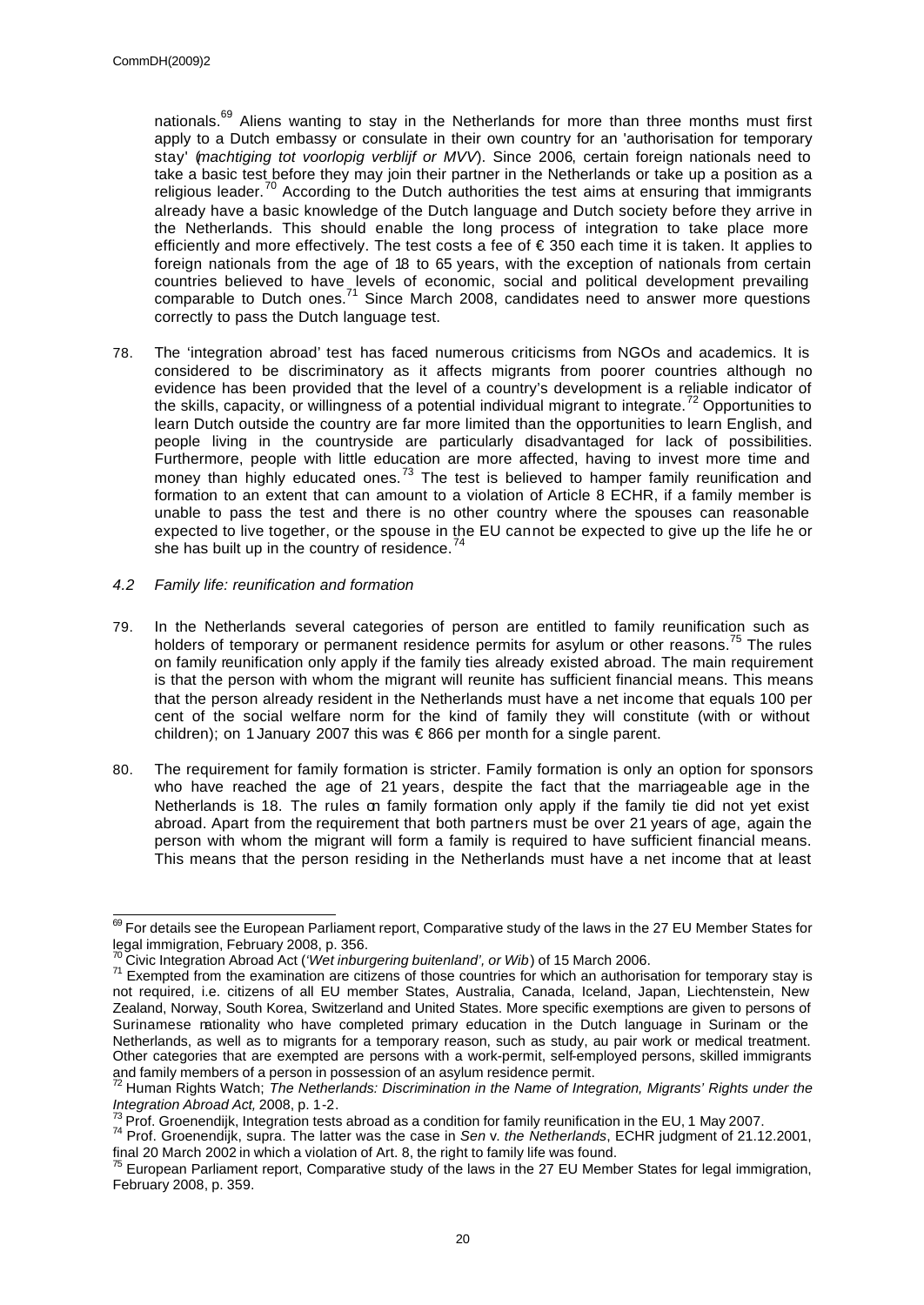equals 120 per cent of the minimum wage of a 23-year-old-worker which was set at 1 484 EUR per month on 1 January 2007.<sup>76</sup>

- 81. The Aliens Chamber of the District Court of Amsterdam ruled on 15 July 2008 that it is unlawful to require an illiterate Moroccan woman wishing to come to the Netherlands for family formation to pass the "integration abroad" test before being allowed into the country. The Court found that the Aliens Decree does not serve as a legal base for such a requirement being an extra condition as it is not stated in the articles of the decree. The Minister of Justice appealed, noting that the Court is not judging the requirement as such, but the way it is regulated in the law. In October 2008, the European Commission, evaluating the disposition of the family reunification directive in the member States, expressed detailed criticism via the Netherlands for the high income thresholds, the "integration abroad" test, high fees<sup>77</sup> and too strict document requirements for refugees.
- 82. As a result of family reunification and forming regulations, children in the Netherlands are often under threat of separation from their parents legally in the country when children above 18 years of age have arrived in the Netherlands without the necessary authorisation for temporary stay (*Machtiging tot Voorlopig Verblijf, MVV*) or when the children are legally in the country but their parents are not. In addition, children who lost contact with their parents due to war in their home countries are not allowed to enter the country to reunify with their parents as quickly as possible.
- 83. The Commissioner recalls that Article 7(2) of Directive 2003/86/EC on the right to family reunification only permits "integration measures" before entry, not "integration conditions". The directive allows prospective immigrants to be required to undertake a language course, if there are such courses in the country of origin, but not to pass an exam as a condition for admission.
- 84. The Commissioner is aware that the first collective complaint lodged against the Netherlands under the Revised Social Charter was declared admissible. It concerns the alleged discrimination against children not residing lawfully in the Netherlands. An NGO submits that such children, approximately 25,000 to 60,000 individuals, are not entitled by law to receive the social assistance benefits (Article 13) which could help them enjoy adequate housing (Article 31). The NGO maintains that the denial of the right to housing hinders the proper protection of the right to health (Article 11), the right to develop fully, both physically and mentally (Article 17) as well as the right to the full development of the family (Article 16). The NGO considers that illegal children are discriminated against in the enjoyment of these rights because of their residence status and that by denying adequate housing to these children, Dutch legislation contributes to increasing extreme poverty and social exclusion (Article 30).
- 85. The Commissioner wonders about the age requirement of 21 years for foreign nationals wishing to unite with a partner residing abroad to form a family in the Netherlands, when the marriageable age for Dutch citizens is 18. He finds it difficult to understand why the financial requirement for family formation is higher than the one for reunification. He calls upon the Dutch authorities to assess carefully the current immigration laws, including those denying social benefits to children not possessing a residence permit.
- 86. The Commissioner notes that irregular migrants are entitled to health care provided the treatment is medically necessary while they are in the Netherlands. Yet, civil society organisations, health care providers and local authorities stress that one of the biggest problems in the Netherlands is the existing lack of information about how the system works. The existing confusion and aptitude of some health care providers, particularly hospitals, is also creating a misconception among undocumented migrants, who believe that they do not have

 $\overline{a}$ <sup>76</sup> European Parliament report, supra, p. 361.

 $\frac{77}{7}$  The total fee amounts to € 1 368 (visa € 830, integration test € 350, residence permit € 188) in the Netherlands while on average the fee is between  $\epsilon$  50 and  $\epsilon$  150. See Report from the Commission to the European Parliament and the Council on the Application of Drective 2003/86/EC on the Right to Family Reunification, Brussels, 8 Oct. 2008, COM(2008)610 final, p. 10.

 $78$  Ibid.

<sup>&</sup>lt;sup>79</sup> Defence for Children International (DCI) v. the Netherlands, complaint no. 47/2008, decision on admissibility of 23 September 2008.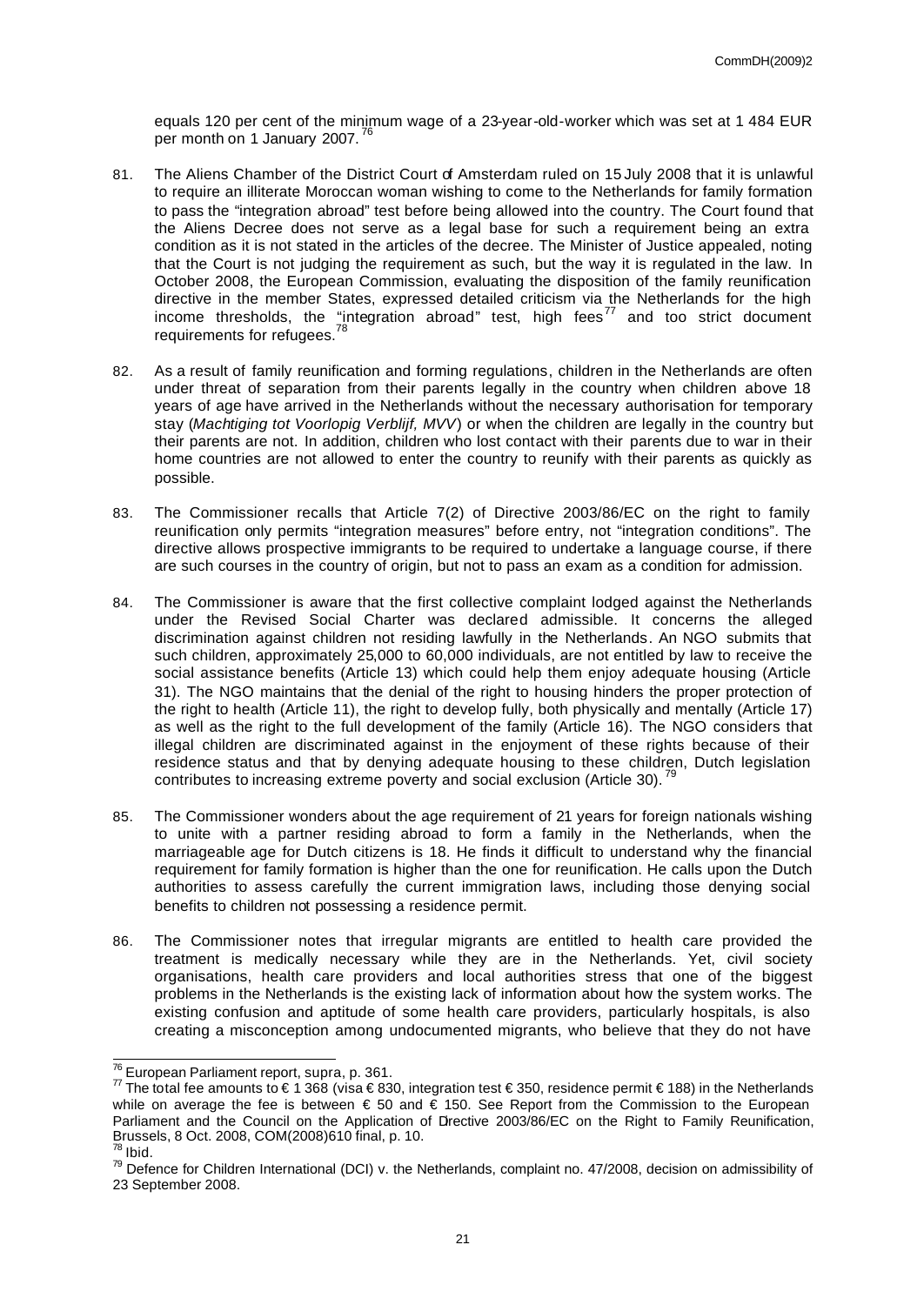the right to seek health care they cannot pay for.<sup>80</sup> The Commissioner welcomes the legislative reform adopted by Parliament in January 2009 to secure financing of care for undocumented migrants and (failed) asylum seekers.

87. The Commissioner notes with appreciation that the Netherlands under their penal law has a special scheme for people who have committed serious offences and suffer from a psychiatric illness or disorder, commonly known as TBS. Offenders are detained under a hospital order in forensic institutions, receiving treatment to enable them to return to society. A delegation of the Commissioner's office visited the *Van der Hoeven Stichting* in Utrecht, a forensic psychiatry under the TBS scheme. The members of the delegation were impressed by the modern and well kept facilities offering a wide range of training and occupation to the inmates and by the devotion of staff to their difficult task. The Commissioner notes with appreciation the reform under way to expand the system and make it more flexible. He is, however concerned that no policy change is envisaged for the three foreign detainees who have been declared undesirable aliens pursuant to article 67 of the Aliens Act. It seems that they do not benefit from rehabilitation treatment under the TBS scheme and do not have any prospects to be released if they cannot be repatriated to their country of origin for lack of suitable facilities or treatment.<sup>81</sup> The Commissioner calls upon the Dutch authorities to include a solution for them in their reform proposals.

# **V. Trafficking in human beings**

- 88. As many European countries, the Netherlands is a source, transit, and destination country for men, women, and children trafficked for the purposes of commercial sexual exploitation and forced labour. In 2006, a total number of 579 victims were registered at the Coordination Centre for Human Trafficking (Comensha), mainly coming from the Netherlands, Nigeria, Bulgaria, Romania and China.<sup>82</sup> Of the 579 victims in 2006, 103 were minors and 30 were male victims among them 5 minors. 310 were referred by the police, 104 by NGOs and 56 by the border security forces (Kmar). <sup>83</sup>
- 89. The Government fully complies with the minimum standards for the elimination of trafficking and continues to address trafficking through vigorous law enforcement and expanded victim protection.<sup>84</sup> Since 2000, prostitution is legal in the Netherlands. Currently it is the responsibility of the municipalities to decide whether sex businesses require a licence. A 2007 study found that such businesses, in particular escort services, were relocating to municipalities with less strict regulations.<sup>85</sup> Reacting to these findings, the government announced a new policy to tackle situations of abuse in the prostitution sector. Its central pillar is a proposed "Framework act on prostitution licences" which will incorporate a compulsory licensing system for municipalities, expected to come into force in 2010. The possibility of penalizing clients of nonregistered prostitutes is also discussed. The Commissioner also learned that information campaigns on labour laws and health are being carried out by several ministries and that a programme targeting those wanting to leave prostitution is being developed.
- 90. Under the Foreign Nationals (Employment) Act (*Wet arbeid vreemdelingen*) no work permits may be issued to non-EU nationals for activities in the prostitution sector. Police regularly inspect places of legal and suspected places of illegal prostitution and have liaison officers all over the world to cooperate with local authorities in source countries. Since 2005 a multidisciplinary Expertise Centre for Human Trafficking and Smuggling under the authority of the

Sixth report of the Dutch National Rapporteur, supra.

<sup>&</sup>lt;sup>80</sup> For details, see report 'Access to Health Care for Undocumented Migrants in Europe', The Platform for International Cooperation on Undocumented Migrants (PICUM), November 2007, p. 65.

For details, see the study WODC Research, Undesirable aliens detained under a hospital order (TBS measure), 2008, http://english.wodc.nl/onderzoeksdatabase. According to the Dutch authorities, two aliens are currently in the situation described above. For a third alien efforts for his expulsion are currently being made.

 $82$  The figures for 2005 were 424 victims and for 2004 403 victims, see Trafficking in Human Beings. Supplementary figures. Sixth report of the Dutch National Rapporteur. The Hague, July 2008.

<sup>84</sup> U.S. "Trafficking in persons" report 2008. The report therefore classifies the Netherlands as a tier 1 country.

<sup>85</sup> *Wetenschappelijk Onderzoek - en Documentatiecentrum* (WODC), Prostitution in the Netherlands since the lifting of the brothel ban, 2007.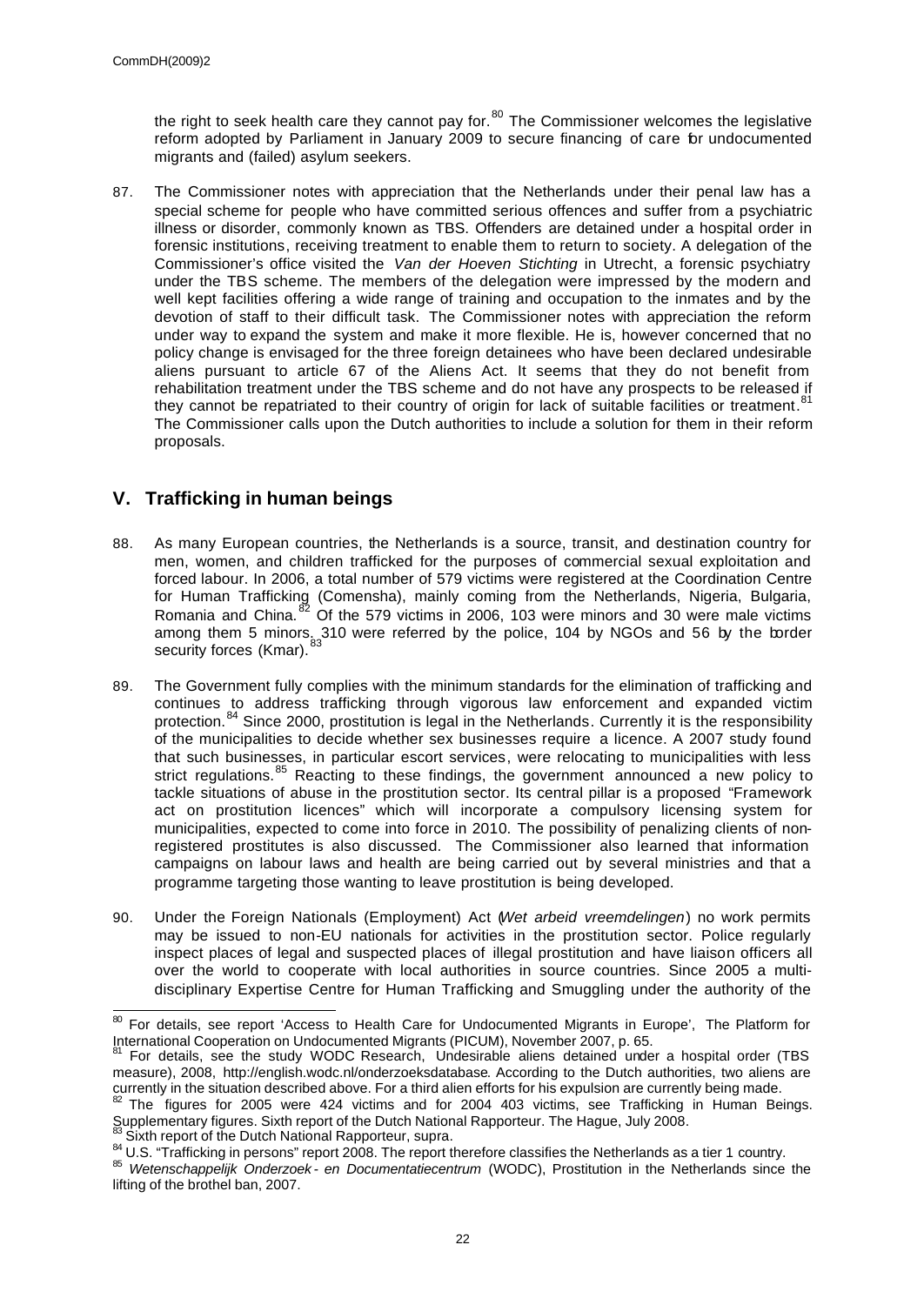national public prosecutor for trafficking in human beings collects, analyses and disseminates information to all its partners, namely the national police, the Royal Military Constabulary, the IND and the Social Security Information and Investigation Services. The Netherlands was the first country to establish an independent National Rapporteur on Trafficking in Human Beings in the year 2000 whose numerous recommendations, made in six reports, have lead to several amendments in law and policy. Examples are the Action Plan of 2004 and the Human Trafficking Task Force of February 2008, although NGOs are not represented in the latter as recommended by the National Rapporteur.

- 91. The Commissioner commends the continuous and impressive efforts of the authorities on all levels to combat trafficking in human beings. He appreciates that the legislation of January 2005 broadened the scope of Article 273f of the Dutch Criminal Code to all forms of exploitation and increased maximum penalties. Yet he is aware that "labour exploitation" is not defined in the law. Consequently, it is left to the courts to develop a definition through case law. NGOs expressed criticism, stating that the main focus is still on trafficking for the sex industry, leaving victims of labour exploitation unrecognised and unprotected. <sup>86</sup> The Dutch authorities have not yet defined the term "labour exploitation" precisely despite a recommendation of the National Rapporteur in her third report. The Commissioner urges the Dutch authorities to follow this recommendation speedily to end ambiguity thereby enhancing the protection for victims of labour exploitation and thus relieve the judiciary from rather complex trials.
- 92. The Commissioner notes with appreciation that in April 2006 the Board of Procurators General formulated guidelines for the investigation and prosecution of offences against trafficking in human beings, giving highest priority to cases involving sexual exploitation, exploitation of minors and trafficking in human organs. As legislation is already pending in Parliament for the purpose of adopting and implementing the Council of Europe Convention on Action against Trafficking in Human Beings, the Commissioner encourages the Dutch Authorities to complete speedily the procedure.
- 93. The Commissioner commends the three months reflection period granted to victims of trafficking and appreciates that it exceeds the minimum requirement of the Council of Europe's Trafficking Convention. He welcomes the elaborate and recently extended B9 regulation scheme, giving a temporary residence permit, including a working permit, to such victims who cooperate with investigation and prosecution of their traffickers as well as the possibility of continued residence on humanitarian grounds.
- 94. The Commissioner commends that the Dutch authorities, in close cooperation with NGOs, provide special accommodation for victims of trafficking. He visited such a specialized shelter in Amsterdam and met with staff, residents and a member of the police force specialised in trafficking. He learned that despite measures taken to ensure early identification of victims, such as an easy to use system developed jointly by police and NGOs<sup>87</sup> and regular police training, problems still exist. As a result, victims spend some time in detention for aliens before being brought to a shelter, a policy that was endorsed by the Council of State and strongly criticised by the National Rapporteur and NGOs. Due to shortage of specialized shelters, detention is also sometimes used as an interim solution. Furthermore, it appears that there is a risk that even trafficked children may spend some time in aliens' detention if they are not identified as under age victims.
- 95. The Commissioner recalls that the Council of Europe Trafficking Convention requires that under age victims be given the benefit of doubt so long as their age cannot be established. He urges the authorities to give young victims the benefit of doubt when it is difficult to establish whether they are under-age or not and to avoid further traumatisation by keeping them detained. He

 $\overline{\phantom{a}}$  $86$  The Commissioner learned from the National Rapporteur that in the first five cases concerning hemp picking, restaurant personnel, cleaning staff and a soja factory, the defendants were acquitted in the first instance, and that one appeal and one Supreme Court hearing are still pending. The National Rapporteur does not regard the two cases that led to convictions, both concerning domestic staff, as examples of an effective legislation as the cases were extreme, the victims facing excessive working conditions coupled with physical and emotional violence and limitations of personal freedom.

 $<sup>7</sup>$  The system contains over 70 risk factors and a list of specific work areas at risk such as construction,</sup> agriculture and cleaning services.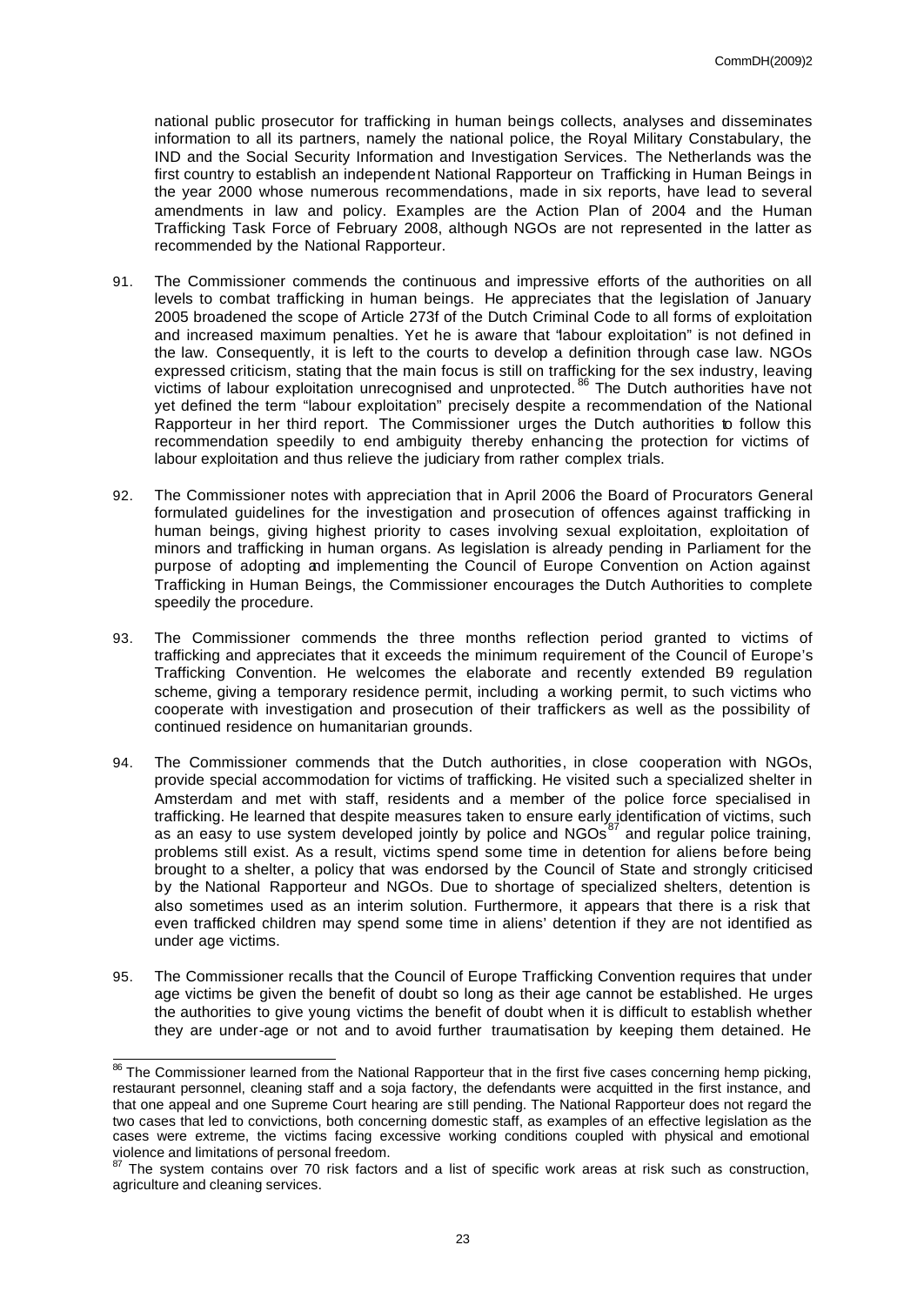calls upon the authorities to increase the capacity of specialized shelters to accommodate victims of human trafficking in an adequate and timely fashion. Regarding repatriation, the Commissioner is aware that the current policy that an alien has to prove that her country of origin is not safe, also applies to victims of trafficking. In view of existing criminal networks in such countries, the Commissioner recommends that the authorities reconsider this policy for victims of trafficking and in particular for those who are under age.

96. The Commissioner notes that little seems to be known about youth prostitution<sup>88</sup> and that more research seems to be required. Such research should assess the effectiveness of the measures taken to combat the special form of youth prostitution described as the "lover boy" phenomenon<sup>89</sup> and the measures taken to better protect unaccompanied minors. The Commissioner encourages the authorities to strengthen their efforts and support the municipalities in their activities to combat trafficking. He joins the National Rapporteur in calling for the provision of adequate capacity within the police force to ensure that the legalised as well as the underground sex industry can be monitored closely.

# **VI. Children's Rights**

- 97. Children in the Netherlands are generally defined as all persons below the age of 18, in line with the UN Convention on the Rights of the Child to which the Kingdom of the Netherlands is a state party. In the course of the visit, the Commissioner discussed children rights' policy and practice with the Minister and the State-Secretary for Justice, the Ministers of the Interior and for Youth and Families and representatives of the Ministry of Education. The issue was further explored with the Dutch National Rapporteur on Trafficking in Human Beings, the National Ombudsman and in Rotterdam with the Mayor, the Municipal Ombudsman and with the Chief Commissioner of the Rotterdam-Rijnmond Police Region. The Commissioner visited the City college St. Franciscus in Rotterdam and the Youth Forensic Centre Teylingereind in Sassenheim.
- 98. The Commissioner urged the Ministers of Justice and Youth and Families to withdraw the reservations made in respect of the United Nations Convention on the Rights of the Child (CRC) regarding entitlement to social security (Art.26), application of adult penal law to children from age 16 (Art. 37c), and trial for minor offences without the presence of legal assistance (Art.40)**.**
- *6.1 National Youth Policy and Combat to Child Abuse*
- 99. NGOs met by the Commissioner during the visit expressed concern with the fragmentation of responsibility for the Dutch National Youth Policy, in particular as regards civil and criminal youth care which, despite the many crossing points, fall under the responsibility of the Ministers for Youth and Families and of Justice, respectively.
- 100. The Commissioner welcomes the introduction in 2007, of the full prohibition of corporal punishment in all settings in the Netherlands, but notes with concern that Aruba and the Netherlands' Antilles have yet to introduce the prohibition in the home, schools and in care settings. He appreciates that the May 2008 Action Plan on Child Abuse "Children Safe at Home" includes administrative measures applicable in cases of grave suspicion of domestic violence and child abuse. Noting the absence of a professional obligation to report child abuse, the Commissioner recommends the introduction of such obligation in the law, notably for social workers, teachers and medical professionals.
- 101. Based on the power to maintain public order, mayors are increasingly taking new administrative measures to address youth related problems, despite criticism with respect to the proportionality, necessity and legality of the measures. In a meeting with the Commissioner, the Ombudsman of Rotterdam questioned the use of curfew measures for children after 9 pm, in force in some Rotterdam neighbourhoods, as well as the use of the so-called "Mosquito". This

 $\overline{\phantom{a}}$  $88$  See the WODC study, Prostitution in the Netherlands since the lifting of the brothel ban, 2007.

<sup>89</sup> Young men who seduce vulnerable girls and lure them into prostitution.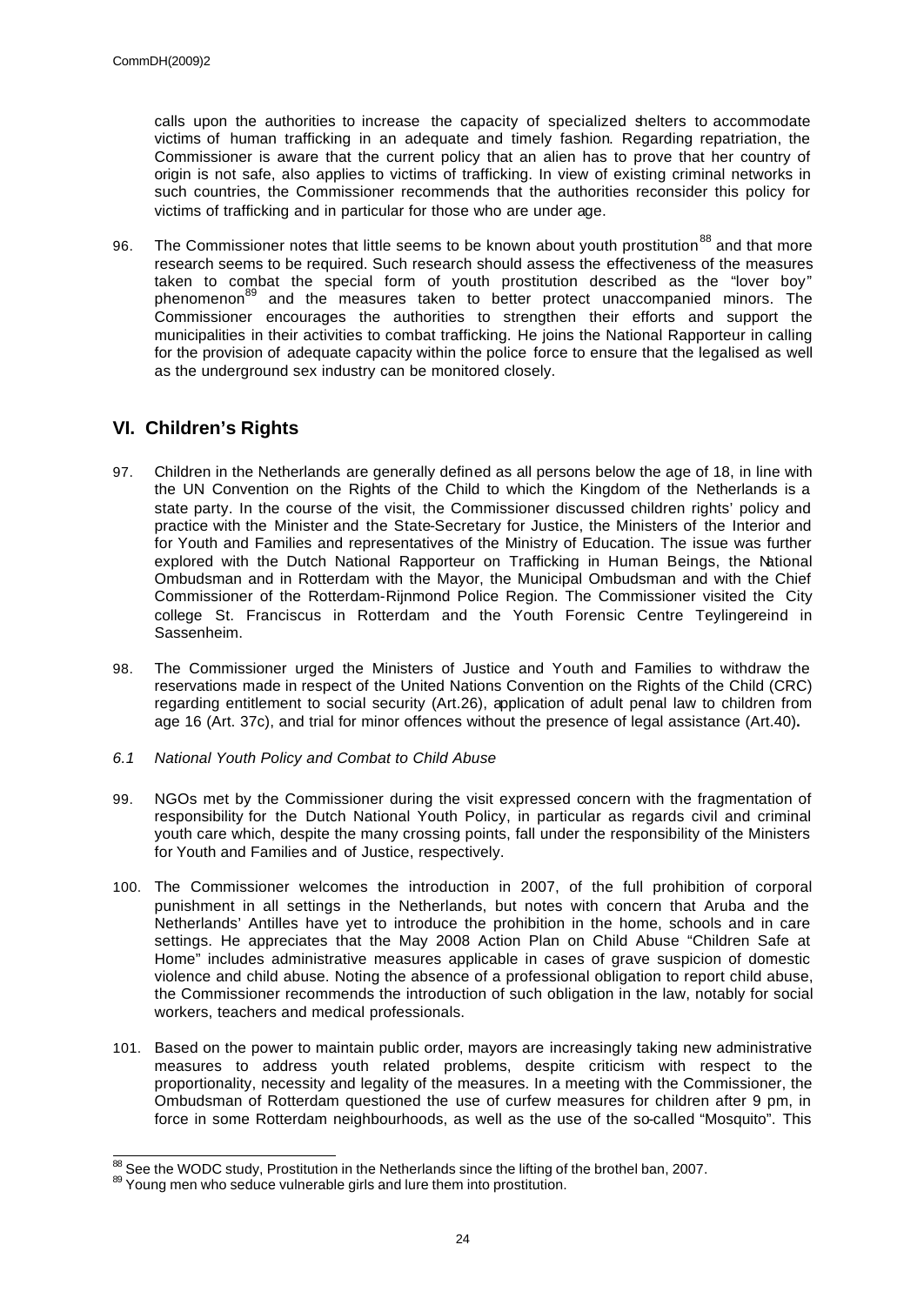device emits ultrasonic tones which can produce pain and discomfort to youths below the age of approximately twenty-five. It is used by numerous municipalities, police forces and housing associations to prevent "troublesome" youths from remaining in certain areas. In 2008, the Ministers of the Interior and Youth and Families recognised that it was not "wise to stay longer than one hour in a distance of about two metres of the Mosquito". During a Parliamentary session in November 2008, the Minister of the Interior admitted the lack of legal basis for its use, and that it could infringe upon basic rights. However, the Minister did not wish to push for the prohibition of the "Mosquito" prior to a court's ruling.

- 102. During the meeting with the Minister of Justice, the Commissioner expressed concern in respect of the impact of the "Mosquito" on the health of children. Moreover, the Commissioner finds that the use of the device arbitrarily restricts the freedom of movement and freedom of assembly of all children and young adults within the range of the device and urges the government to ban, as a priority, the use of the "Mosquito".
- 103. The Commissioner further notes the stances against the use of the "Mosquito" taken by various Child Commissioners and Ombudsmen, notably in Belgium and in the United Kingdom, questioning the legality of its use, the restrictions on freedom of movement and assembly, and the impact to the health of children. In Ireland, the Garda Commissioner, who heads the national police, considered the use of the device as potentially of criminal nature.

## *6.2 Youth Care*

- 104. The Youth Care Act regulates civil law youth care including voluntary and judicial youth care, mental health care, and care for slight mental disabilities. Youth care is provided mostly on a voluntary basis but mandatory forms are also foreseen. Juvenile courts issue child protection orders that restrict and transfer the authority from the parents to a Youth Care Office.
- 105. The Minister for Youth and Families informed the Commissioner of the lack of capacity of the youth care institutions, shortage of psychiatrists, untrained staff and long waiting periods preceding voluntary or mandatory care. By 1 July 2008, 3 911 children waited longer than 9 weeks without any interim care.<sup>9</sup>
- 106. A 2008 amendment to the Youth Care Act allowed for accommodation in closed youth residential institutions of youths under 21 years of age who had been subjected to a placement order at the moment they attained majority. Those youths are considered to be minors by the Act. The Commissioner notes with concern that the consent of the individual is not necessary for the continuation of such placement and that young adults may be therefore detained against their will.
- 107. The Youth Care Act, as amended in 2008, also determined that children on child protection orders should be placed in closed youth care residential institutions, and not any longer in custodial institutions. Under the previous system, both children on child protection orders and on criminal titles would be placed in the same juvenile detention centres. According to the Dutch Government however, due to insufficient places in (semi-)open institutions, separate placement will in principle be guaranteed in the Netherlands by 2010 only. Meanwhile, children on civil titles can still be held in youth custodial institutions. According to the Government, on 1 October 2008, 831 children stayed in youth custodial institutions under a civil title for closed and secure youth care, from whom 348 waited for treatment and 483 received treatment in the custodial facilities. In the first nine months of 2008, children waited for treatment for an average of 72 days.
- 108. The Commissioner finds the mixed detention of children on civil and criminal grounds to be highly problematic. Not only is such mixed placement stigmatising for non criminal offenders, it is also counterproductive and potentially threatening to the child, in particular when victim and perpetrator are accommodated in the same institution. During a meeting with the Commissioner, the State-Secretary for Justice assured that children previously involved in child

 $\overline{a}$ <sup>90</sup> See Letter from Mr Rouvoet, Minister for Youth and Families, to President of Parliament, *'Stand van zaken wachtlijsten in de jeugdz org en invoering nieuwe financiering jeugdzorg*', 5 September 2008.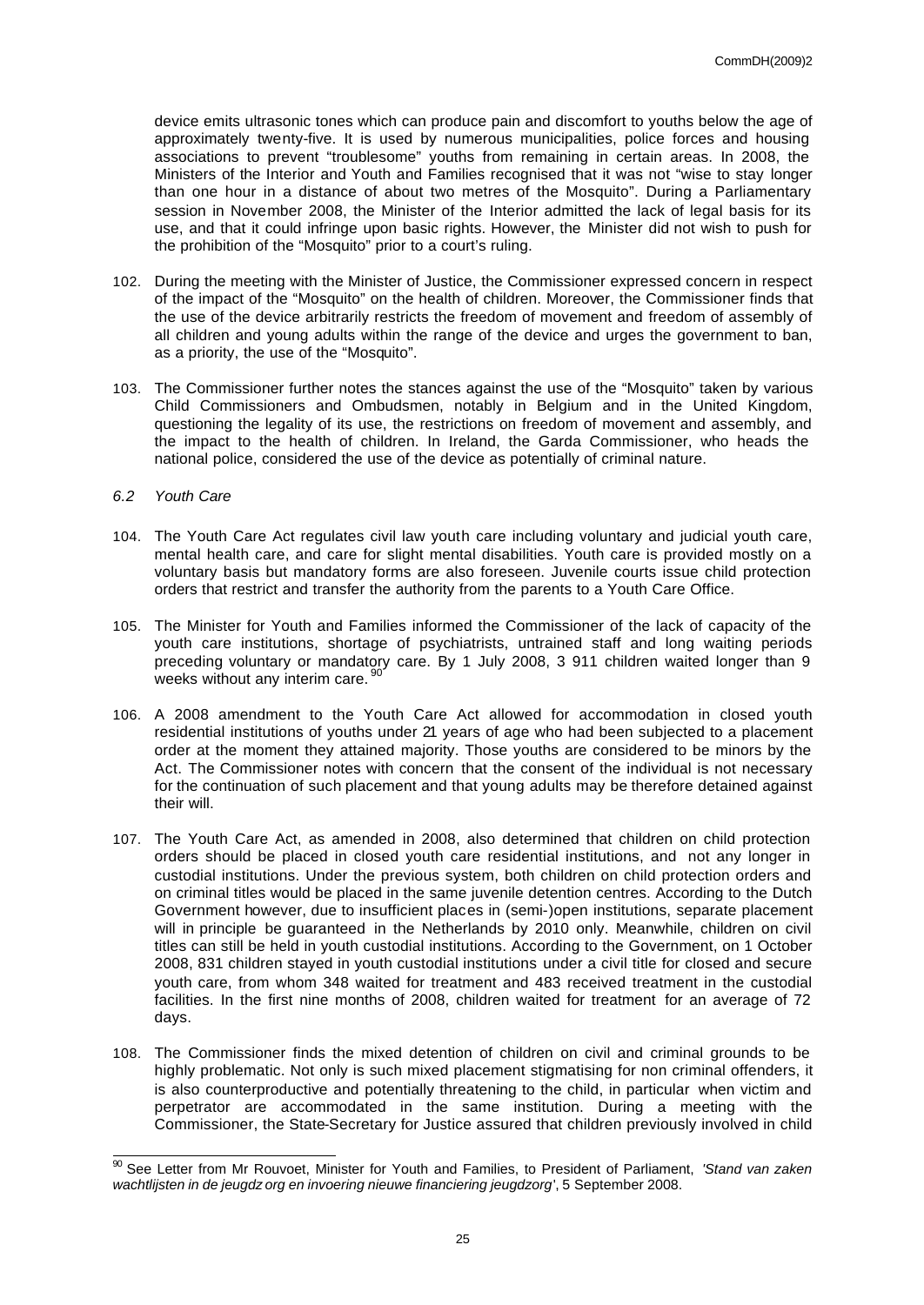prostitution would not be mixed with adults and would be placed in a special section. Notwithstanding, in the Forensic Centre Teylingereind, the Commissioner found that the majority of the girls there were victims of prostitution and were detained under civil child protection orders. They shared facilities and activities with young offenders below the age of 23, male and female and did not receive adequate treatment. The Commissioner is seriously concerned with the lack of security and adequate care for child victims and finds it unacceptable that such mixed placement will be prolonged until 2010. The Commissioner urges the authorities to ensure, in legislation and in practice, that all child victims of abuse receive adequate treatment, support and effective protection with a view to their full recovery and reintegration.

109. Furthermore, the Commissioner questions the legality of the detention of children under child protection orders in custodial institutions in the absence of a criminal conviction, as well as the respect for the right to no punishment without a law since it appears that they are subject to the same regime as young offenders.

## *6.3 Juvenile Justice*

- 110. In the Netherlands, children aged 12 bear criminal responsibility, which is a distinctively low age as compared with other European countries where the average age of criminal responsibility is 14 or 15*.* Although some political parties argue to lower the age even further, the State-Secretary for Justice confirmed to the Commissioner that such decrease was not being considered. The Commissioner recommends to considerably increase the age of criminal responsibility, in line with other European countries.
- 111. When a child is arrested, the parents and the Council for Child Protection are informed. The police can arrest and interrogate children of any age, without the presence of parents, guardian or a lawyer, during the initial six hours period of detention. The denial of access to a lawyer during that period was noted by the CPT following its 2007 visit to the Netherlands. In addition, police interviews are not recorded, although the Government informed the Commissioner that, with respect to children below the age of 16, a change of policy is contemplated to make registration of the interview compulsory. During its visit in 2007, the CPT further noted that the police may apply a regime of "all restrictions" which does not allow for the notification of a third party following the deprivation of liberty. According to the Government of the Netherlands, the police follow special protocols when detaining and interrogating suspects under the age of 18. Still, the Commissioner urges the authorities to ensure that the special needs of children are guaranteed during police detention, enabling them to immediately call their parents or a responsible adult, as well as to be accompanied by a lawyer during police interrogation.
- 112. Children detained by the police are held under similar conditions as adults and are usually kept alone in a cell. Children under the age of 12 may be held for interrogation at the police station for six hours, which can be extended by other six hours if the child does not give his/her identity. Children aged 12 to15 may be remanded in a police cell for three days until transport to a youth custodial institution is arranged. Police custody of youths between 16 and 18 can last up to three days and may be extended by three days, or even up to ten days when waiting for placement in a youth custodial institution, according to the Youth Custodial Institutions Act. During its 2007 visit, the CPT found that juveniles aged between 16 and 18 years appeared to spend 10 to 14 days detained in a police cell due to capacity problems in juvenile detention facilities. Since police facilities do not offer suitable accommodation for lengthy periods of detention, particularly for children, the Commissioner finds that the authorities should ensure, as a priority, the prompt transfer of youths to the appropriate institutions.
- 113. Following apprehension, the police can issue a warning, take no further action and/ or refer the case to child support services. Cases of vandalism or minor property offences should be referred to '*Halt*', a service for first offenders between the ages of 12 and 18, where juveniles who plead guilty can carry out up to 20 hours of restorative and other activities, or provide for damage compensation. The police can also issue a summons for the further handling by the public prosecutor who can seek an out-of-court settlement. For common criminal conducts punishable up to a maximum of 6 years, Art. 257a of the Code of Criminal Procedure enables the Public Prosecutor to order children from age 12 with a fine, community service up to 60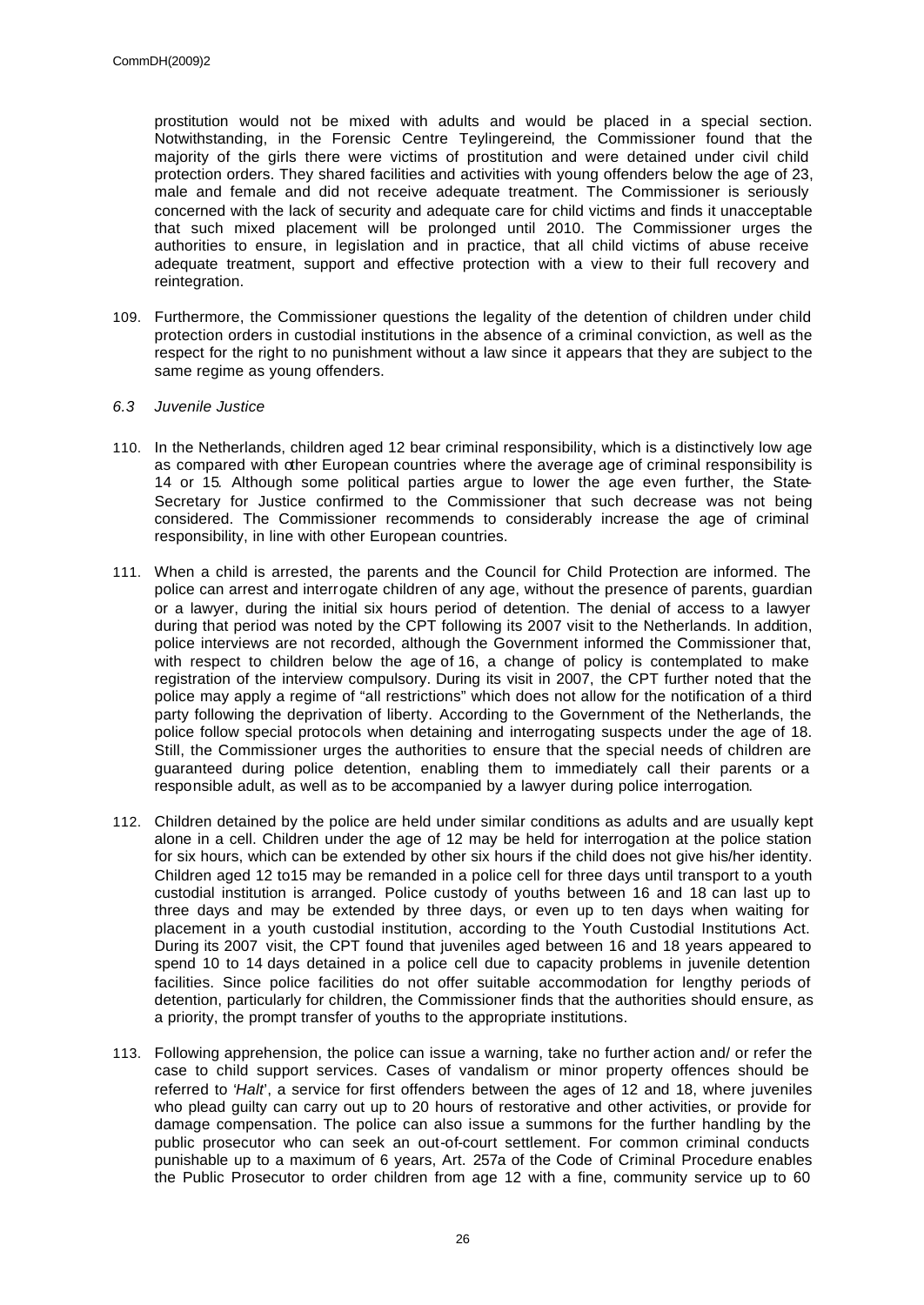hours, or financial compensation. The youth can complain against the order before a criminal judge, within two weeks. It is unclear for the Commissioner how fundamental guarantees such as the presumption of innocence are guaranteed in such procedures.

- 114. The youth section of the Criminal Code applicable to juvenile offenders from age 12 foresees various types of sentences, including youth detention and the measure of placement for treatment (PIJ) applicable to children who are not fully accountable for the crime, for instance due to development disorders.<sup>91</sup> Both are executed in closed youth custodial institutions, under the supervision of the Ministry of Justice. Equally, young adults below the age of 21 may be sentenced under youth provisions and held in youth custodial institutions.
- 115. The Commissioner welcomes a 2008 amendment to the criminal code of the Netherlands that no longer allows life imprisonment sentences to minors. Notwithstanding, he notes with concern the stiffening of the penalties for juveniles over the last years. According to NGOs, alternative measures to detention are limited and the maximum length of youth detention has increased from six to twelve months for 12-15 years' old, and from six months to two years for those aged 16 to 17. Reportedly, 4 726 children were detained in 2007 due to criminal conduct.<sup>92</sup> During the visit, the Commissioner stressed that detention of children in closed institutions should be used as a measure of last resort and for the shortest period, and that preference should be given to non-custodial alternatives.
- 116. Youth custodial institutions are divided in institutions for detention (judicial youth institute) which accommodate youths in pre-trial detention, detention and juveniles on the waiting list for treatment; and treatment centres for those sentenced to a PIJ-measure. Some institutions function as both a detention and a treatment centre.
- 117. Youths sentenced to a treatment measure should start treatment within three months, according to the Youth Custodial Institutions Act. Yet, NGOs report that it may take one year before a suitable place becomes available. According to the Ministry of Justice, an average of 73 youths detained in custodial youth institutions awaited placement in a treatment facility between January and June 2008. During the second half of 2008, the average waiting period for placement in the correct treatment facility was 93 days. Courts in the Netherlands have found breaches of Articles 5(1)(d) of the ECHR and 37 of the CRC and have granted compensation to children for psychological damages caused by such delays, ordering, in some cases, the State to provide the adequate treatment facility. $\frac{3}{2}$
- 118. The Commissioner visited the Forensic Centre Teylingereind in Sassenheim, a private institution under the responsibility of the Ministry of Justice with a capacity for 120 children and young adults up to 23 years of age. On the day of the visit, there were 24 girls and 96 boys, under civil protection orders, on pre-trial detention (27%) and serving criminal sentences (6%). Most girls (85%) were held mainly due to child prostitution, and 45% of the boys were detained with civil child protection orders. Children and young adults held on civil and criminal grounds were mixed in all the facilities and activities.
- 119. Children complained to the Commissioner about the quality and irregularity of contacts with guardians, restricted contacts with their families and difficulties to obtain authorised leave. Children on waiting lists for civil institutions claimed they did not receive specialised treatment, some already for one year. Regrettably, the schooling programme was considered to be incomplete as compared with the one offered in regular schools. After release, children would need extra courses to obtain the necessary school equivalence. Conversely, the Government informed that the school programme offered in closed institutions was equivalent to the one in regular schools and that equivalent official diplomas were given to those staying long enough. Accordingly, youths who leave the institution can get extra guidance for one year, financed by the Ministry of Education.

<sup>&</sup>lt;sup>91</sup> Other possible options for underage offenders include fines; alternative sanctions; youth probation; behaviour therapy programmes; forfeiture; confiscation of the offender's driving licence; confiscation of property; confiscation of the proceeds of crime, and the payment of damages.

 $92$  Commentary on the Fourth Periodic Report of the Netherlands on the International Covenant on Civil and Political Rights (ICCPR), 8 August 2008.

 $^{93}$  Decisions of the Groningen District Court on 20 December 2006 and on 17 November 2006.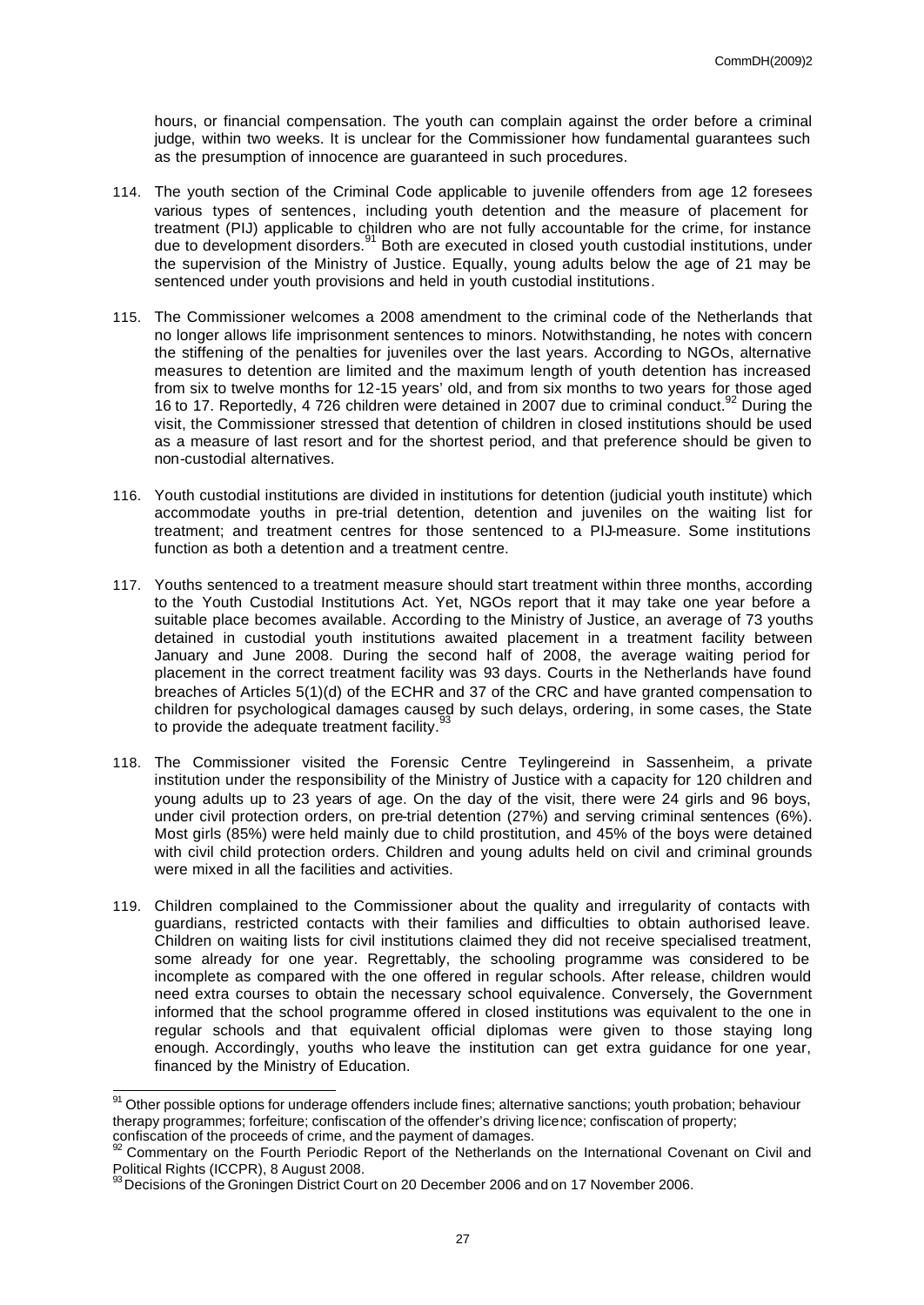- 120. The Commissioner urges the government to ensure that all children in detention have access to the same quality of education as in the regular school system. In this respect, the Committee of Ministers recommendation on the rights of children living in residential institutions calls on member states to recognise the right of the child to maintain regular contact with the family and other significant people, except where necessary in the child's best interest, as well as to ensure the right to equal opportunities and the right to have access to all types of education under the same conditions as for all other children.
- *6.4 Application of adult criminal law and detention of minors in adult prison establishments*
- 121. Pursuant to the Kingdom of the Netherlands' reservation under Article 37 (c) of the CRC, juveniles aged 16 and 17 can be tried under adult criminal law and condemned to prison sentences of up to 30 years. The judge decides on the application of adult criminal law by considering the nature of the offence and the shock caused to society (Art. 77b of the Criminal Code). Such sentences are executed in an institution for adults.
- 122. In the discussions with the authorities, the Commissioner argued for the separation of minors and adults in all detention facilities and for the application of juvenile criminal law even in serious offences. In addition, he finds that the wide margin given to the criminal judge under article 77b of the criminal code falls short of the precision and certainty that criminal law should guarantee. Moreover, the policy to incarcerate juveniles in prisons for adults contravenes international treaties and standards, notably the CRC and the Havana Rules, setting the Kingdom of the Netherlands aside from the practice in most European states.<sup>9</sup>

# **VII. Prevention of discrimination**

*7.1 Legal and institutional framework*

 $\overline{a}$ 

- 123. The legal basis of equality and anti-discrimination, as embodied in Article 1 of the Netherlands' Constitution, is found in criminal law Articles 429 and Article 137 c-g as well as in civil law: the General Equal Treatment Act (GETA). The GETA outlaws any direct or indirect distinction between people on the grounds of religion, belief, political opinion, race, sex, nationality, heterosexual or homosexual orientation or civil status in the field of employment, liberal professions, by organisations of employees, employers or professionals and in providing goods or services, in concluding, implementing or terminating agreements thereon and in providing educational or careers guidance. The Equal Treatment Commission oversees the implementation of the GETA.
- 124. The Commissioner notes the number of different governmental and non-governmental bodies that collect and publish statistics on the scale of discrimination and intolerance in the Netherlands.<sup>96</sup> Some of the bodies collect data on all grounds of discrimination, whereas others only focus on particular grounds or particular sectors where discrimination occurs. The Commissioner is concerned about the rather fragmented data collection systems in place and recommends that better coordination and cooperation between the anti discrimination bodies is established and data collection procedures be streamlined.

<sup>&</sup>lt;sup>94</sup> Rec(2005)5 of the Committee of Ministers to Member States on the Rights of Children living in Residential Institutions, 16 March 2005.

<sup>&</sup>lt;sup>95</sup> United Nations Rules for the Protection of Juveniles Deprived of their Liberty ,14 December 1990, in particular Rule 29.

 $96$  Apart from the statutory responsibilities of the Police and judiciary, the Equal Treatment Commission publishes data on discrimination cases under the Equal Treatment Legislation, he Anti-discrimination Agencies collect statistics on complaints on discrimination received from people, the Dutch Complaints Bureau for Discrimination on the Internet collects information on discrimination cases on (Dutch) Internet sites, the National Ombudsperson collects information on complaints received from citizens about governmental bodies, the Social Cultural Plan Bureau (SCP) and Statistics Netherlands provide annual figures on the use and application of the discriminatory felony by the police. Moreover, the Racial Discrimination Monitor bi-annually monitors matters concerning racial discrimination and the national Monitor on Racism and extreme right monitors extremism.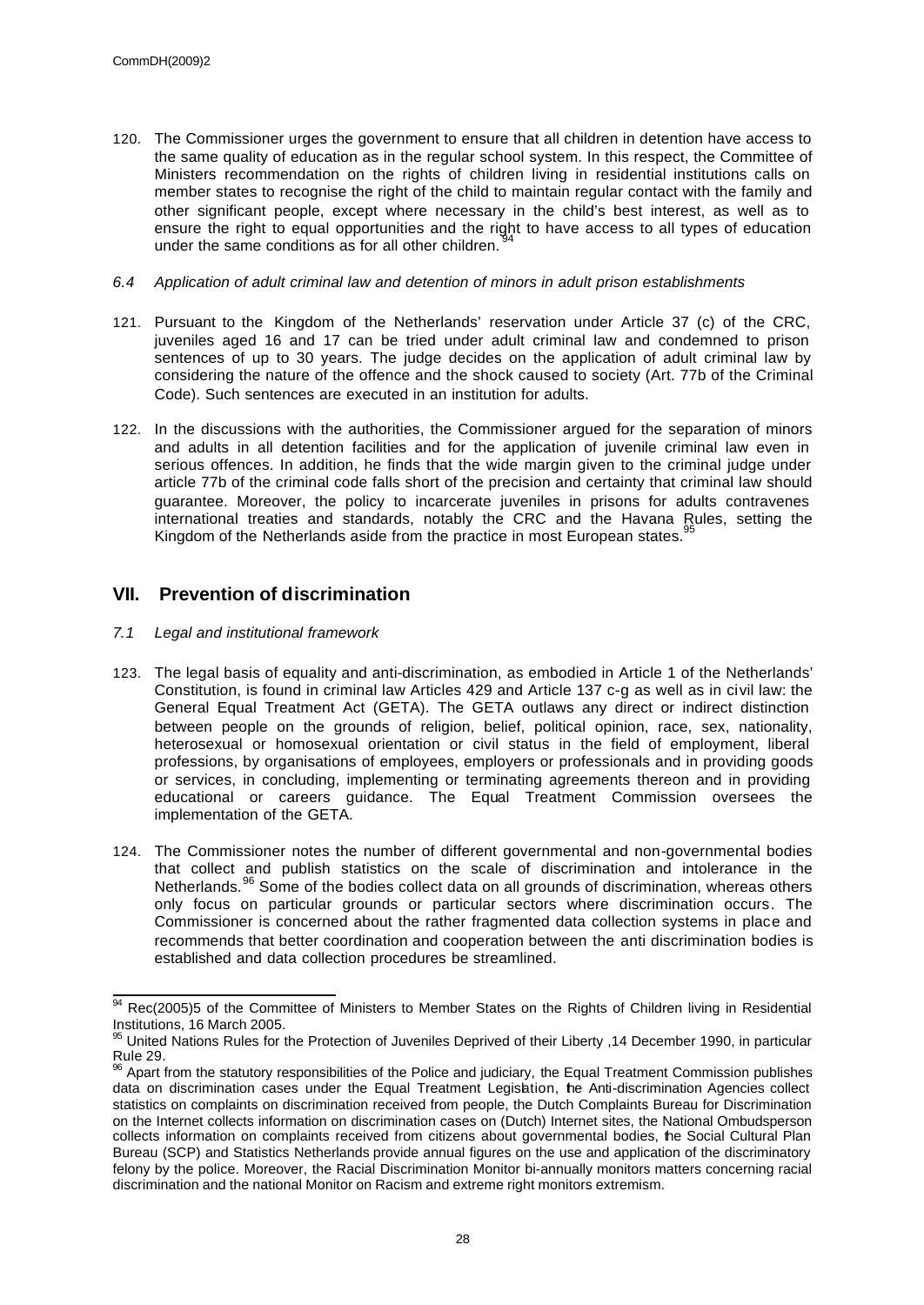- 125. Civil society representatives, parliamentarians and academics raised concerns regarding the GETA. The Commissioner also notes the European Commission's 'reasoned opinion' about the lack of full implementation of Directive 2000/78/EC in GETA regarding the definition of indirect discrimination, the ban on discrimination which does not apply to personal services, the general exception for internal affairs of churches and other spiritual congregations and the exemptions for organisations based on religion or belief.<sup>97</sup> Regarding the latter, the European Commission argues that the GETA allows for exemptions which are broader than authorised by the Directive. Insofar as the conditional exemptions for organisations based on religion or belief leave some scope for discrimination on grounds other than religion or belief, they can be regarded as incompatible with the Directive. The Dutch Equal Treatment Commission also advised the government that the GETA is not in conformity with the EC Directive and needs to be changed.<sup>9</sup>
- 126. The Commissioner noted the government's response to the European Commission and learnt that the Netherlands' government will propose some changes to the GETA, following an interministerial evaluation already finalised in 2006.<sup>99</sup> However, based on the oral information he received during his meeting with the authorities, the Commissioner is concerned that the government regards the arguments of the European Commission mainly as an exercise to clarify some wording in GETA while he believes the concerns expressed are rather a matter of principle.
- 127. The Commissioner is particularly concerned about the exemptions regarding employment in an association (for example a school) based on religion or belief which may impose requirements on the occupancy of a post which, in view of the organisation's purpose, are deemed necessary to live up to its founding principles. Despite the fact that the GETA stipulates that ''such requirements may not lead to distinction on the sole grounds of political affinity, race, sex, nationality, heterosexual or homosexual orientation or civil status'', those requirements may, however, be based on additional circumstances that relate to the religious ethos of the organisation but which are not further specified.<sup>100</sup> The Commissioner is concerned that some educational associations indeed interpret the GETA in a way to allow schools to lawfully refuse to employ a homosexual teacher. The Minister of Education has pointed out in a letter to these associations that this approach is in his opinion not compatible with the GETA.
- 128. The Commissioner believes that the freedom for associations based on religion or belief as laid down in the GETA is currently too broad and interpreted too broadly. The Commissioner calls upon the Dutch authorities to remove the exemptions for associations based on religion or belief. The Commissioner particularly recommends the Dutch legislature to abolish the *'sole fact construction*', also taking into account that denominational schools are part of the publicly funded education system which should guarantee full accessibility in a non discriminatory way both in admitting pupils and in recruiting teachers.
- *7.2 Anti-discrimination policy and prosecution of discrimination*
- 129. Combating discrimination and all forms of intolerance is a policy spearhead for the Dutch government. Six ministries share the responsibility in order to secure an integral approach under the lead of the Minister of Social Affairs and Employment although some other official documents from the authorities suggest it is the Ministry of the Interior and Kingdom Relations taking the lead. NGOs expressed concern about the lack of information and political coordination of anti-discrimination policies.
- 130. The government submitted the bill 'Municipal Anti-discrimination Provisions' to Parliament which aims to improve the system for recording complaints and to increase cooperation between police and the prosecutor's in this respect. The law is expected to enter into force in 2009 and

  $\frac{97}{10}$ Reasoned Opinion of the European Commission, 31.01.2008, no. 2006/2444, C(2008)0115.

<sup>&</sup>lt;sup>98</sup> Advisory opinion on the letter of formal notice to the Netherlands from the European Commission in connection with the incorrect transposition of Directive 2000/78/EC, Equal Treatment Commission, March 2008.

 $99$  Letter sent by the Netherlands authorities to the European Commission, 18 March 2008.

<sup>&</sup>lt;sup>100</sup> Article 5(2) of the GETA; this is commonly referred to as the 'sole fact construction'.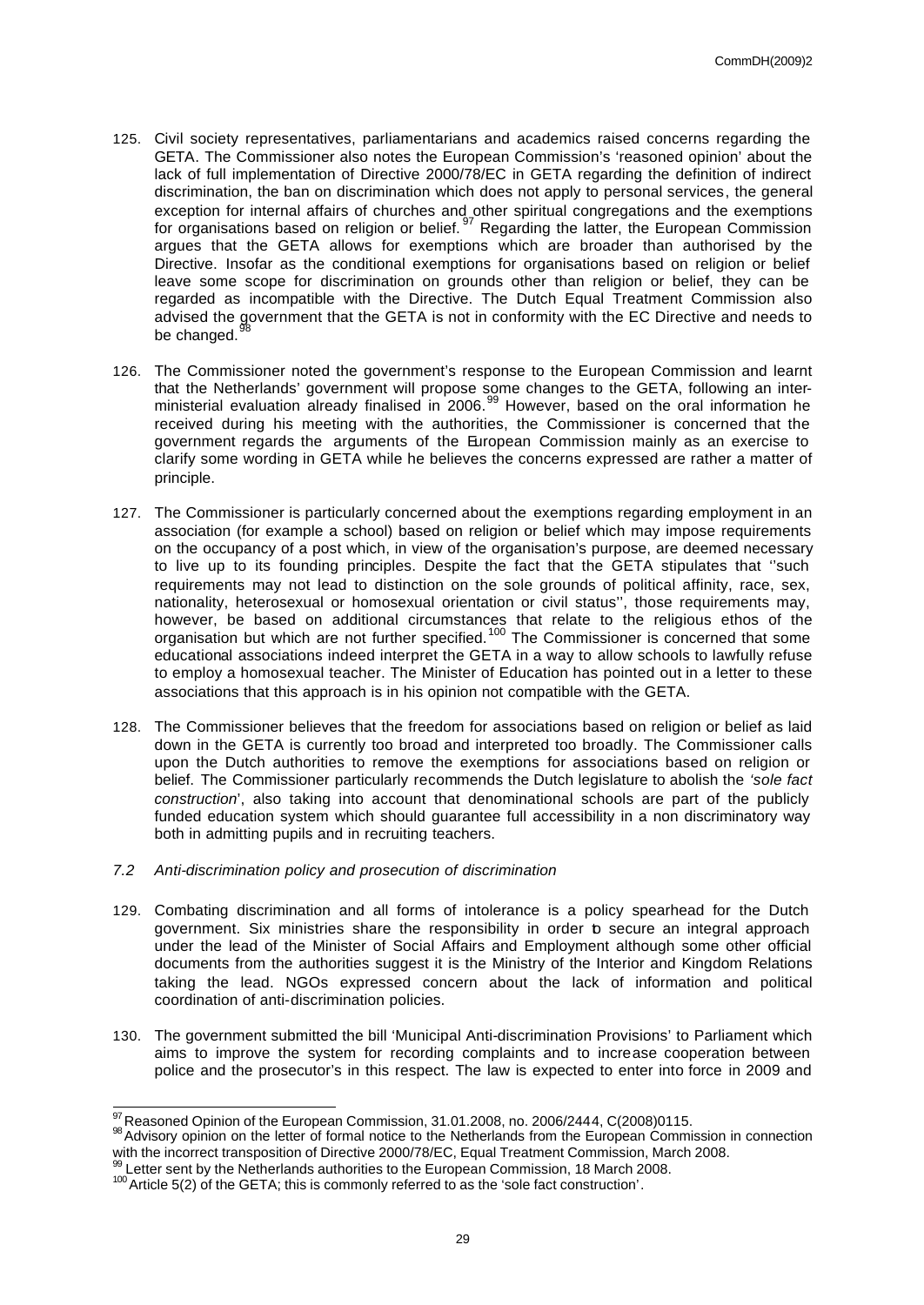involves the extension of the network of antidiscrimination bureaus to a nationwide coverage. Currently only 33 bureaus covering half the territory of the European part of the Kingdom of the Netherlands are operational. One NGO questions the capacity of municipalities to take on the increased tasks under the new law.<sup>101</sup> Concerns have been expressed by NGOs about the lack of appropriate funding that goes along when introducing the bill. The Commissioner considers the new law as a good step forward but stresses that efficient implementation is crucial as registration and recording of and reporting on cases of discrimination is indispensable for adequate monitoring.

- 131. The *Discrimination Instruction (*guidelines of the Prosecutors-general on the handling of discrimination cases by the police) requires the Prosecutor to prosecute discrimination as a matter of principle, and to request a sentence increased by 25% in case of an offence with racist or discriminatory motivation or background. However, he was informed by civil society representatives that the 25% increase in the sentence is not often used or not visibly used. The Commissioner recommends that, in line with ECRI's General Policy Recommendation n° 7 the public prosecutor and the Courts should specify the particular aggravating or mitigating 102 circumstances they have taken into account including the relevant criminal law provisions. The Commissioner encourages the Dutch authorities to raise awareness within the legal professions and police on the need to recognize aggravated circumstances specific to hate crimes and discrimination on all levels of prosecution and criminal procedures.
- 132. The Commissioner is concerned about the lack of official statistics on common criminal offences with a discriminatory motive despite the legal obligation to register these offences. The Prosecutor Office informed the Commissioner that only as of 2008 the police have started to register these cases. In the absence of data, the Prosecutor estimates that such offences amount to between 750 and 1000 per year. Police statistics show that in the period January-June 2008 1512 'discriminatory incidents' were detected and it is expected that this number will double for the entire year 2008.<sup>103</sup> Data from the Prosecutor's office show that in 2007 216 discrimination offences were reported to the Public Prosecution Service. This number has been rather constant over the last few years: approximately 220 cases per year. In 2007, in 89 cases the suspect was found guilty. This rather bw number of cases reported to the Prosecution Office compares with a much higher number of discrimination complaints received by the Antidiscrimination Agencies (4 247 in 2007). One explanation that could account for the differences in data is that the Anti-Discrimination Agencies, Police, Public Prosecution Service and Courts use different data collection systems and terminology. The Commissioner considers that this incompatibility of systems makes it hard to monitor the 'progress' of a particular case and recommends to streamline the data collection procedures.
- *7.3 Discrimination in the Netherlands*
- *7.3.1 Discrimination based on sex and gender*
- 133. The Commissioner welcomes the governmental policy document *'More opportunities for women: Emancipation policy 2008-2011'* and he commends the government for regularly evaluating the implementation of each Ministry's women's equality policy.<sup>104</sup> He considers this an example of good practice.
- 134. The Commissioner notes that despite the decreasing pay gap between men and women, men still earn on average 11.8% more than women for the same job<sup>105</sup> and that the participation rate of women on the labour market is low. The biggest fall in labour market participation is among young and single women and the activity rate of migrant women is lower than that of indigenous women. Research shows that discrimination is one of the reasons why the participation of

 $\overline{\phantom{a}}$ <sup>101</sup> Amnesty International, Anti-discrimination policies by Netherlands municipalities: 443 chances, May 2007.

<sup>102</sup> ECRI general policy recommendation N°7 on national legislation to combat racism and racial discrimination.

<sup>103</sup> Police, Reportage *homofoob geweld. Politiegegevens. Periode 1 januari – 1 juli 2008*, p. 6. Police statistics don't include Article 429quater cases.

 $\mu$  All reports are available at www.emancipatieweb.nl/mainstreaming#2366.

<sup>&</sup>lt;sup>105</sup> Paymentindex 2008 as well as information provided by the NGO Equality. The Netherlands ranks 9th in the 2008 Global Gender Gap Index.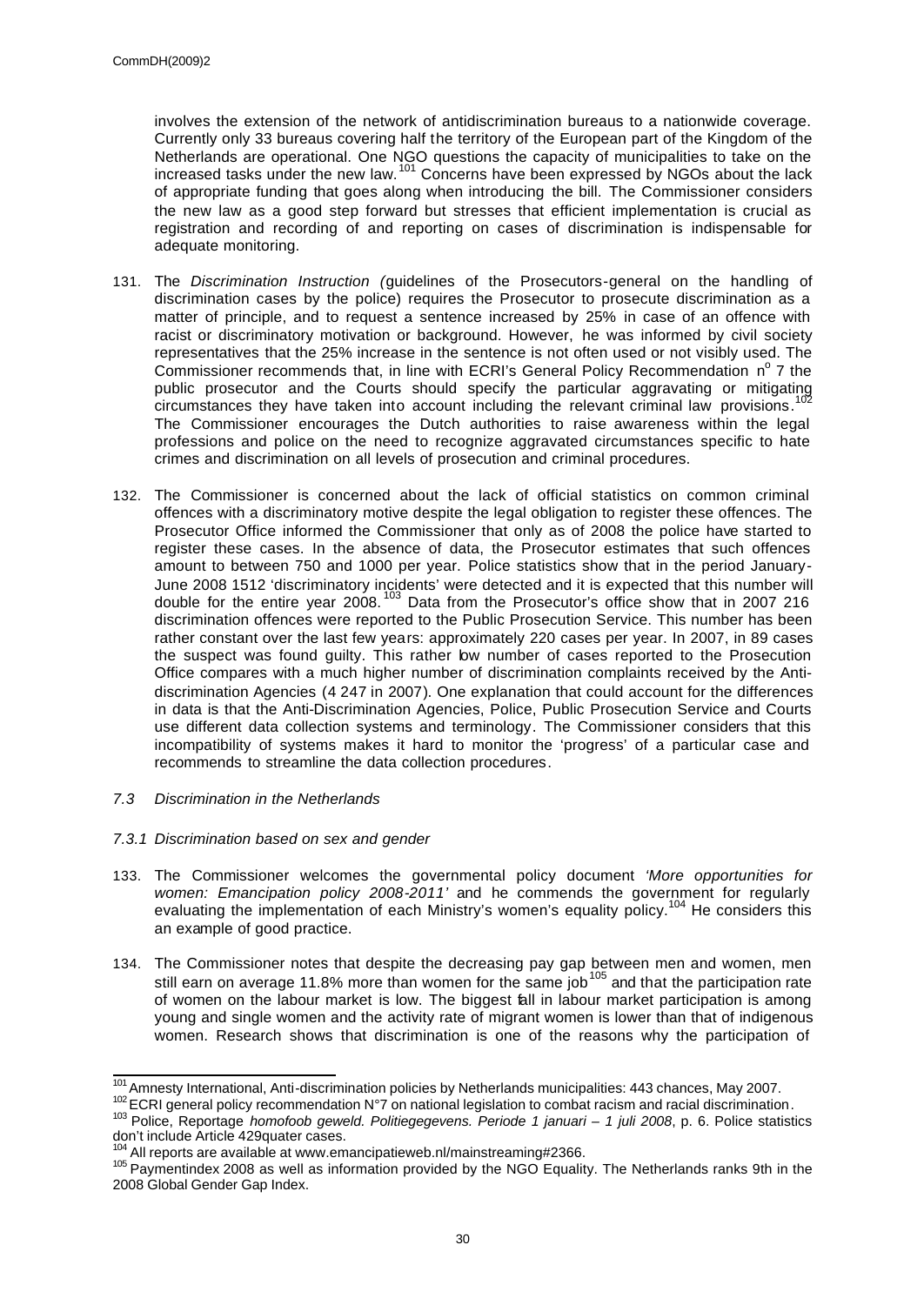migrant women is lagging behind.<sup>106</sup> Several reports have expressed the presumption that employers select trainees and job applicants on ethnic origin and that in particular Muslim women wearing a headscarf suffer from this type of discrimination.<sup>107</sup> The Commissioner discussed this with the Minister of Social Affairs and Employment and welcomes the antidiscrimination campaign currently being set up. The Commissioner encourages the Dutch authorities to continue combating structural and persistent inequality of women on the labour market, including the pay gap and the lack of participation of migrant women.

- 135. The Commissioner notes that of all complaints in 2007, the Equal Treatment Commission received 17% related to discrimination based on sex. The Anti-discrimination Agencies received 6.7% of all complaints on 'sex'. The persistence of violence against women, including domestic violence also remains an area of concern, in particular against the most vulnerable groups, like migrant women. Almost 85% of the victims of domestic violence are women. The Commissioner encourages the Dutch authorities to continue to support services for victims of domestic violence to ensure that all victims of violence, including migrant women and children can access them effectively.
- 136. As of January 2009, the Minister of Justice will introduce a new law on temporary restraining orders for perpetrators of domestic violence. The Commissioner discussed this law and one of its pilot projects with the Rotterdam police and the responsible Public Prosecutor at national level. Stressing that the new law must afford sufficient safeguards for the alleged perpetrators, the Commissioner welcomes the law, which enables each mayor to impose a denied access period of 10 days to a perpetrator of domestic violence (with extension to 4weeks subject to judicial scrutiny by the District Court) during which a support and counselling therapy is set up for all involved.
- 137. The Commissioner is concerned about NGO and media reports on female genital mutilation in the Netherlands. Despite the fact that it is prohibited by law, approximately 50 to 500 girls are illegally mutilated each year. The government announced that special educational programs are developed against female genital mutilation and honour related violence. The Commissioner urges the government to further exploit all avenues to take speedy and appropriate measures against female genital mutilation and send out the unequivocal message that female genital mutilation is an attack on the integrity of the human body and as such a violation of women's human rights.

### *7.3.2 Discrimination based on disability*

- 138. The Commissioner welcomes the signature of the UN Convention on the Rights of Persons with Disabilities and understands that ratification is underway. He recommends that the Dutch authorities adopt the Optional Protocol. The Commissioner underlines that policies should not only be directed at persons with physical disabilities but also at persons with intellectual, mental and psychological disabilities.
- 139. The Equal Treatment of Disabled and Chronically Ill People Act (2003) implements EC Directive 2000/78/EC and forbids discrimination in the fields of employment, occupation and education (only vocational training). The scope to which the Act is applicable will gradually be increased and for this reason is criticised by NGOs because it is not (yet) applicable to supply of goods and services, social protection and access to public transport.<sup>108</sup> Regarding the latter, persons with disabilities face problems since the government can't guarantee full access to all public transport before 2030. Until then local authorities are expected to provide transport within the municipal boundaries and national authorities for interregional transport. The current system in place entails a maximum number of kilometres that a person with a disability can travel and have reimbursed. The Commissioner believes that this so-called 'personal kilometre budget'

 $\overline{\phantom{a}}$ <sup>106</sup> "Ethnic Minorities on the Labour Market", Ministry of Social Affairs and Employment (2005).

<sup>&</sup>lt;sup>107</sup> The Dutch organisation of employers and employees in education notes for instance an alarming number of students from ethnic minorities who drop out from teacher training colleges and relates this to the difficulties in finding a place as a trainee. See Annual Report 2006 of the Equal Treatment Commission available at www.cgb.nl/downloadables.php.

<sup>&</sup>lt;sup>108</sup> NGOs commentary on the 4th periodic report of the Netherlands on the International Covenant on Civil and Political Rights (ICCPR), 8 August 2008, p. 21.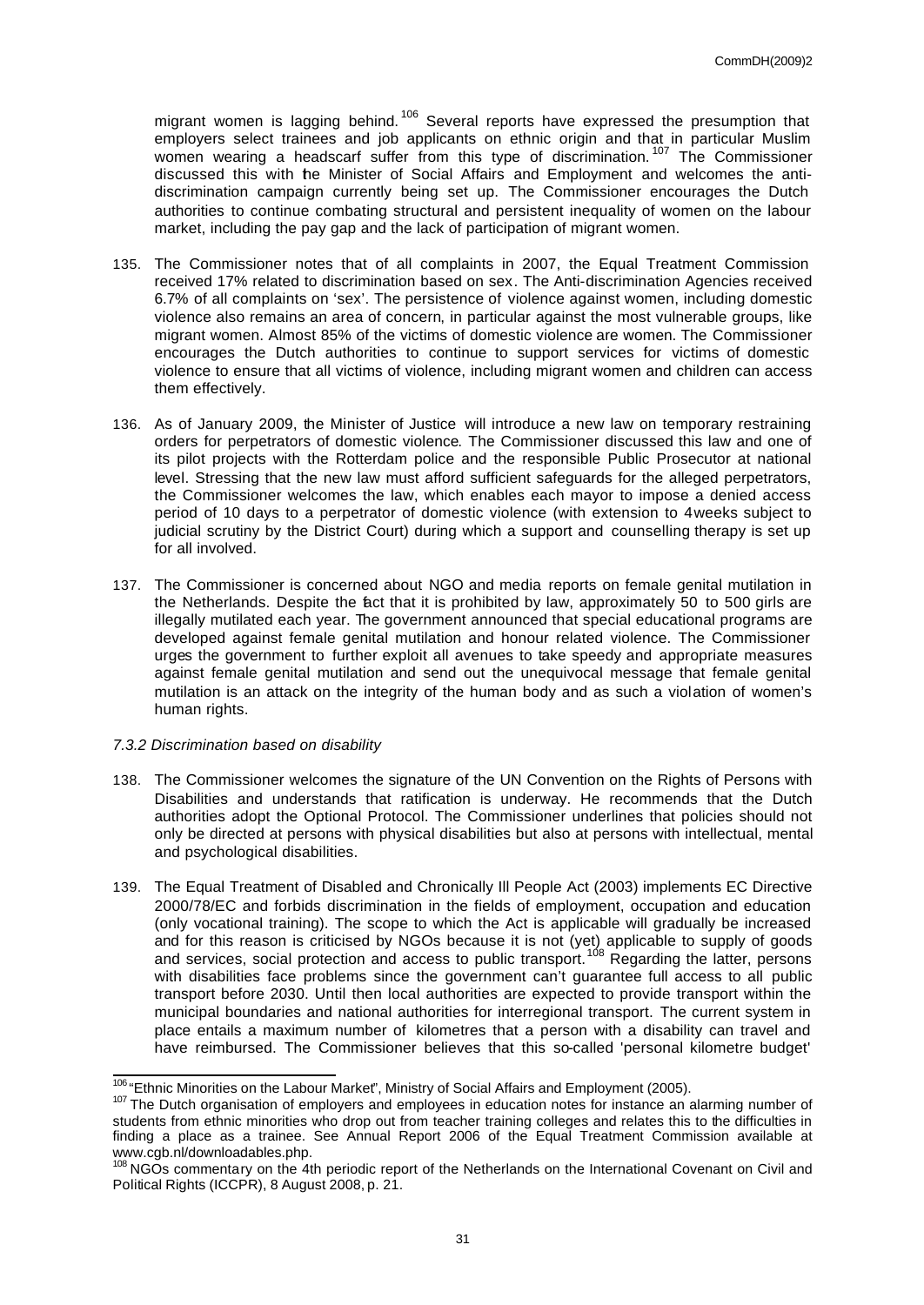puts limits on the full exercise of their freedom of movement. He notes The Hague's' District Court ruling that it ''deemed it not unlikely (that) these limitations imposed on people with disabilities with regard to their possibilities to travel were to be considered as constituting an infringement of their human rights.<sup>109</sup> The Commissioner urges that full access to all forms of public transport is guaranteed without applying financial impediments for persons with disabilities and that the anti-discrimination legislation is extended to all forms of education, goods and services, public transport and social protection.

140. The Equal Treatment Commission received 13% of all complaints related to disability in 2007 and the Anti-discrimination Agencies 3.9%. The complaints mainly referred to employment. Young people with disabilities (including chronically ill persons) are dependent on the Disablement Assistance Act for Young Persons with Disabilities (*Wajong*) to gain an income.<sup>110</sup> The Commissioner is concerned by NGO reports that the financial situation of this group of persons is very difficult, especially when they cannot find employment. The Commissioner discussed this with the Minister of Social Affairs and Employment and he commends the government to continue taking measures to improve their financial situation.

## *7.3.3 Discrimination based on age*

141. The Equal Treatment Commission received 26% of all complaints in 2007 on age discrimination (32% in 2006). The Anti-discrimination Agencies received in 2007 22.7% of all their complaints on ground of age (18% in 2006), mainly concerning the labour market, including explicit age limits in job ads and 'last-in-first-out'-principle during collective job dismissal. Governmental measures for the elderly are described in the report 'Policy for older persons in the perspective of an ageing population.<sup>111</sup> Promoting social participation is the key aim of the policy, e.g. various measures are taken to allow older persons to work longer and maintain their independence. The Commissioner is concerned about the weak position of older employees and unemployed elderly and calls upon the authorities that measures are taken to prevent the elderly from suffering disproportionally. He is also concerned about elderly persons with health problems, single elderly persons with few social contacts and elderly persons in a weak financial position. The Commissioner welcomes the measure that under the new Social Support Act local authorities will be responsible for the provision of information to the public and to provide guidance, care and concrete help to those in need.

## *7.3.4 Discrimination based on sexual orientation and gender identity*

142. Equality between heterosexuals and homosexuals is the legal and social norm in the Netherlands as reflected in the official policy paper 'Simply Gay – Dutch government's LGBT Policy Document 2008-2011'. The Commissioner considers such a policy plan and a LGBT focal point within the government administration as an example of good practice. However, the Commissioner observes a number of worrying trends in the Netherlands despite the low number of complaints related to sexual orientation or gender identity received by anti discrimination bodies. Social acceptance and safety of LGBT persons are under pressure and the Commissioner discussed this with victims of anti LGBT violence and the 'pink' network of the Amsterdam police, who report a growing number of LGBT persons being insulted, discriminated against or physically assaulted. The police recorded 150 homophobic incidents in the period January-June 2008 nationwide, which represents 10% of all discriminatory incidents. Other data show that in 2007, in Amsterdam alone 201 cases of homophobic incidents were recorded, representing an increase of the number of police registrations of anti-LGBT violence since 2006.<sup>112</sup> The Commissioner commends the government for prioritizing combating violence against LGBT persons in its policies and piloting projects on homophobic hate crime and

 $\overline{\phantom{a}}$ <sup>109</sup> District Court The Hague 09-07-2004, LJN AP9816 r.o. 3.7. However, the judge considered it beyond his judicial power to make a judgement.

<sup>&</sup>lt;sup>110</sup> The maximum income (for those who face an occupational disability of 80% or more) is 75% of the statutory gross minimum (youth) wage. This could be their lifelong fate. At present times only about 25% of the concerned group of persons is employed.

Publication of the Ministry of Health, Welfare and Sport, February 2006.

<sup>112</sup> University of Amsterdam, *Als ze maar van me afblijven – een onderzoek naar anti-homoseksueel geweld in Amsterdam* , November 2008.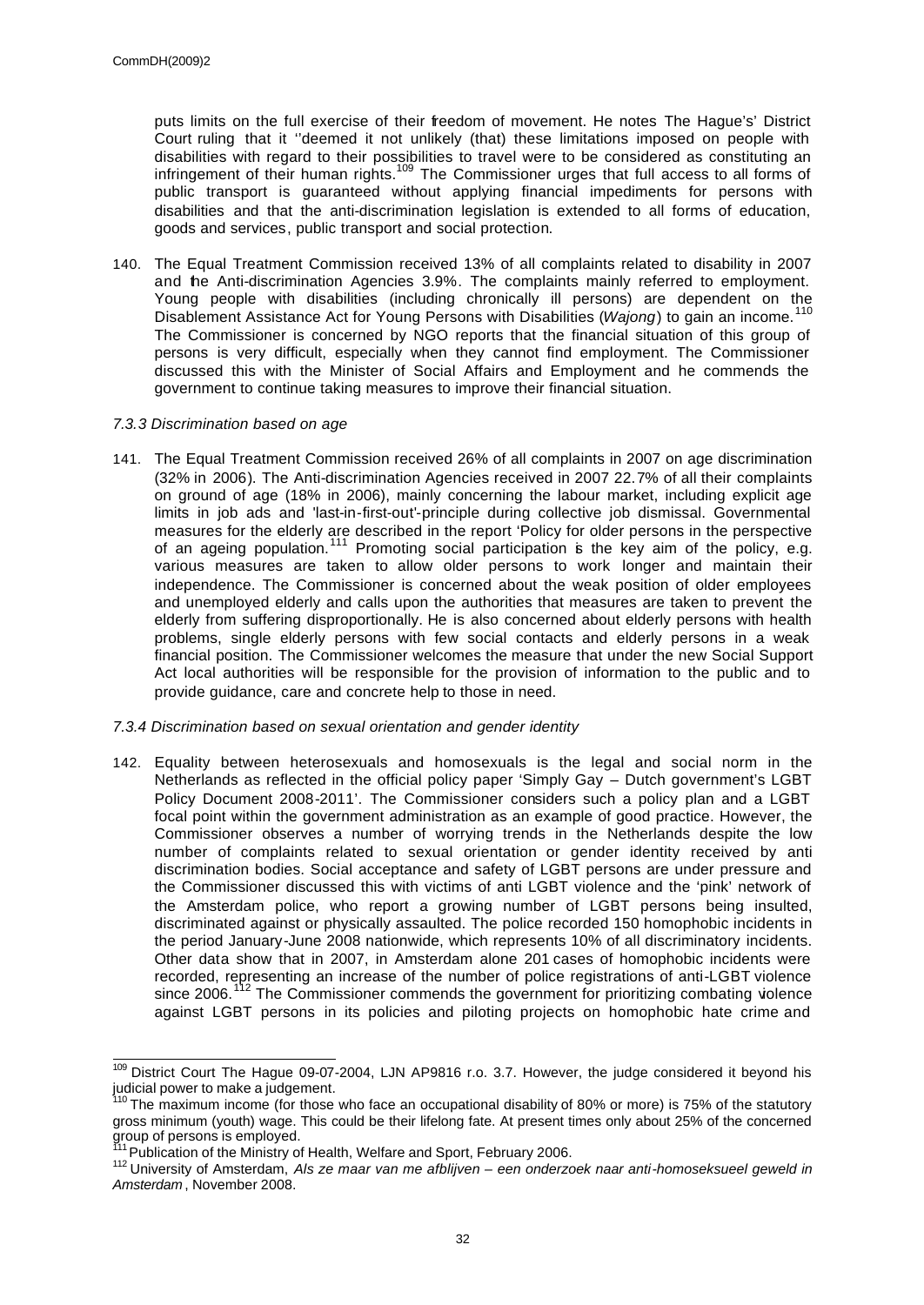suggests that research on homophobic and transphobic hate crimes is continued, nationwide with regular intervals.

- 143. The Commissioner is concerned about the exemption from the equal treatment rule granted to civil servants who are in charge of conducting civil marriages. They may opt out of their duty to marry same-sex couples if they have conscientious objections.<sup>113</sup> The Equal Treatment Commission ruled in April 2008 that local authorities have the duty to implement the law which provides that all civil wedding proceedings should be conducted without discrimination and the Association of Netherlands Municipalities also expressed this opinion.<sup>114</sup>
- 144. The Commissioner welcomes the government's support to invest in LGBT-friendly environments at school, at work and in sport. He learnt that the situation at many schools is worrying: the attitude of the youth is negative and hostility towards LGBT teachers and pupils occurs frequently. The Commissioner welcomes the initiative of the government to make homosexuality more of a topic for dialogue and debate in different population groups in society as homosexuality is still a taboo in certain ethnic and religious communities. The Ministry of Health is currently funding projects in four cities offering emergency shelters for LGBT youth who are not accepted by their parents and left to their own devices.
- 145. The Commissioner is concerned about the obligatory legal conditions for change of a person's registered gender on birth certificates, in particular the requirement of sterilisation and medical (hormone/surgery) treatment.<sup>115</sup> The Commissioner learnt that this condition is now under review. He calls for abolishing the sterilisation and medical treatment requirements. He recalls the Yogyakarta Principles, which the Dutch government considers as authoritative for its policies, that **"**No one shall be forced to undergo medical procedures, including (…) sterilisation  $\dots$ ) as a requirement for legal recognition of their gender identity".
- *7.3.5 Discrimination based on race and ethnicity, racial violence and ethnic profiling*
- 146. Racial discrimination on the labour market, in particular relating to the recruitment process is one of the most pressing problems, especially for young people from certain ethnic minority communities.<sup>117</sup> Only one third of Dutch-Moroccans and half of Dutch-Turks have paid employment. The Minister of Social Affairs and Employment proposed a Plan of Action particularly focusing on combating discrimination on the work floor, including a campaign to combat negative perceptions and discrimination in relation to ethnic minority job-seekers.
- 147. Figures on racial violence and violence incited by the extreme right are difficult to obtain as there is a lack of data. NGOs and academics pointed out that the registration of racist incidents (alike homophobic incidents until recently) by police and judiciary has serious shortcomings. It appears that more and better use could be made of criminal law in this field.
- 148. A large number of civil society representatives, human rights experts and ECRI drew the attention of the Commissioner to the Reference Index Antilleans. The Minister for Housing, Communities and Integration decided to introduce this Index in 2006 as a temporary reference system (database) which includes 'reference and identifying data' concerning 'problematic' young Antilleans and Arubans who are not registered in the Municipal Database and meet one or more of other so-called *bottleneck-criteria.* The authorities informed the Commissioner that the Index only includes reference information and is only available to local authorities, police

<sup>113</sup> The 'opt out' possibility is an explicit part of the Government Action Plan (*Regeeraccoord*), Chapter VI, para. 11.

<sup>114</sup> Ruling of the Equal Treatment Commission available at www.cgb.nl/opinion-full.php?id=453056852; Association of Netherlands Municipalities, *Een nieuwe koers ten aanzien van de gewetensbezwaarde ambtenaar*, May 2008.

<sup>&</sup>lt;sup>115</sup> The legal requirements are described in Article 1:28 of the Civil Code. NGOs commentary on the 4th periodic report of the Netherlands on the International Covenant on Civil and Political Rights (ICCPR), 8 August 2008. Human dignity for all. A human rights strategy for Foreign Policy. Ministry of Foreign Affairs, p. 54.

<sup>117</sup> This is also confirmed by the Equal Treatment Commission and the Anti-discrimination Agencies: the majority of registered complaints of discrimination continue to concern employment, mainly in relation to ethnicity and gender (for example pregnancy). The unemployment rates are 27% for Dutch Moroccans and 21% for Dutch Turks, as compared to 9% for the indigenous Dutch.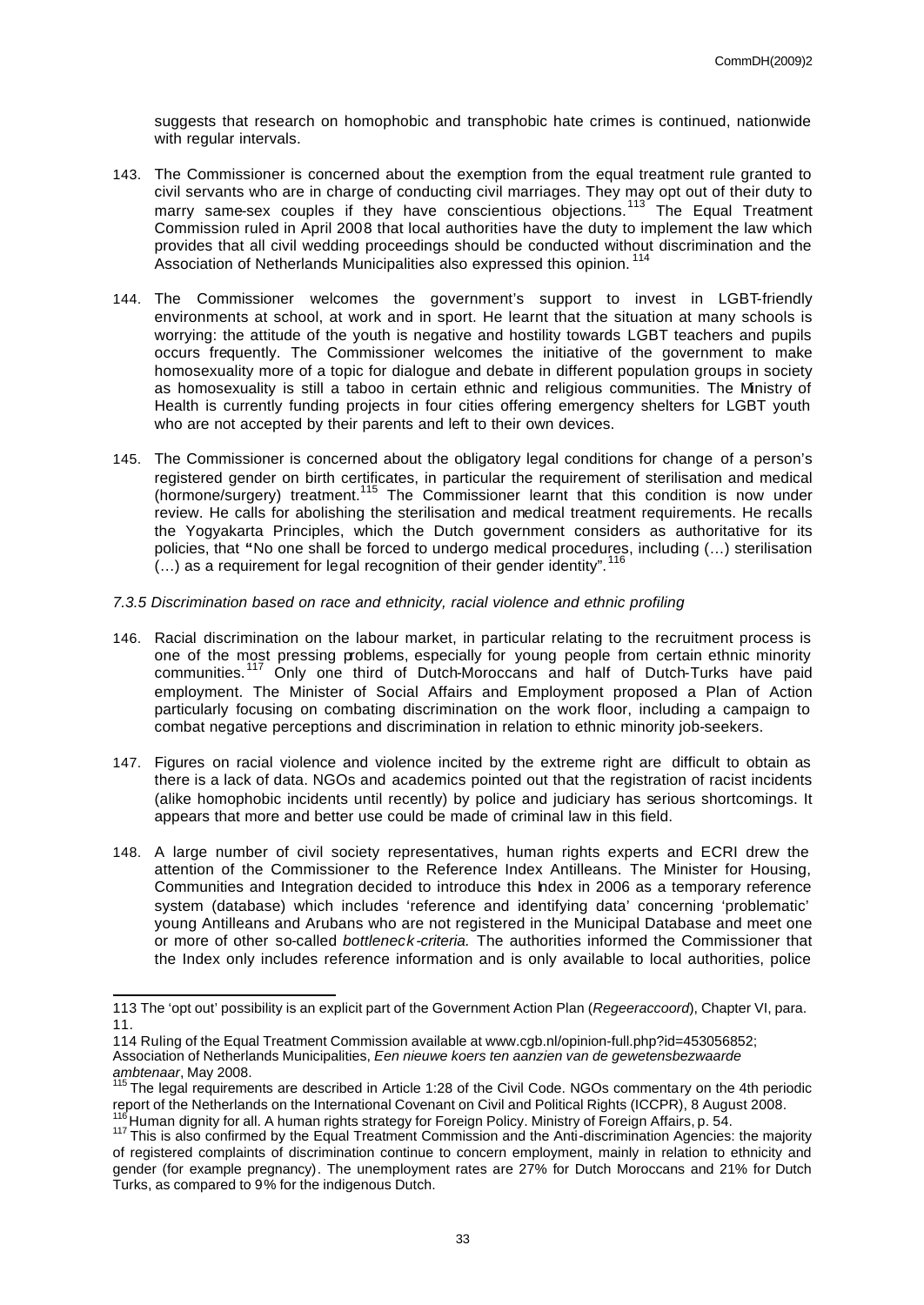and care institutions to identify and reach Antillean 'risk youth' in a timely manner. Since this Index contains the processing of sensitive personal data, the Data Protection Authority grant ed an exemption to the prohibition of the registration of ethnicity in December 2006 for a period of two years on grounds that the necessity of the problems justified the use of the Index. This case was brought before the court in The Hague, which declared the Reference index not to be in conformity with Dutch law. The Council of State in September 2008 overruled the judgement of the Hague court.

- 149. The Commissioner is concerned about the Index as it involves a form of ethnic profiling. The distinction to target Antillean youth is based on ethnicity, since the other persons who meet the bottleneck criteria are indigenous Dutch, who are not registered in the Index. The Netherlands is under international obligations not to engage in acts of racial discrimination. The Commissioner raised his concerns during meetings with the (then) Minister for Housing, Communities and Integration and with the Council of State. During both meetings the aspect of 'non registration of the Antillean youth' in the Municipal Database was cited as the most important argument to introduce the Index.
- 150. The Commissioner notes that the government referred in the past to alternatives for the Index, such as to improve its municipal registration systems and to use existing instruments such as the "Police Discussion network". He is not convinced that a special Index should be used while there are alternatives. The Commissioner commends the government for the decision of December 2008 to discontinue the Reference Index Antilleans, The Commissioner notes the introduction of a more general Register of At Risk Juveniles (VIR) which, according to information from the authorities, does not list the ethnicity of those registered.
- *7.3.6 Discrimination against National Minorities and Roma and Sinti*
- 151. The Framework Convention for the Protection of National Minorities applies to the Frisians but not to the Roma and Sinti since the latter are not recognized as a national minority in the Netherlands. NGOs disagree with this restrictive point of view, which will be discussed in the context of the first report submitted by the Netherlands under the Convention. He urges the Dutch authorities to give recognition to the Roma and Sinti as a minority under the Convention. He also notes that the Frisian and Romanes language are recognised under the European Charter for Regional or Minority Languages. The State report under the Charter pointed out that the Frisian language in primary and secondary schools in the province of Fryslân needs more attention. Regarding the Romanes language the Committee of Ministers recommends that the authorities "ensure that a structured dialogue is developed with the representatives of the Romanes -speakers and (that) measures to protect and promote Romanes (are taken), in particular in the field of education, in co-operation with the speakers". <sup>118</sup>
- 152. The Commissioner received worrying though fragmented reports about the situation of Roma and Sinti in the Netherlands, including information about problems with housing, high unemployment rates, health, school drop-out, discrimination on the labour market, problems with delivery of goods and services and a negative image among the police and justice system. However, he notes a low number of complaints submitted by Roma and Sinti to the Antidiscrimination Agencies.
- 153. The Commissioner was informed that number of competences regarding Roma and Sinti policies have been transferred from national to the local authorities. While the Commissioner acknowledges the rationale behind transferring competencies to the local authorities he also notes ECRI's recommendation "that the Dutch authorities draw up, at the central government level and in close co-operation with the Roma, Sinti and Traveller communities, a comprehensive strategy aimed at reducing the disadvantage and discrimination these face and make available adequate resources to implement it". The Commissioner urges that national authorities involve Roma and Sinti in all levels of political decision-making. He is concerned about the termination of funding for Roma and Sinti organisations which could impede dialogue with Roma and Sinti. A government funded *multifunctional centre*, which main purpose will be to

 <sup>118</sup> Recommendation of Committee of Ministers, adopted July 9, 2008.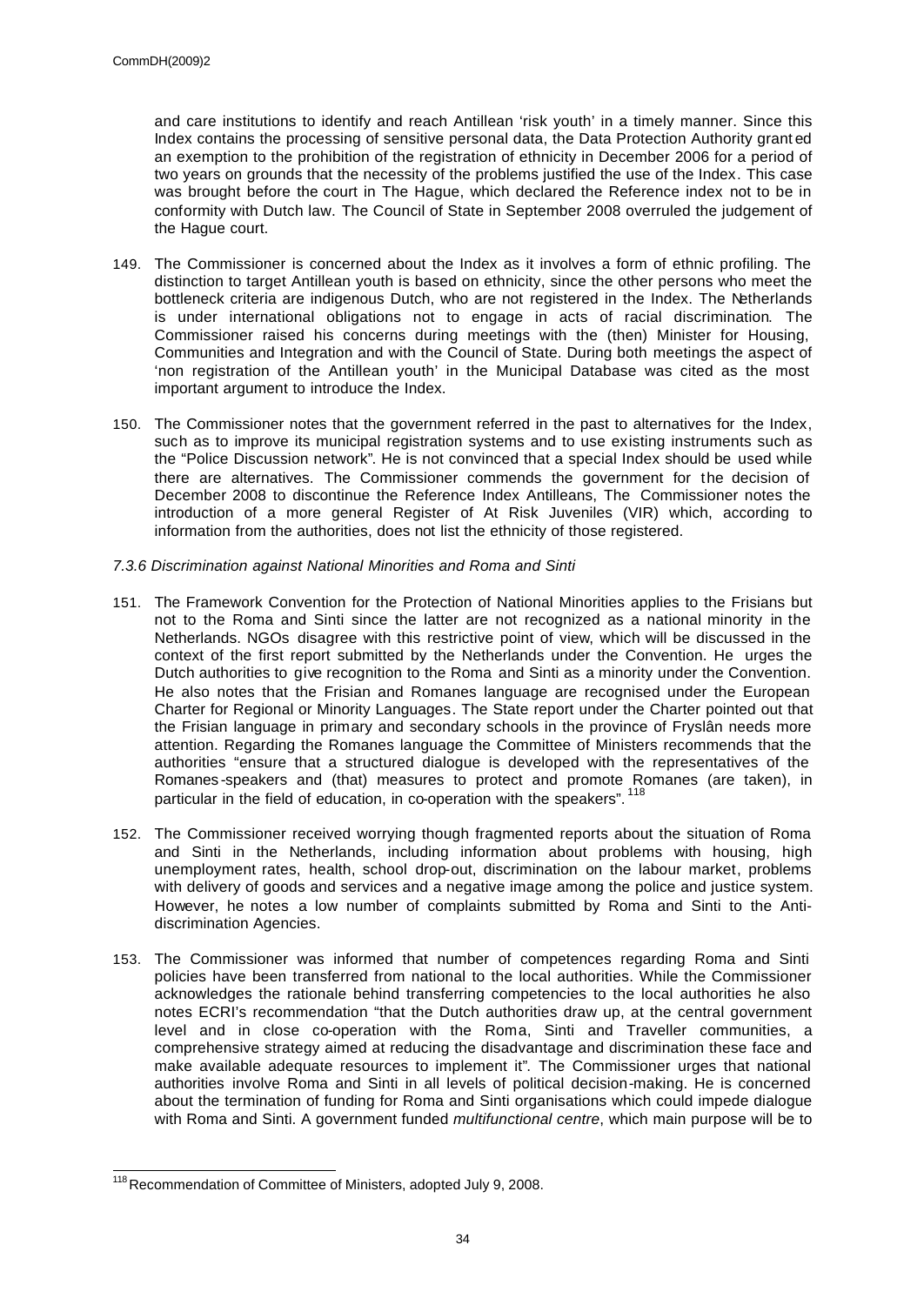offer best practices and practical services to local authorities, should not be considered as a substitute for funding organisations of Roma and Sinti.

## **VIII. Racism, xenophobia, anti-Semitism and intolerance against Muslims**

- 154. Racism, xenophobia, intolerance against Muslims and anti-Semitism remain areas of concern in the Netherlands. Racism, including Muslim hatred topped the statistics of the discrimination on the Internet together with complaints about anti-Semitism. A new action plan against racism, xenophobia and intolerance plan was due to appear in 2008. The Commissioner encourages the authorities to publish and promote publicly the national action plan and to monitor its implementation in close cooperation with civil society.
- 155. A particular group affected by intolerance is the Muslim community. Hate against Muslims (with sub-category 'Moroccans') is one of the two largest categories of online hate speech. The Antidiscrimination Agencies list Dutch Moroccans as one of the largest groups of victims of discrimination and ECRI observed that ''Muslims in the Netherlands have been subject of stereotyping, stigmatising and sometimes outright racist political discourse and of biased media portrayal.'' The Commissioner is concerned about these phenomena, in particular as some participants in the social and political debate claim that Dutch and Muslim lifestyles are irreconcilable. He discussed with some members of the Muslim community in Rotterdam and noted that, apart from polarising developments in Dutch society, there are also concrete attempts by civil society and authorities to improve relations and mutual understanding between population groups, for example projects to promote dialogue between Muslims and non Muslims as well as projects that stimulate discussion within the own ethnic-religious circles. The Commissioner encourages the authorities to take a firm stand against anti-Islamic undercurrent in society.

## **IX. Integration**

- 156. 'Integration' has become a prominent issue in national politics, mainly referring to immigrants from non-Western background and notably Muslims. In response to ECRI's concerns regarding the toughening debate the government has stated that it ''takes the view that the debate reflects real concerns of citizens, which cannot simply be ignored".<sup>119</sup> The government notes that certain parts of the population feel a level of alienation with Dutch society. The Commissioner recognises that there is a need for such a debate but urges that this debate is conducted based on careful and precise use of language as sweeping distinctions such as 'immigrant' versus 'indigenous' may be counterproductive.
- 157. The authorities have issued an Integration Memorandum containing 56 policy initiatives on integration for 2007-2011. A special Ministry for Housing, Communities and Integration was set up to implement the policy. One aspect of the Integration policy is the Civic Integration Exam which consists of a compulsory 'language and culture' exam for newcomers (who have already successfully taken the 'integration abroad' test) as well as persons who have been residing in the Netherlands since before the Civic Integration Act of 1 January 2007. Candidates must pay 270 Euro for the preparatory integration courses for the exam, organised by the municipalities. NGOs expressed concern about the limited supply of integration courses and the discriminatory nature of the test as nationals from some countries are exempted from the obligation to do the Exam. The authorities informed the Commissioner that almost 7 000 candidates passed the exam. The Commissioner wonders whether the Civic Integration Exam in practice promotes integration and recommends that the effectiveness and side-effects of the Civic Integration Exam be thoroughly evaluated.
- 158. A second aspect of the Integration policy is combating segregation in housing and neighbourhoods. Ethnic segregation in the housing market is a reality in the four largest Dutch

 $\overline{\phantom{a}}$ <sup>119</sup> Government's response to the Third report on he Netherlands by the Council of Europe's European Commission against Racism and Intolerance, ECRI (2008)3, Strasbourg, February 2008.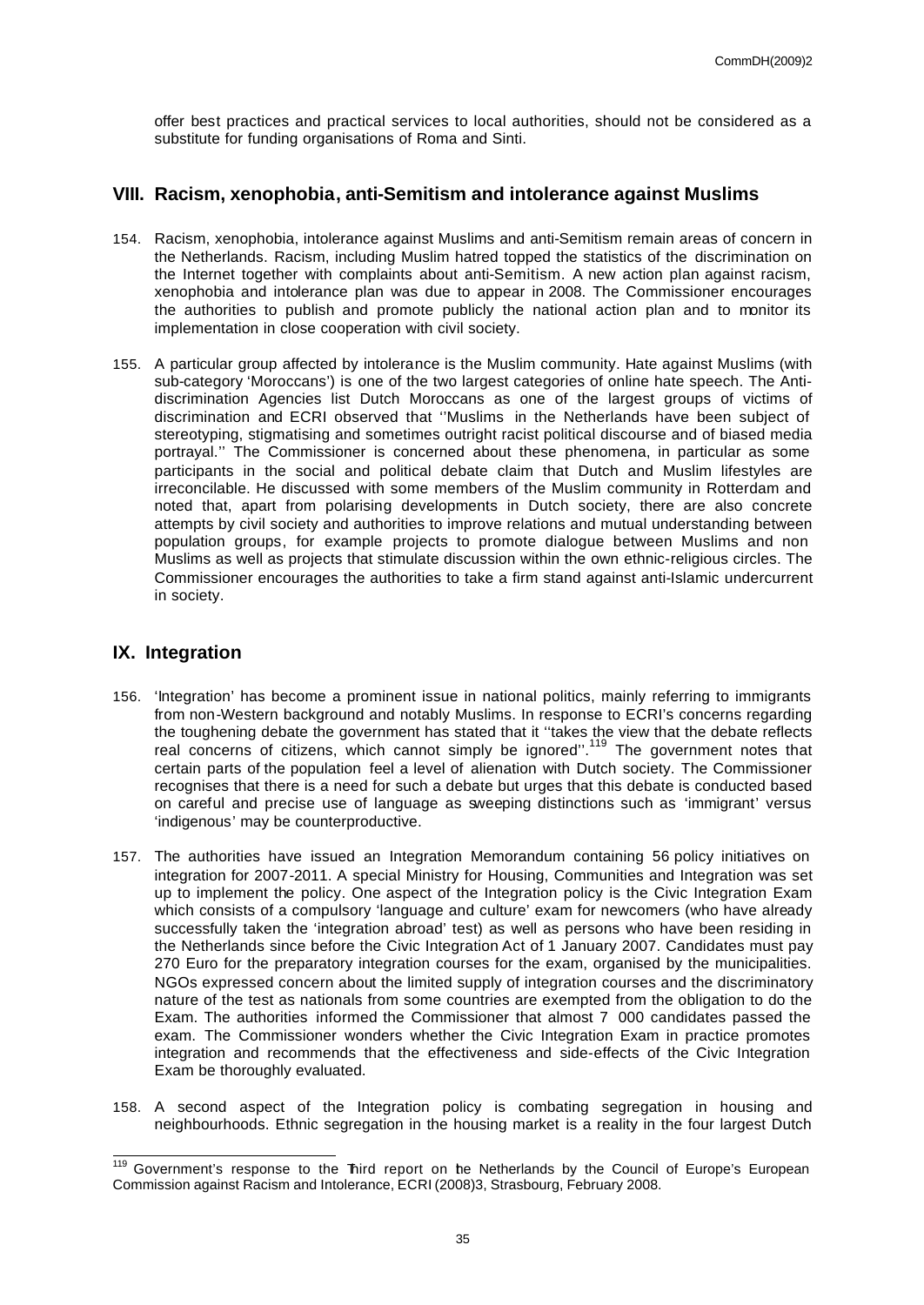cities. For this reason the government identified 40 neighbourhoods with a high concentration of immigrants, lower income families, high unemployment rates, high rate of school drop-out and high crime rates. Several instruments, including extra financial support, stimulation of a mix of residents, improving living standards, and promotion of employment and education, are applied to combat segregation. The introduction of the *Special Measures Act 'Urban Areas'* serves as the legal basis for municipalities to enable them to put extra conditions to 'newcomers' on the housing market. The authorities informed the Commissioner that Rotterdam is the only municipality using the Act. The initial condition imposed by Rotterdam to demand 120% of the minimum wage as a criterion to allocate housing in some parts of the city has been replaced by 'income from labour' (as opposed to income from social security) after an Equal Treatment Committee ruling in July 2005. Nonetheless, NGOs criticised that this implies that people without employment are excluded from living in certain areas. The Commissioner is concerned that poor and/or unemployed people may be discriminated against by this legislation. He recommends to evaluate and review the Special Measures Act 'Urban Areas' as well as the Housing Act to ensure that segregation on the housing market is efficiently combated.

- 159. Another effect of segregation in the housing market is the *de facto* racial segregation in schools. Almost 10% of all primary and secondary schools belong to the category of so-called 'black schools' (70% of all pupils are from a non-western immigrant background). In the four big cities 50% of the schools belong to that category. As the Constitution guarantees the freedom of choice of parents to select the school, many parents choose a school which is known as a 'white school'. This is known as the *white flight* and it creates *de facto* segregated schools. The National Ethnic Minorities Consultative Committee expressed concerns that segregation in education continues rapidly and that children from minority groups are attending the worse performing schools.<sup>120</sup> Nevertheless, the Commissioner notes the improvement of the education level of ethnic minorities and that the number of students attaining secondary and higher education qualifications is slowly but surely increasing. This was also the impression he was given during a visit to a secondary school in Rotterdam. While the government decided not to make structural changes to combat the *white flight*, it urges municipalities to work in close cooperation with schools and focus their policy on eliminating educational disadvantage.
- 160. The Commissioner learned about so-called "intervention teams", which coordinate the combat against fraud in the social security system and for that purpose also visit private homes. He was informed that respect for the right to privacy was not always ensured in the course of such visits. The Commissioner appreciates the improvements made in Rotterdam following an investigation by the Rotterdam Ombudsman which contributed to the introduction of a protocol and to reducing the number of team members when visiting. While the Commissioner commends that the government takes a multidisciplinary approach to combat segregation, he urges that this is done in a non discriminatory and non intimidating way. Intervention teams should be subjected to a formalised way of supervision.

# **X. Freedom of expression**

161. Freedom of expression is guaranteed in the Dutch Constitution. Restrictions, laid down in the Criminal Code, can only be imposed if the expression thereof incites to discrimination, racial hatred or violence or if the expression thereof is needlessly injurious or insulting. Members of Parliament have immunity for their statements in the public debate. Case law shows that artistic expressions or expressions based on a religious belief enjoy a wider margin of appreciation and lawsuits are unlikely to be successful. Sometimes the right to freedom of religion or belief, the right to freedom of speech and the ban on discrimination can thus clash, as in a number of complaints filed against religious or political spokesmen who publicly condemned homosexuality. The government realises that fundamental rights can clash, but believes that the existing relationship between the various fundamental rights provides adequate scope for dealing with these kinds of conflicts, to the disappointment of some civil society organisations which argue that freedom of religion has a higher ranking than other fundamental rights.

 $\overline{\phantom{a}}$  $120$  This Committee serves as a platform advising on governmental policies affecting ethnic minority groups, all ethnic minority communities are represented.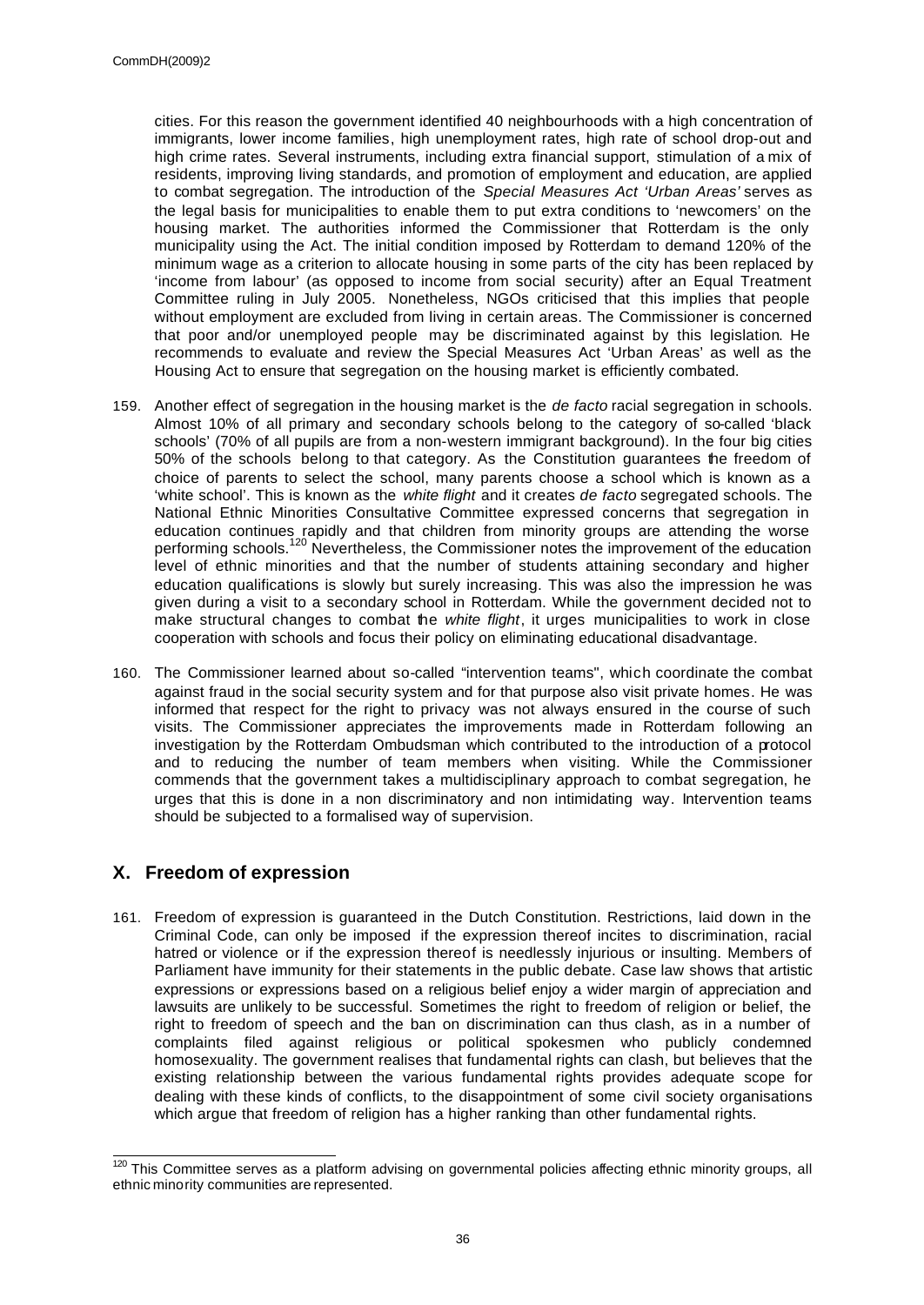- 162. Freedom of expression has been under pressure in the Netherlands after the paralyzing impact of the politically and religiously motivated violence that led to the death of Theo van Gogh and the death threats against former MP Ayaan Hirsi Ali and other politicians. Protective security measures for politicians are a new reality in the Netherlands. The government realises that the number and gravity of incidents where freedom of expression has been impeded by (the threat of) violence appear to have increased. The Commissioner is concerned that the debate on freedom of expression is influenced by fears of terrorism, as well as a fear of growing selfcensorship in cultural and social life.
- 163. After offensive discourses against believers and other minority groups, the government is trying to balance Freedom of Expression with the non discrimination principle. On 31 October 2008 it announced its intention to submit to Parliament a proposal to abolish Article 147 Criminal Code (blasphemy) but to strengthen the anti-discrimination provision in the Criminal Code in a way that reinforces the protection against slander and insult of minority or religious groups.<sup>121</sup> The Commissioner commends the government for abolishing the blasphemy law, which is in line with Recommendation 1805 of the Council of Europe Parliamentary Assembly and the recent report of the Venice Commission.<sup>122</sup>

## **XI. Anti-terrorism measures and respect for human rights**

164. The Commissioner discussed the impact of anti-terrorism measures on human rights with the Ministers of the Interior and of Justice, with members of the Supreme Court and the Council of State and with the National Ombudsman. While recognising the duty of every state to provide security and protection to its population, the Commissioner is concerned with various criminal and administrative measures adopted in the Netherlands to combat terrorism and recommends an evaluation with a view to ensure full compliance with international human rights standards.

## *11.1 Measures of criminal nature*

- 165. Broad definitions can be found in the *Crimes of Terrorism Act* in force since 2004, which introduced terrorist crimes in Dutch criminal law. <sup>123</sup> The presence of a terrorist aim on the commission of an existing offence made the offence a terrorist crime subject to tougher penalties. "Terrorist aim" is broadly defined as the aim to seriously intimidate the population or part of the population of a country, and/or to unlawfully force a government or international organisation into acting, to refrain from acting or to tolerate, and/or to seriously destroy or disrupt the political, constitutional, economical or social structure of a country or international organisation (article 83 Criminal Code). More severe punishments apply to offences committed with the objective of preparing or facilitating terrorist offences. Certain crimes were separately defined as terrorist crimes, for example conspiracy to commit a terrorist offence, membership of terrorist organisations and threatening to commit a terrorist crime. During the meeting with the Minister of Justice, the Commissioner recommended avoiding vague and broad definitions of crimes and its elements as they may lead to unjustifiable restrictions on the exercise of human rights and freedoms.
- 166. Another anti-terrorism measure raising human rights concerns is the *Witness Identity Protection Act.* In force since 1 November 2006, the Act broadens the use of official reports of the General Intelligence and Security Service (AIVD) by allowing the investigation of information contained in those reports through the questioning of intelligence agents by an examining judge. According to the Government, the defence retains the right to interview witnesses since it can submit questions, which may be posed through the intervention of the examining judge. However, the Commissioner notes with concern that, in the interest of national security, the

 <sup>121</sup> Letter of Minister of Justice to Parliament, 31 October 31 2008. The current version of Article 137c only applies when someone makes an insulting or discriminatory statement about a particular group rather than that a statement is insulting for a particular group.

<sup>&</sup>lt;sup>122</sup>. See Report on the relationship between freedom of expression and freedom of religion adopted by the Venice Commission at its 76<sup>th</sup> plenary session, Venice, 17-18 October 2008.

 $3$  Act adopted on the basis of the EU Council Framework Decision 2002/475 on combating terrorism.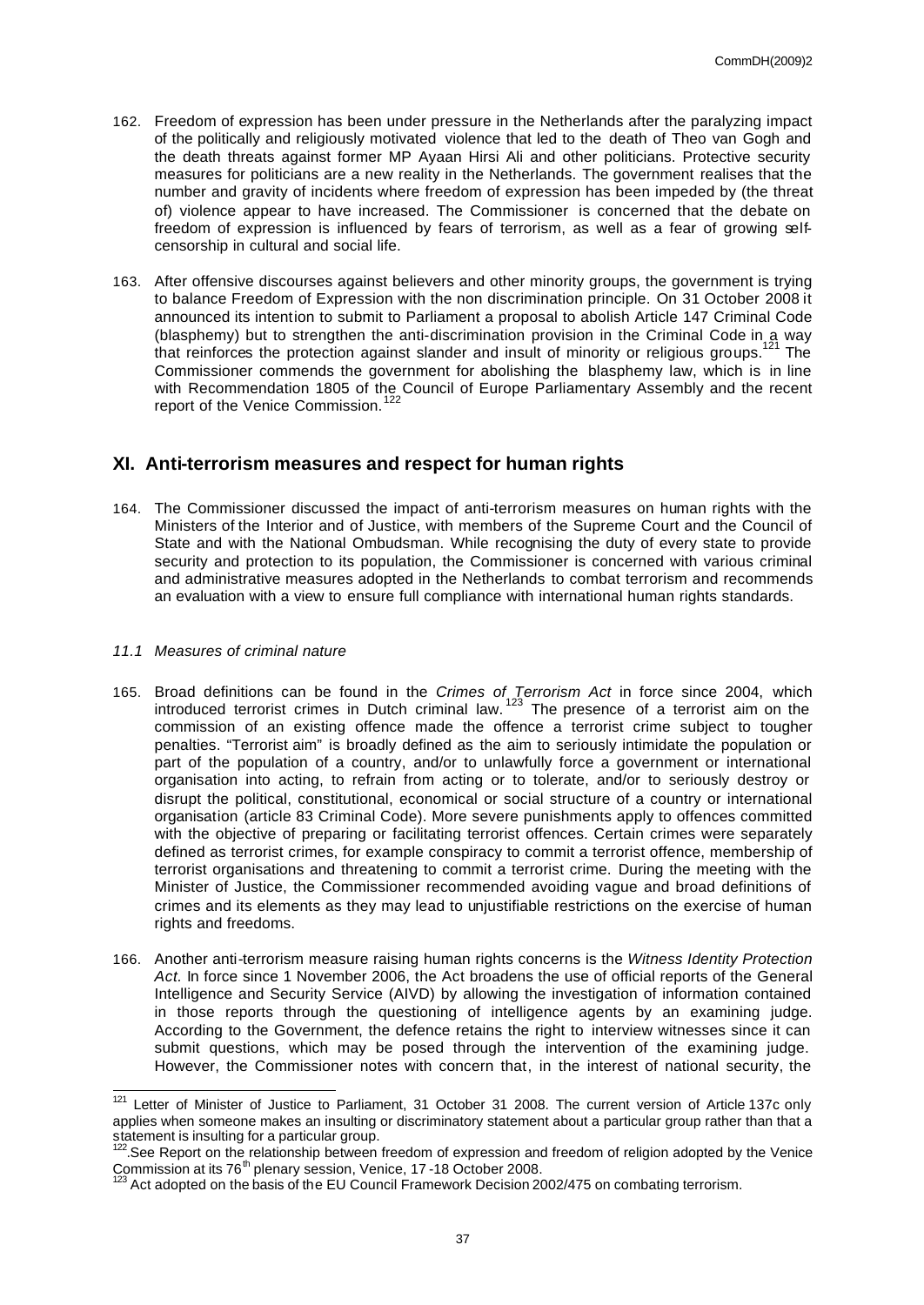defence cannot always attend the examination of the witness. He finds that the position of the defence is weakened, considering that the witness remains anonymous in most cases and has a decisive say in the decision as to whether the official report of the investigating judge will become part of the case file and accepted as evidence. The Commissioner questions how the principle of equality of arms, an essential guarantee of the right to fair trial, is safeguarded by the Act and recalls the right of the individual to know the full case against him or her.

- 167. Some of the anti-terrorism measures in force in the Netherlands significantly restrict the right to privacy, an essential part of the right to respect for private life guaranteed by Article 8 of the ECHR. The Commissioner recalls that the right to privacy includes the right to "data protection" which entails protection from intrusions into one's privacy or private life, and guards against the improper collecting, storing, sharing and use of data.<sup>124</sup>
- 168. Already in 2000, the *Act on Special Investigative Me asures* enabled, without the consent of an investigative judge, the recording of telephone conversations of persons whom, while not being suspects of a crime, had had contacts with a suspect. The Commissioner addressed the issue of interception of calls with the Minister of Justice. The Minister informed that the General Intelligence and Security Service (AIVD) works under the Minister of the Interior who authorises the tapping by the AIVD solely in the context of intelligence-gathering.
- 169. It should be noted that during regular criminal investigations judicial approval of phone tapping is required and the tapping of conversations with lawyers is not allowed. Notwithstanding, the Data Protection Authority found that recordings with professionals who have a confidentiality duty, notably lawyers, are not immediately destroyed. The Commissioner recommends that the authorities ensure that all telephone tapping be preceded by judicial authorisation.
- 170. *The Access to Data (General Powers) Act* in force since 1 January 2006*,* expands the possibilities to collect data from third parties that may be relevant to the investigation of crimes, as well as to search places and objects. In order to demand certain data, the mere indication that a terrorist attack is under preparation suffices without the need for a formal suspect in the criminal sense. The public prosecutor, and no longer a judge, is authorised to demand data for identification regarding location, nature of services and traffic. The Act creates the possibility to demand data that is not yet available but will be in the future as well as sensitive data on religion, philosophy of life and political conviction. Such sensitive data however can be claimed only with a judicial order in cases of crimes that seriously threaten the legal order and that are punishable with a detention sentence of four years minimum. The Commissioner notes with concern that 'indications' serve as a basis for a very wide range of powers to investigate terrorist offences, and urges the Government to ensure that the processing of personal data be based on clear and specific rules and formulations. Furthermore, the Commissioner finds that the collection of data on persons not suspected of involvement in a specific crime or of posing a threat, as well as the collection of information through intrusive and secret means such as telephone tapping and the use of "profiling" techniques must be subject to a particularly strict "necessity" and "proportionality" test. The Commissioner recalls that the collection of data on individuals solely on the basis that they have a particular racial origin, religious convictions or political opinions should be prohibited. The collection of data concerning these factors may only be carried out if absolutely necessary for the purposes of a particular inquiry.
- 171. Another measure raising privacy concerns is the *Investigation and Prosecution of Terrorist Offences Act,* in force since 1 February 2007. It broadens the opportunities and use of powers to investigate and prosecute terrorist crimes and simplifies the process of authorisation to use such powers. Powers can be used based on indications that a terrorist crime is being prepared rather than, as previously, a reasonable suspicion of a crime. The Act allows for detention upon mere suspicion of a terrorist crime, whereas other crimes require 'substantial evidence' against the suspect. The Act further authorises systematic surveillance, wiretapping, infiltration, systematic collection of information, covert installation of sound recording and video equipment in private spaces and preventive investigation. It further allows for searching individuals and

 $\overline{\phantom{a}}$  $124$  See the CoE Commissioner for Human Rights Issue Paper "Protecting the Right to Privacy in the fight against terrorism" CommDH/Issue Paper(2008)3.

 $16$  Recommendation R(87)15 Council of Europe Committee of Ministers recommendation on data protection in the police sector, Principle 2.4.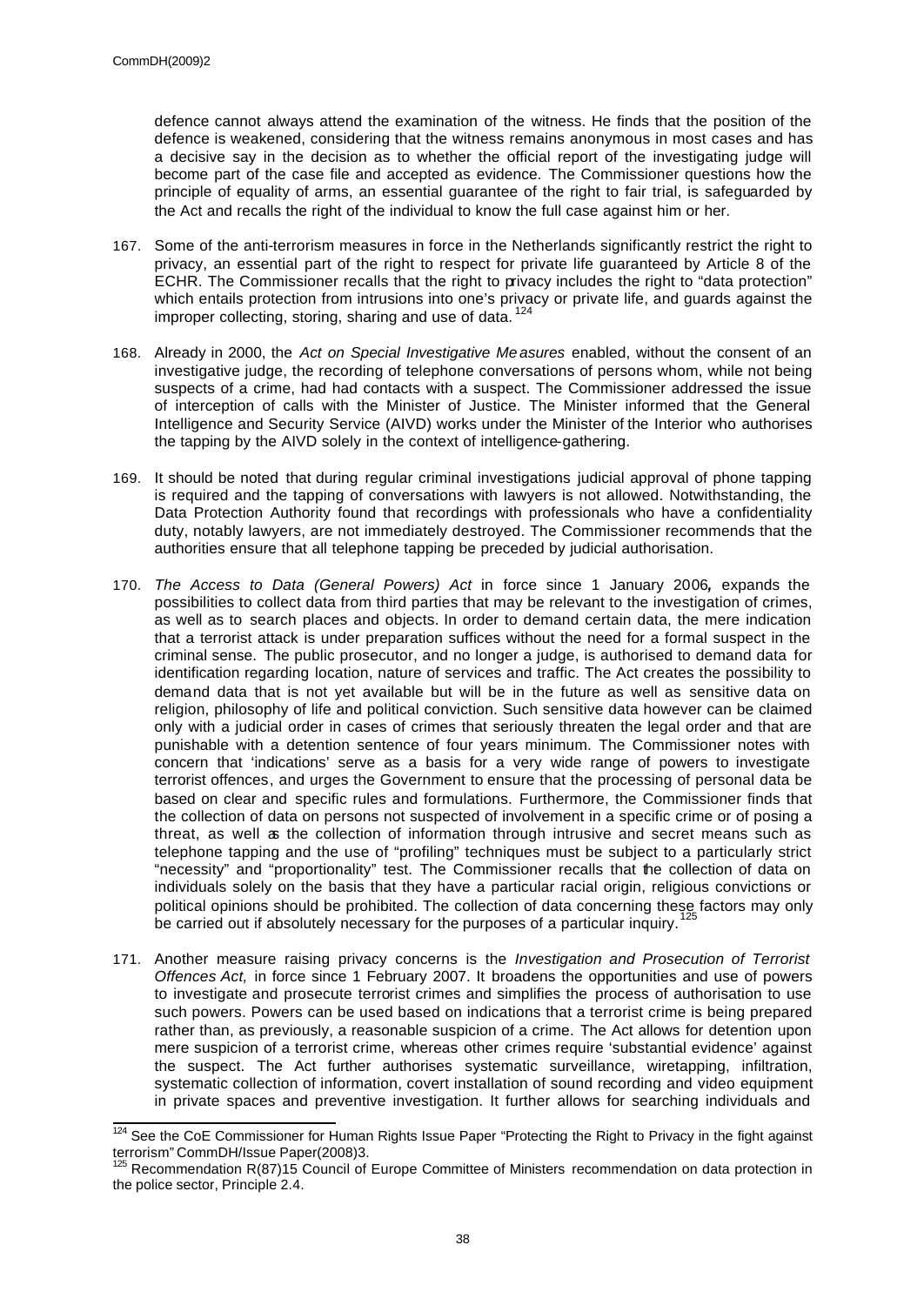items without a concrete suspicion of a crime and the postponement of full access to procedural documents for a maximum period of two years. The Act also extends the maximum period of pre-trial detention from ninety days to two years, for people charged with terrorism offences. This Act met broad criticism from NGOs for its far-reaching investigative powers and vague terminology. Again, the Commissioner is concerned with a possible conflict with the right to a private life, as well as freedom of movement, since the Act lacks the sufficient precision required to regulate one's conduct. The Act may also infringe upon the principle of equality of arms since suspects may be withheld access to the information in the process file for two years.

## *11.2 Measures of administrative nature*

- 172. Local and central government in the Netherlands have at their disposal various criminal and administrative measures to combat terrorism. The Commissioner is concerned with the trend found in the Netherlands to use administrative law and sanctions, circumventing the fundamental safeguards offered by criminal law. Such measures intervene at an earlier stage than in criminal proceedings and may affect persons who do not intend to pursue violent actions. Administrative proceedings usually offer lower safeguards, not least because the judicial oversight provided by the administrative court is possible only after appeal.
- 173. In the meeting with the Commissioner, the members of the Supreme Court noted that some of the recently adopted administrative measures imply that several principles of criminal law should be applied in administrative courts and noted the risk of conflicting interpretations of the law by criminal and administrative courts.
- 174. The Commissioner is particularly concerned with the administrative measure *'disturbance of an individual'*, which aims at preventing terrorism by disturbing a person in his/her daily life. It is executed by police officers and can consist of house calls, inviting the person to the police station, approaching acquaintances or visiting public spaces where that person is present. Although the Municipality and the Police Acts give the Mayor the power to maintain public order in conjunction with the police, it is unclear under what conditions the Mayor can impose this measure. Unlike the criminal law "investigating power of observation", which is subject to the authorisation of an investigative judge, "disturbance of an individual" does not require judicial authorisation, and judicial supervision will only be provided in case of appeal.
- 175. NGOs question the legal basis of this measure, its interference in private life and note that the Police and Municipality Acts merely determine the task and division of powers between the Mayor and the police force. In at least one court ruling, the end to a measure of individual disturbance was ordered.<sup>126</sup> The Commissioner finds that such serious interferences and restrictions to the fundamental rights and freedoms of the individual should not be based on vague and unspecified concepts as "maintaining public order", and that the conditions required to impose the measure are unclear. Judicial authorisation of such measures should be mandatory.
- 176. Another controversial measure, pending before the Parliament in November 2008, is the *Bill on Administrative Measures for National Security*. The Bill provides for administrative measures to prevent terrorism related activities, to be taken by the Minister of the Interior, in agreement with the Minister of Justice, and by municipalities and administrative bodies. It authorises exclusion orders in relation to the surroundings of certain objects or parts of the country; or/ and in the immediacy of certain persons; as well as an obligation to report periodically to the police. In addition, municipalities and administrative bodies will have the power to revoke subsidies or permits of persons and organisations associated with, or facilitators of, terrorist activities. The measures can be imposed on the basis of facts and circumstances that would not in themselves be grounds for criminal prosecution. They apply to persons who, based on their behaviour, may be "associated with terrorist activities or the support "of such activities and are extendable by a maximum of 2 years. If the subject ignores the measure, a custodial punishment of up to one

 $\overline{\phantom{a}}$  $126$  Court of Amsterdam, 1 December 2005, AB 2006, 284. The measure of disturbance consisted of systematic police surveillance of the house, police phone calls and regular house visits. The Mayor's decision considered that the subject had changed from Christian to Islamic belief, engaged in an Islamic marriage, refused to shake the hand of a man and had contacts with a person connected to a terrorist group.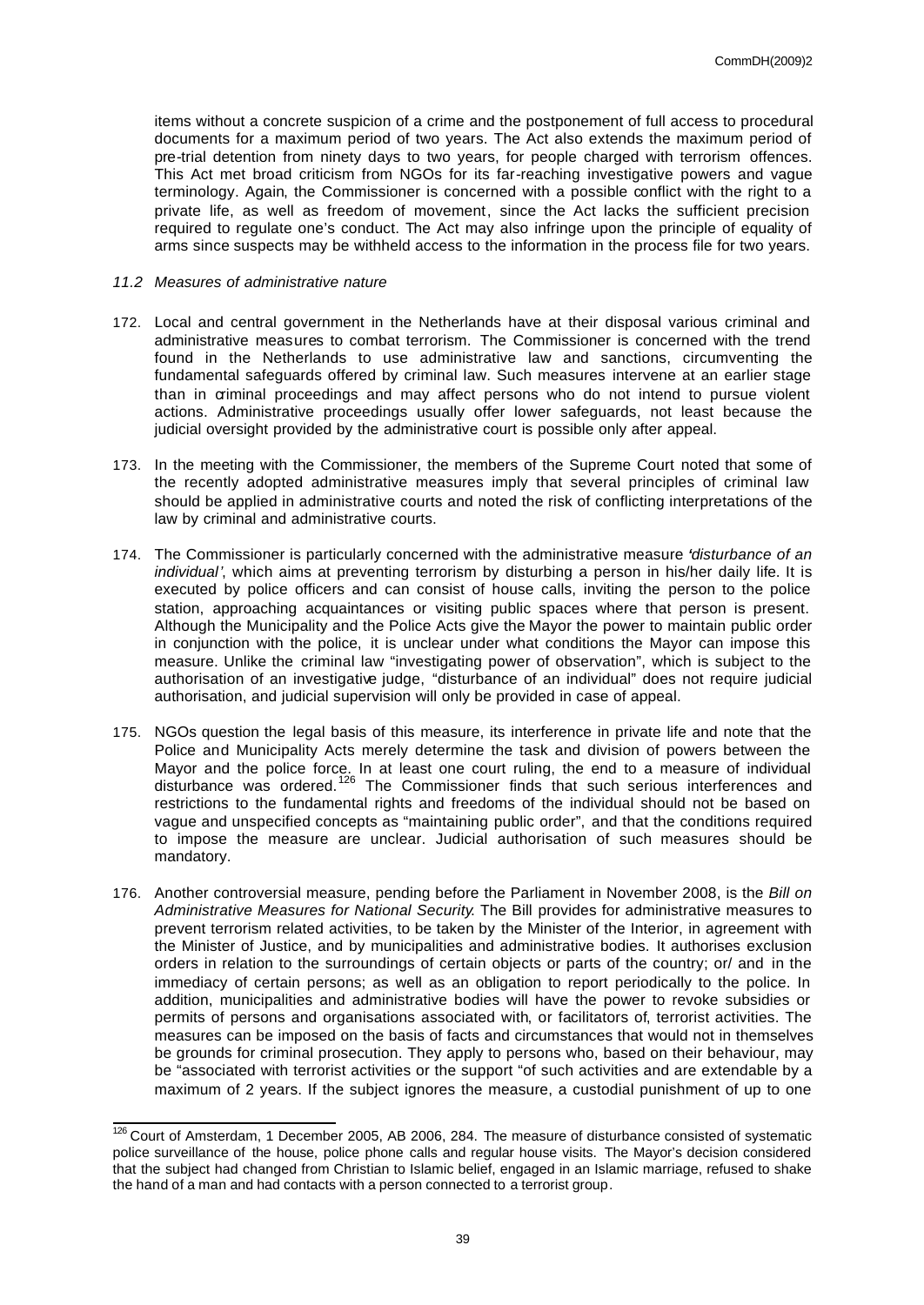year may be imposed. The affected party may lodge a written objection with the Minister of the Interior. Only if the subject appeals, a court will review the legitimacy of the measure. One NGO reports that, since the information that led the authorities to impose a measure on a person is often from the General Intelligence and Security Agency, the data may be difficult to access. 127

- 177. The Commissioner considers that the application of such severe custodial punishment is disproportional. Furthermore, he is concerned with the restrictive impact of such measures on freedom of movement and the right to respect for private life, especially given the lack of judicial oversight. In addition, the Bill's legal terminology is vague and unclear. Moreover, the measures may be applied on the basis of facts and circumstances insufficient for the application of regular criminal law. Given the impact of the measures on human rights, the Commissioner urges the government to reconsider the Bill on Administrative Measures for National Security.
- *11.3 Extradition of foreign nationals suspected or convicted of terrorist crimes*
- 178. Pursuant to the Aliens Act 2000, the Minister of Justice can declare a foreign national an "undesirable alien" if the person constitutes a risk to the public order or national security or in the interest of the international relations of the Netherlands. Undesirable aliens can neither have legal residence nor enter the Netherlands for an unlimited period. The person will not be expelled if he/she can demonstrate a risk of being tortured or ill-treated in the country of origin. If the Minister decides to deport the foreign national, he/she can appeal to the competent judicial authorities. If the appeal is rejected, the foreign national can complain to the European Court of Human Rights. Two applications have been submitted.<sup>12</sup>
- 179. NGOs questioned the guarantee of the presumption of innocence in such proceedings and argue that aliens served with an exclusion order for reasons of national security face obstacles to challenge such order. The Commissioner notes with concern that the exclusion order is based on secret reports of the intelligence service, to which the alien has no access and over which the administrative judge has no full judicial scrutiny.
- 180. The Minister of Justice reassured the Commissioner that the Netherlands would not resort to diplomatic assurances for deportation that could contravene Article 3 of the ECHR. There are no reports of the use of extraordinary renditions in the Netherlands.

 $\overline{\phantom{a}}$ <sup>127</sup> NJCM, Terrorism, Counter-terrorism measures and human rights in the Netherlands, background briefing on the occasion of the ICJ Eminent Jurists Panel on Terrorism, Counter-terrorism and Human Rights, Brussels, 2-4 July 2007.

<sup>128</sup>*Ramzy* (appl. no. 25424/05) declared admissible on 27 May 2008 and *A.* (appl. no. 4900/06).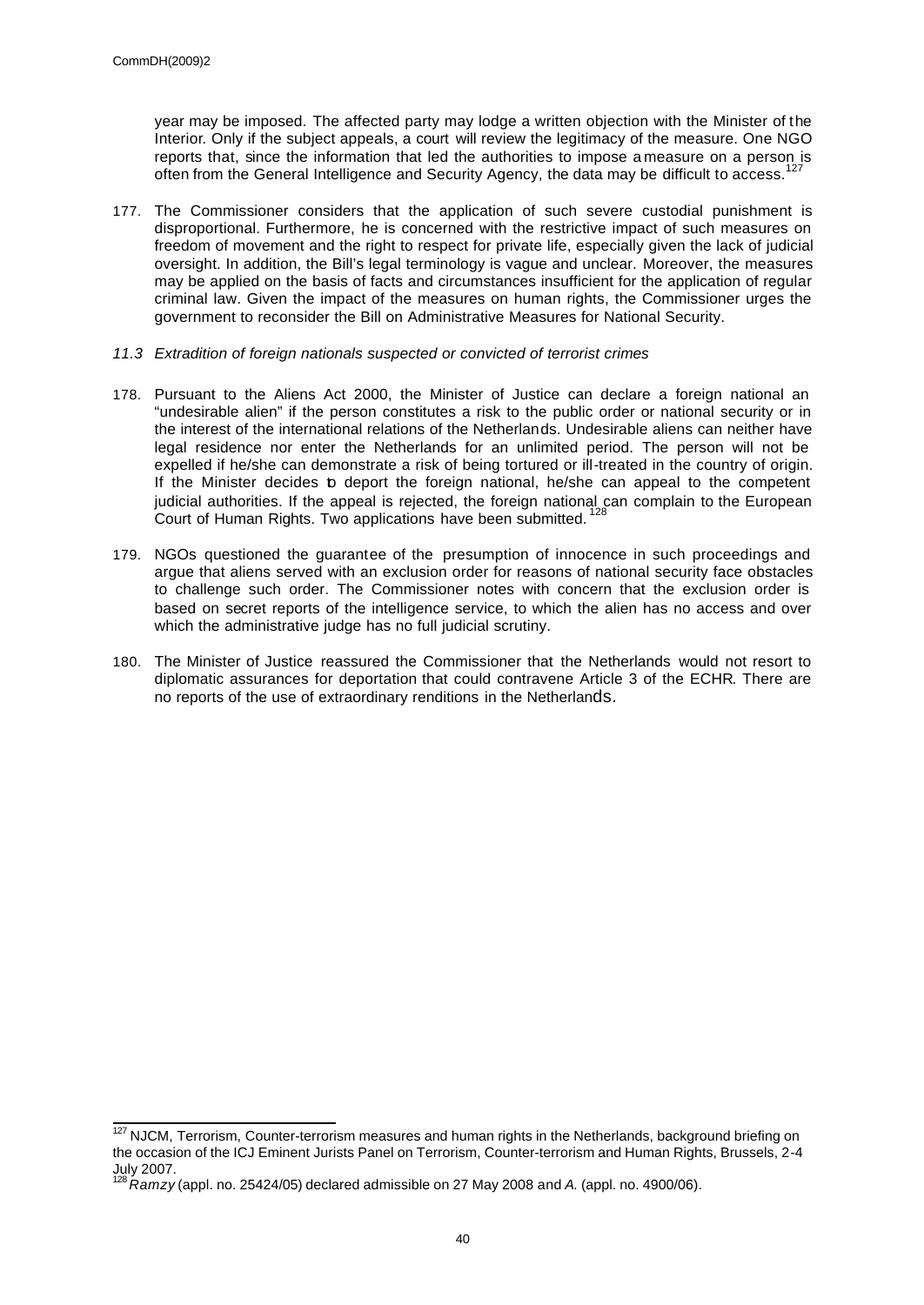## **XII. Recommendations**

The Commissioner, in accordance with Article 3 paragraphs b, c and e and with article 8 of Resolution (99) 50 of the Committee of Ministers, recommends that the authorities of the Kingdom of the Netherlands:

## **National system for protecting human rights**

- 1. Ensure a uniform application and interpretation of international treaties in national law.
- 2. Ensure that ombudswork for children is undertaken within the ombudsman office or through a separate institution.
- 3. Review current legislation for police detention and first interrogation to ensure that detainees and in particular children, have the right to notify immediately a third party and enjoy the right of access to a lawyer from the outset.
- 4. Review the existing mechanisms for assessing complaints against police and consider creating an independent external body.
- 5. Conduct a base-line study to assess the extent to which human rights are integrated into education and training, so that further needs can be identified and addressed.
- 6. Develop a national human rights action plan to serve as a tool for analysis and continuous improvement of the human rights situation in the Kingdom of the Netherlands.

## **Treatment of asylum seekers**

- 7. Ensure that authorities will have sufficient time to diligently establish the facts of the case and that asylum seekers can discharge the burden of proof within the reformed asylum procedures.
- 8. Provide reception facilities to all asylum seekers until the final closure of their case.
- 9. Provide for a full judicial review of asylum decisions as well as detention decisions taken.
- 10. Ensure that asylum seekers, including those whose claims have been rejected, are adequately informed of the procedure.
- 11. Enhance occupation and training for aliens in detention and reception facilities and promote the new scheme allowing non-detained asylum seekers to work.
- 12. Review the current scheme of detaining all asylum seekers arriving by air in the light of the Asylum Procedures Directive, leave families united and limit detention of children to exceptional circumstances precisely prescribed by law.
- 13. Introduce and ensure effective application of the principle of the best interest of the child in asylum and refugee law and policy.
- 14. Establish a concept of guardianship with regular, frequent visits for unaccompanied minors and ensure that each stateless child living in the Kingdom of the Netherlands can acquire a nationality.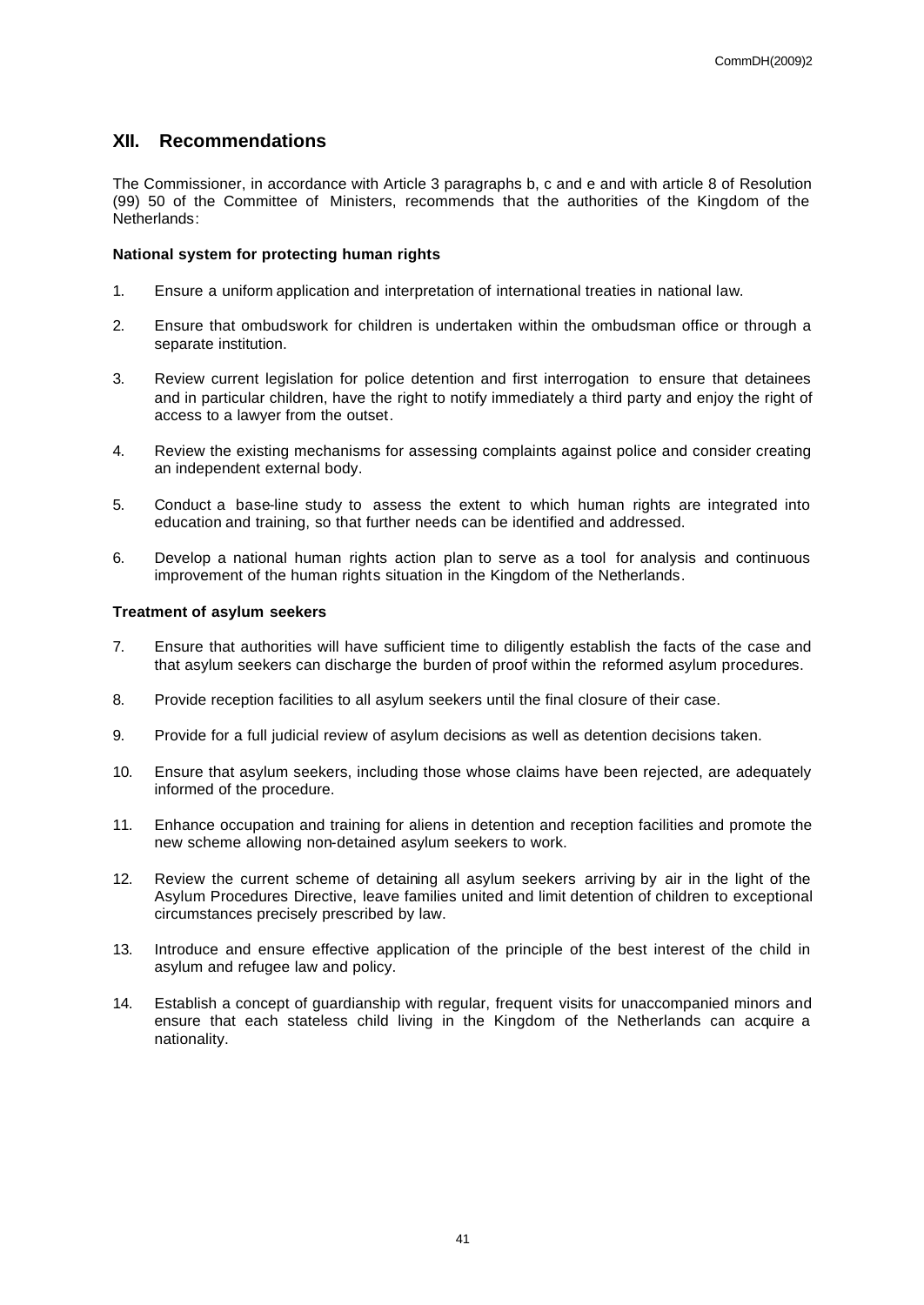## **Immigration**

- 15. Review current entry conditions for family reunification and formation to ensure that tests, fees and age requirements do not amount to a disproportionate obstacle.
- 16. Review proposals made to reform the TBS system to include a solution for detained aliens declared undesirable who cannot be repatriated to their country of origin.

## **Trafficking in human beings**

- 17. Ratify promptly the Council of Europe Convention on Action against Trafficking in Human Beings and define precisely in law the term "labour exploitation".
- 18. Avoid keeping victims of trafficking in aliens' detention by improving means to speedily identify victims. Give young victims the benefit of doubt when it is difficult to establish whether they are under-age or not.
- 19. Increase the capacity of specialized shelters to adequately and timely accommodate victims of trafficking and ensure adequate support for municipalities combating human trafficking.

## **Children's rights**

- 20. Expedite the ratification of the Council of Europe Convention on the protection of children against sexual exploitation and abuse as well as the Optional Protocol to the Convention on the Rights of the Child on the involvement of children in armed conflict and withdraw all its reservations to the said convention.
- 21. Legislate on the obligation to report child abuse for professionals dealing with children, notably social workers, teachers and medical professionals.
- 22. Ensure that the highest standards for the protection of children's rights, including the full prohibition of corporal punishment, are a reality in the whole of the Kingdom of the Netherlands.
- 23. Ban the use of the "Mosquito" by state and local authorities as well as by private entities.
- 24. Ensure the quality and equivalence of school programmes used in all Youth Institutions, civil and custodial, to guarantee equal opportunities for detained children.
- 25. Ensure the speedy separation of juvenile offenders from children institutionalised with a civil title, and the separation of minors from adults.
- 26. Increase the age of criminal responsibility in line with the majority of European countries and apply juvenile criminal law to all minors, even in serious offences.

## **Prevention of discrimination**

- 27. Establish better coordination and cooperation between all anti-discrimination bodies, police, public prosecutors and courts and streamline data collection procedures.
- 28. Remove the exemptions for associations based on religion or belief from GETA and abolish the *'sole fact'* construction.
- 29. Exploit all avenues to take speedy and appropriate measures against female genital mutilation.
- 30. Sign and ratify the Optional Protocol to the UN Convention on the Rights of Persons with Disabilities.
- 31. Extend the anti-discrimination legislation to all forms of education, goods and services public transport and social protection and to provide full access to all forms of public transport without applying financial impediments for persons with disabilities.
- 32. Abolish the legal condition of sterilisation and other compulsory medical treatment as a requirement for legal recognition of a person's gender identity .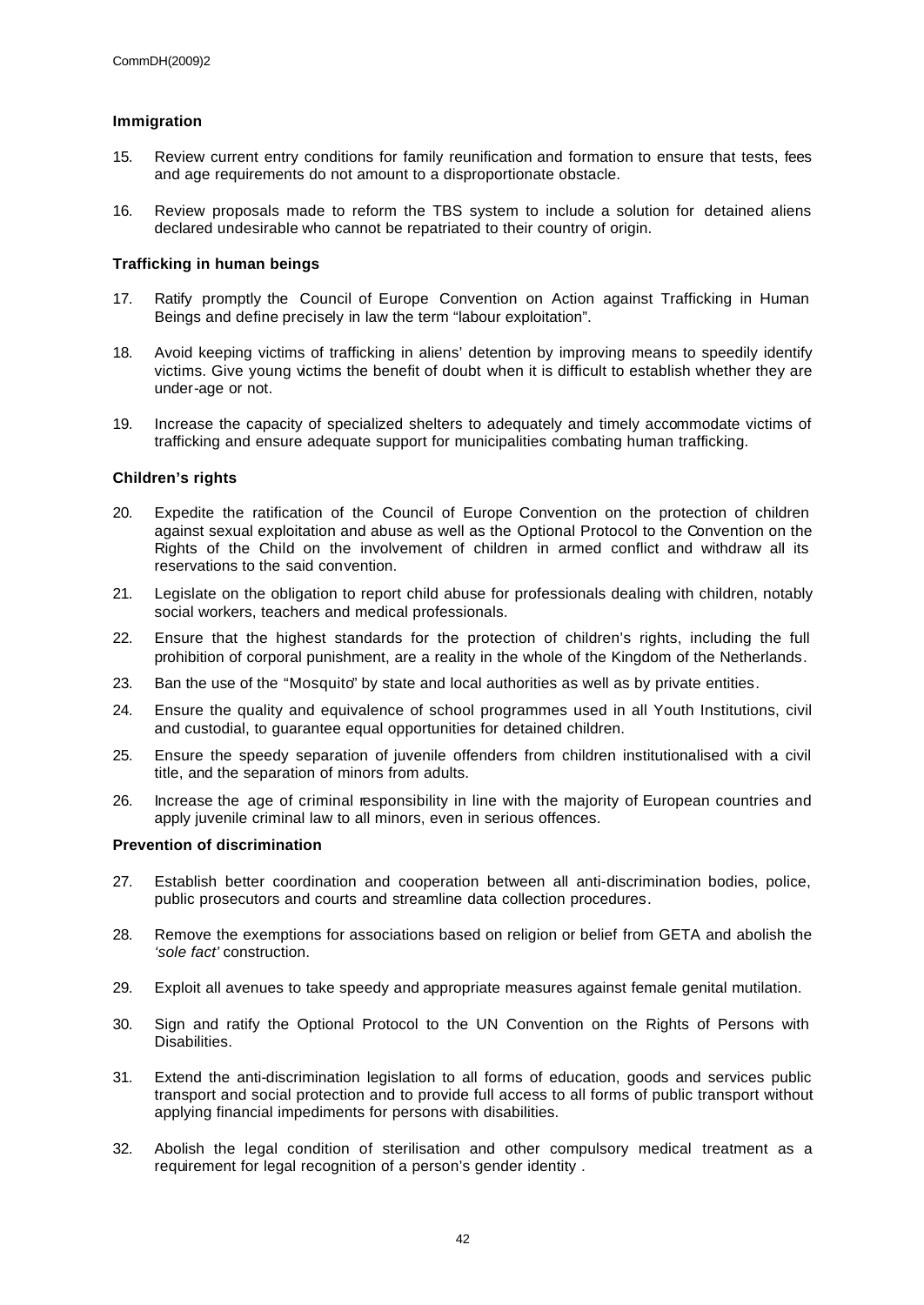33. Recognise the Roma and Sinti as a minority under the Framework Convention for the Protection of National Minorities and involve Roma and Sinti in all levels of political decision making.

## **Racism, xenophobia anti-Semitism and intolerance against Muslims**

34. Promote publicly the national action plan against racism and xenophobia and monitor its implementation in close cooperation with civil society.

## **Integration**

35. Evaluate and review the Special Measures Act 'Urban Areas' as well as the Housing Act to ensure that segregation on the housing market is efficiently combated.

## **Fight against terrorism**

- 36. Review the anti-terrorism measures implemented and proposed, notably the Bill on Administrative Measures for National Security, in order to ensure that they fully comply with international human rights standards and principles.
- 37. Ensure that anti-terrorism measures, such as telephone tapping and disturbance of an individual, are subject to full judicial oversight and offer effective procedural safeguards to suspects.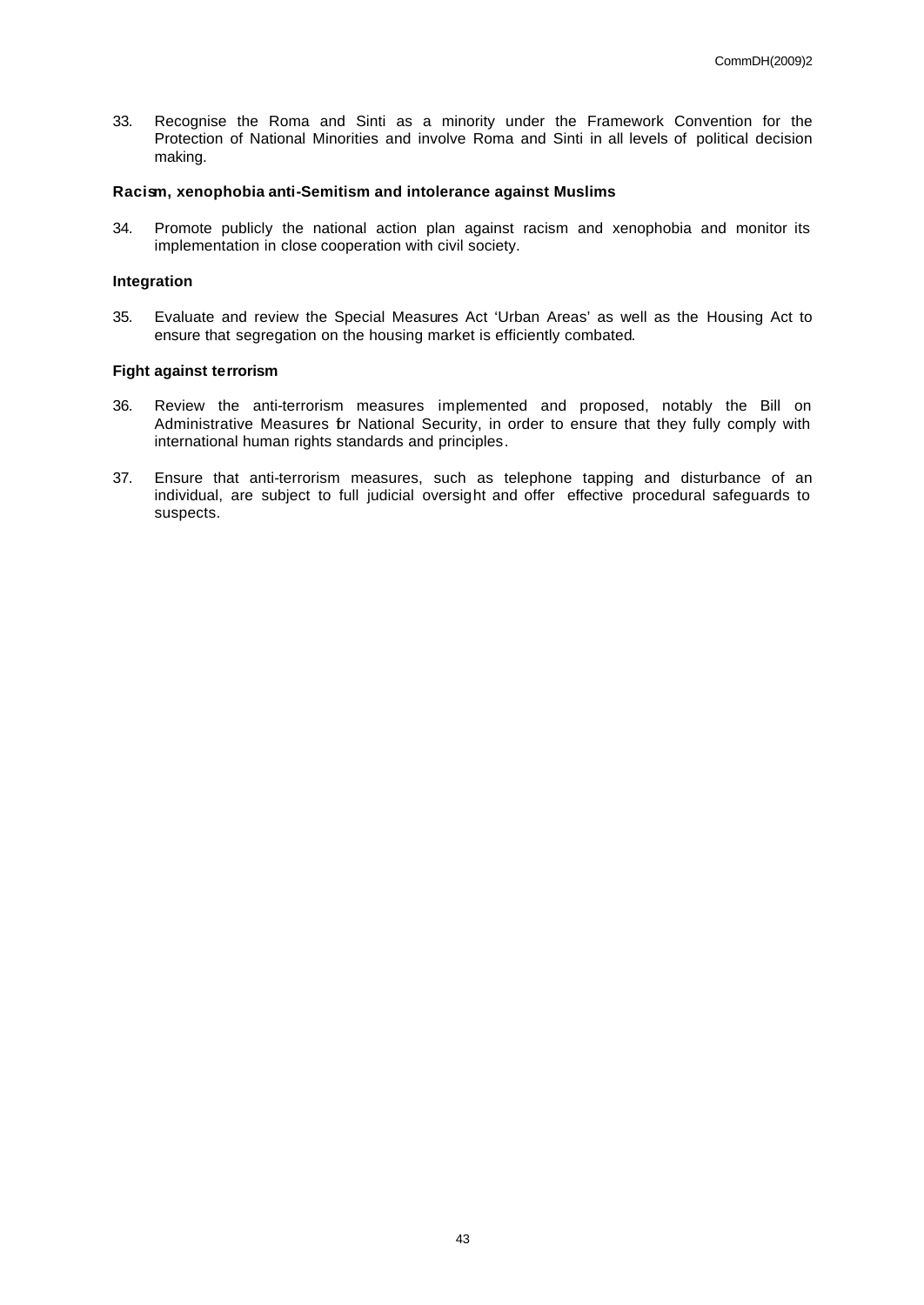## **Appendix 1:**

## **List of authorities, civil society organisations and institutions met or consulted**

## **Authorities**

## **Members of Government**

Ms G. ter Horst, Minister of the Interior and Kingdom Relations Mr J.P.H. Donner, Minister of Social Affairs and Employment Mr E.H.M. Hirsch Ballin, Minister of Justice Ms N. Albayrak, State-Secretary for Justice Ms E. Vogelaar, Minister of Housing, Communities and Integration Mr A. Rouvoet, Minister for Youth and Families and Deputy Prime Minister Mr P. van der Werve, Head of department Multilateral Affairs, Ministry of Education, Culture and **Science** 

## **Board of Procurators-General**

Mr H.J. Bolhaar, Member of the Board of Procurators-General Ms H.W. Samson-Geerlings, Member of the Board of Procurators-General Mr W.J.B. ten Kate, Public Prosecutor

## **Parliament**

Ms G. Verbeet, President of House of Representatives Ms prof.dr. M.L. Bemelmans-Videc (CDA) Mr J.S. Voordewind (ChristenUnie) Ms C.W.A. Jonker (CDA) Ms M.L. Pater-van der Meer de (CDA) Mr P.H.Omtzigt (CDA) Mr S. van Haersma Buma (CDA) Ms F. Joldersma (CDA) Mr J.H. ten Broeke (VVD) Mr B. van der Ham (D66)

## **Supreme Court**

Mr W.J.M. Davids, President Mr G.J.M. Corstens, incoming President Ms W.M.E. Thomassen, Judge

## **Administrative Jurisdiction Division of the Council of State**

Mr P. van Dijk, President Mr H.G. Lubberdink, State Councillor Mr B. Vermeulen, State Councillor

**National Ombudsman**  Mr Dr Prof A.F.M. Brenninkmeijer

**Equality Treatment Commission** Ms L.J.L. Koster, President

# **Dutch Rapporteur on Trafficking in Human Beings**

Ms C.E. Dettmeijer-Vermeulen

## **The Association of Netherlands Municipalities**

Ms A. Wissink Mr B. van der Meijden

## **City of Rotterdam**

Mr I. Opstelten, Mayor of Rotterdam Mr A. J. Meijboom, Chief of Police of Rotterdam-Rijnmond Mr M. van Kinderen, Municipal Ombudsman of Rotterdam City college St. Franciscus, Secondary School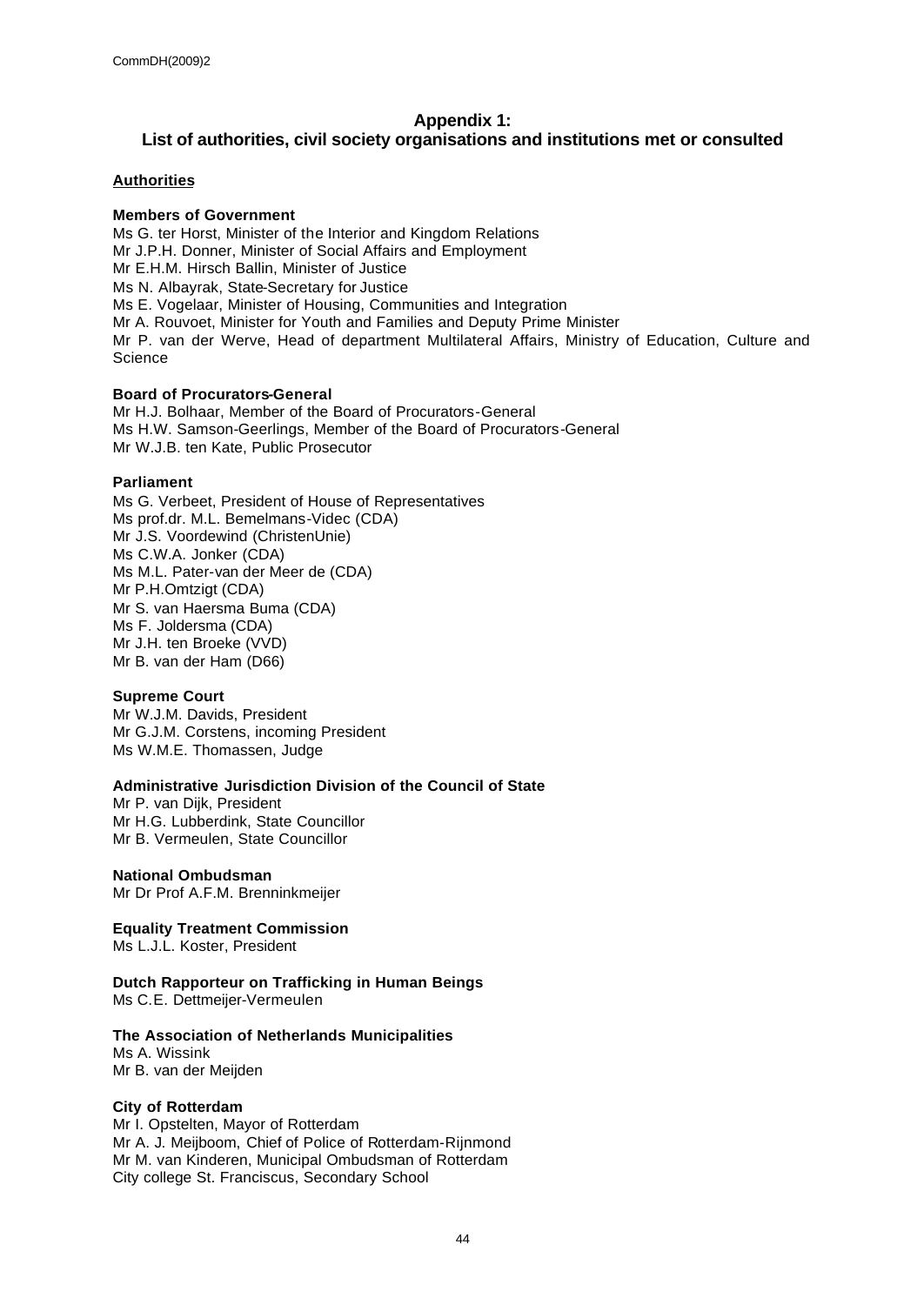Mosque Annasr

## **Civil Society**

## **Non-governmental organisations**

o Aim for Human Rights

o Amnesty International

o Anne Frank House

o Art. 1, the national association against discrimination

o Bonded Labour in Nederland (BLinN) (Oxfam Novib/Humanitas)

o Broad Human Rights Council, Breed Mensenrechten Overleg (BMO)

o Buro Jansen & Janssen

o Dutch Council of Chronically Ill and Disabled People, Chronisch Zieken en Gehandicapten Raad Nederland (CG Raad)

o Centre Information and Documentation on Israel (CIDI)

o Centre for Culture and Leisure, Cultuur en Ontspannings-Centrum, (COC)

o Comensha, coordination centre Human Trafficking, La Strada Netherlands

o Contact Body for Muslims and Government, contactorgaan Moslims en Overheid (CMO)

o Defence for Children International (DCI)

o Dutch National Foundation 'Roma Emancipatie'

o E-Quality, knowledge centre for gender, family and diversity issues, kenniscentrum voor emancipatie, gezin en diversiteit

o FORUM, the Institute for multicultural development, Instituut voor multiculturele ontwikkeling,

o Forum for Democratic Development, Forum voor Democratische Ontwikkeling

o The Johannes Wier Foundation, human rights organisation for doctors, dentists, nurses and paramedics, Johannes Wier Stichting

o Justitia et Pax, Justice and Peace Netherlands, Catholic organization working for justice and peace o Open Society/Justice Initiative

o Coalition for Child Rights, Kinderrechtencollectief

o The National Ethnic Minorities Consultative Committee, Landelijk Overleg Minderheden (LOM)

o National organisation for Sinti and Roma, Landelijke Sinti en Roma Organisatie (LRSO)

o Magenta Foundation, foundation to combat racism, and other forms of discrimination

o Dutch Complaints Bureau for Discrimination on the Internet, Meldpunt Discriminatie Internet

o MOVISIE, centre for social development, kennis en advies voor maatschappelijke ontwikkeling

o Netherlands Transgender Network

o NIDOS, independent guardianship and family supervision agency

o Netherlands Committee of Jurists for Human Rights (Dutch section of the International Commission of Jurists (ICJ), Nederland Juristen Comité voor de Mensenrechten (NJCM)

o Pharos, knowledge and advisory centre on refugees, migrants and health

o Forum for Human Rights Education, Platform Mensenrechten educatie

o SPIOR, Platform Islamic Organisations Rijnmond, Stichting Platform Islamitische Organisaties **Riinmond** 

o National Support Point for Undocumented Migrants Stichting Landelijk Ongedocumenteerden Steunpunt (Stichting Los)

o Unicef

o Dutch Refugee Council, Vluchtelingenwerk Nederland

## **Institutions and Sites**

o Application Centre Schiphol, Amsterdam

o Mental Health Institute 'Van der Hoeven Kliniek, Utrecht

o Detention Centre Schiphol Noord-Holland 'Oude Meer', Amsterdam

o Women Shelter 'De Roggeveen', Amsterdam

o COC Amsterdam

o Forensic Centre, 'Teylingereind', Sassenheim

o Asylum seekers centre (reception centre) 's Gravendeel

## **International Organisation**

Mr Rene Bruin, National Officer, Office of the UN High Commissioner for Refugees (UNHCR) in the **Netherlands**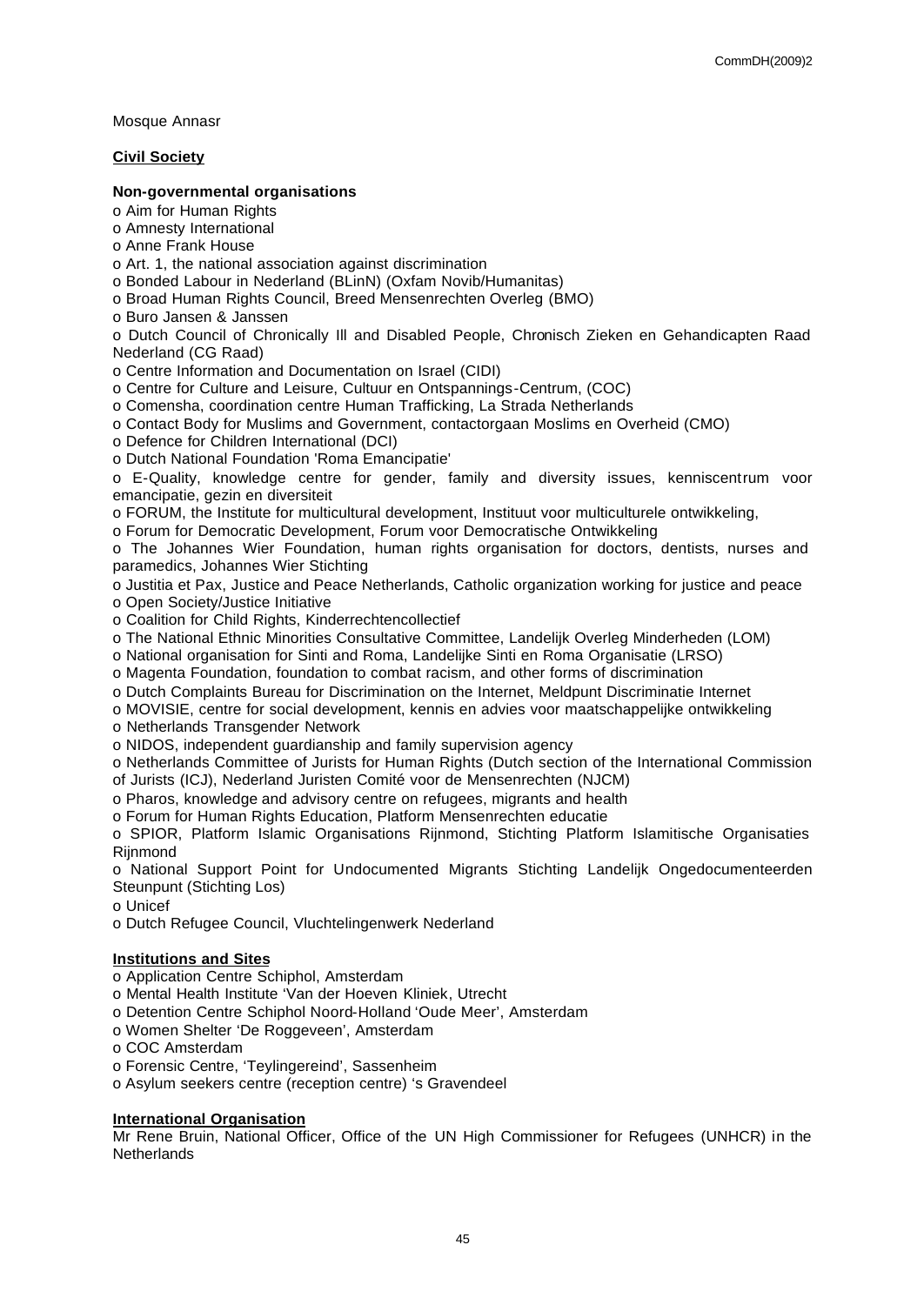## **Appendix 2: The Netherlands government's response to the report**

To the President of the House of Representatives of the States General Binnenhof 4 The Hague

Date: April 2009 Re: Council of Europe / report by Commissioner for Human Rights Hammarberg

Madam President,

We enclose the government's response to the report by the Commissioner for Human Rights of the Council of Europe on his visit to the Netherlands on 21-25 September 2008.

Yours sincerely,

Maxime Verhagen Minister of Foreign Affairs

Guusje ter Horst Minister of the Interior and Kingdom Relations

André Rouvoet Minister for Youth and Families

Eberhard van der Laan Minister for Housing, Communities and Integration

Nebahat Albayrak State Secretary for Justice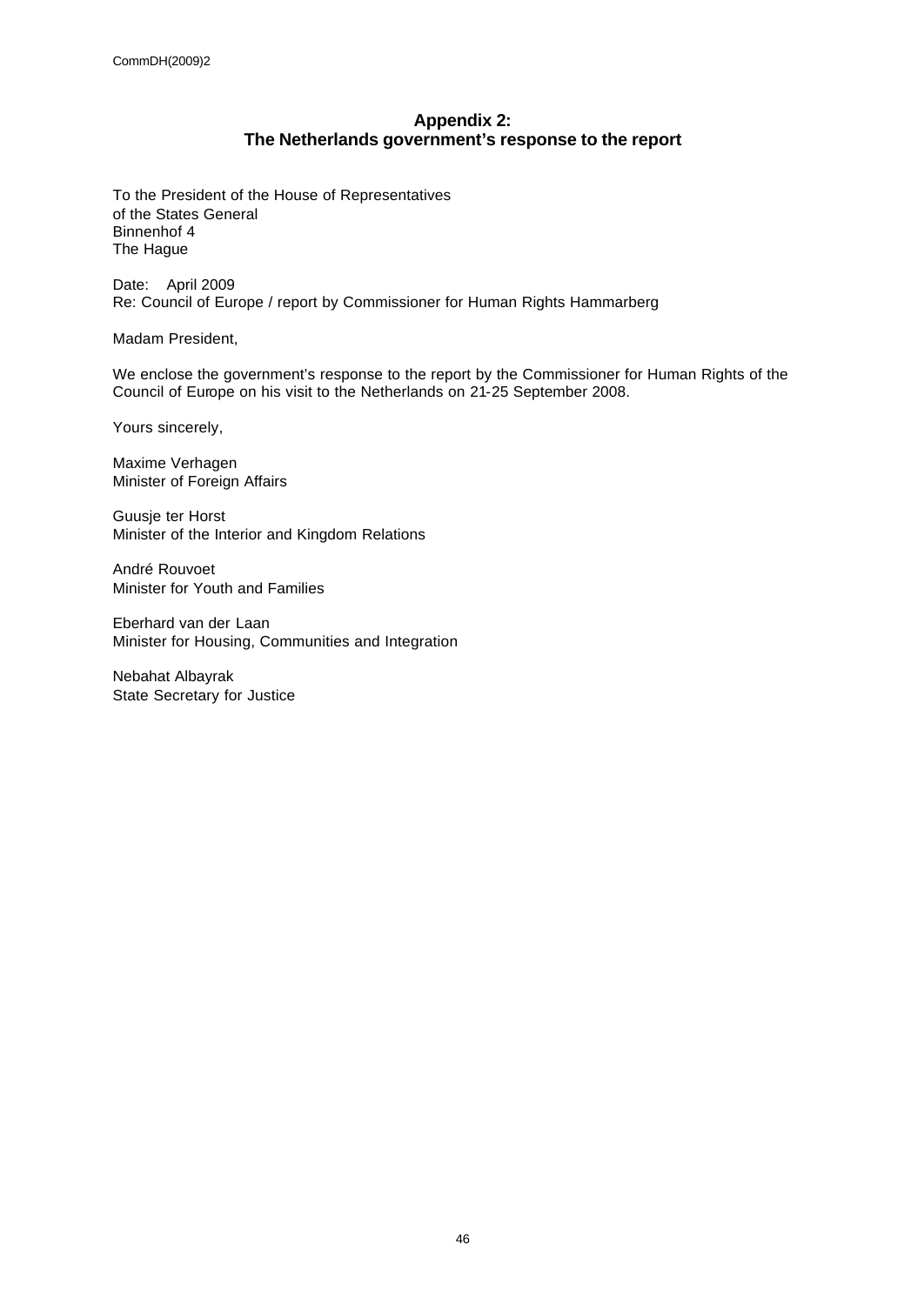This letter gives the government's response to the report by Thomas Hammarberg, Commissioner for Human Rights of the Council of Europe, on his visit to the Netherlands on 21-25 September 2008.

The Commissioner's visit was one of a series of visits to all the Council of Europe member states, aimed at assessing their national human rights situations in the light of international standards in this field. The Netherlands was one of the last countries to be visited. The report on his visit that the Commissioner presented to the Committee of Ministers contains 37 recommendations, to which responses are given one by one below.

The government considers the report a valuable tool for the assessment of Dutch human rights policy. It holds a mirror up to the Netherlands so that we can see how human rights are protected within our borders. The Netherlands views it as encouragement to continue working towards a high standard of human rights in this country as well as abroad.

In the government's view, a number of the Commissioner's recommendations are already embedded in current Dutch policy. A number of other recommendations touch on the government's existing concerns, as shown in evaluations that are already planned or new legislation that is already being prepared.

There are parts of the report whose findings do not correspond to the government's views, and which we believe do not give a balanced picture of the situation in the Netherlands. To the extent that the Commissioner's recommendations are based on a presentation of the facts that we believe is inaccurate, the responses below give reasons to substantiate our position. For example, with reference to his recommendations on asylum and migration, the government would like to state, contrary to the suggestions made in the report, that the new Dutch legislation on asylum is based on the principle that the asylum procedure must ensure that the greatest possible care is taken. All the guarantees of due care that exist in current Dutch legislation will thus be either maintained or strengthened.

The Commissioner did not visit the overseas parts of the Kingdom of the Netherlands. In so far as his comments refer to these areas, the government would note that the Netherlands Antilles and Aruba are autonomous countries within the Kingdom, each with autonomous powers over its domestic legislation. The Netherlands, as one of the countries within the Kingdom, has no authority over this area. The three countries of the Kingdom share the view that conventions aimed at promoting international standards and values should apply to the entire Kingdom. For example, the Convention against Torture and Other Cruel, Inhuman or Degrading Treatment or Punishment (New York, 1984) and the Convention on the Rights of the Child (New York, 1989) have both been ratified for the Netherlands Antilles and Aruba as well as the Netherlands. The same is true of a number of Council of Europe conventions, such as the European Convention on Human Rights (ECHR) (Strasbourg, 1950), the European Convention for the Prevention of Torture (Strasbourg, 1987) and the European Convention on Extradition (Strasbourg, 1957). With regard to the revised European Social Charter, the governments of the Netherlands Antilles and Aruba indicated at the time of its ratification by the Netherlands that they did not yet consider it advisable for the revised Charter to be applied to their countries. They indicated that while they highly valued the content of the revised Charter, they did not yet have an adequate overview of the consequences of its application to their countries. The Netherlands can understand the position of the Netherlands Antilles and Aruba in this matter.

## **National system for protecting human rights**

The government attaches great importance to an appropriate national system for protecting human rights. For this reason the government decided in 2008 to supply the existing lack by establishing a National Institute of Human Rights (NIRM). The NIRM, which is meant to begin work in 2010, should contribute to safeguarding human rights in the Netherlands on a permanent basis.

#### *1. Ensure a uniform application and interpretation of international treaties in national law.*

The government considers that this recommendation corresponds to current Dutch practice, in view of the instruments that the judiciary has at its disposal and in fact uses to ensure the uniform application of international treaties.

*2. Ensure that ombudswork for children is undertaken within the ombudsman office or through a separate institution.*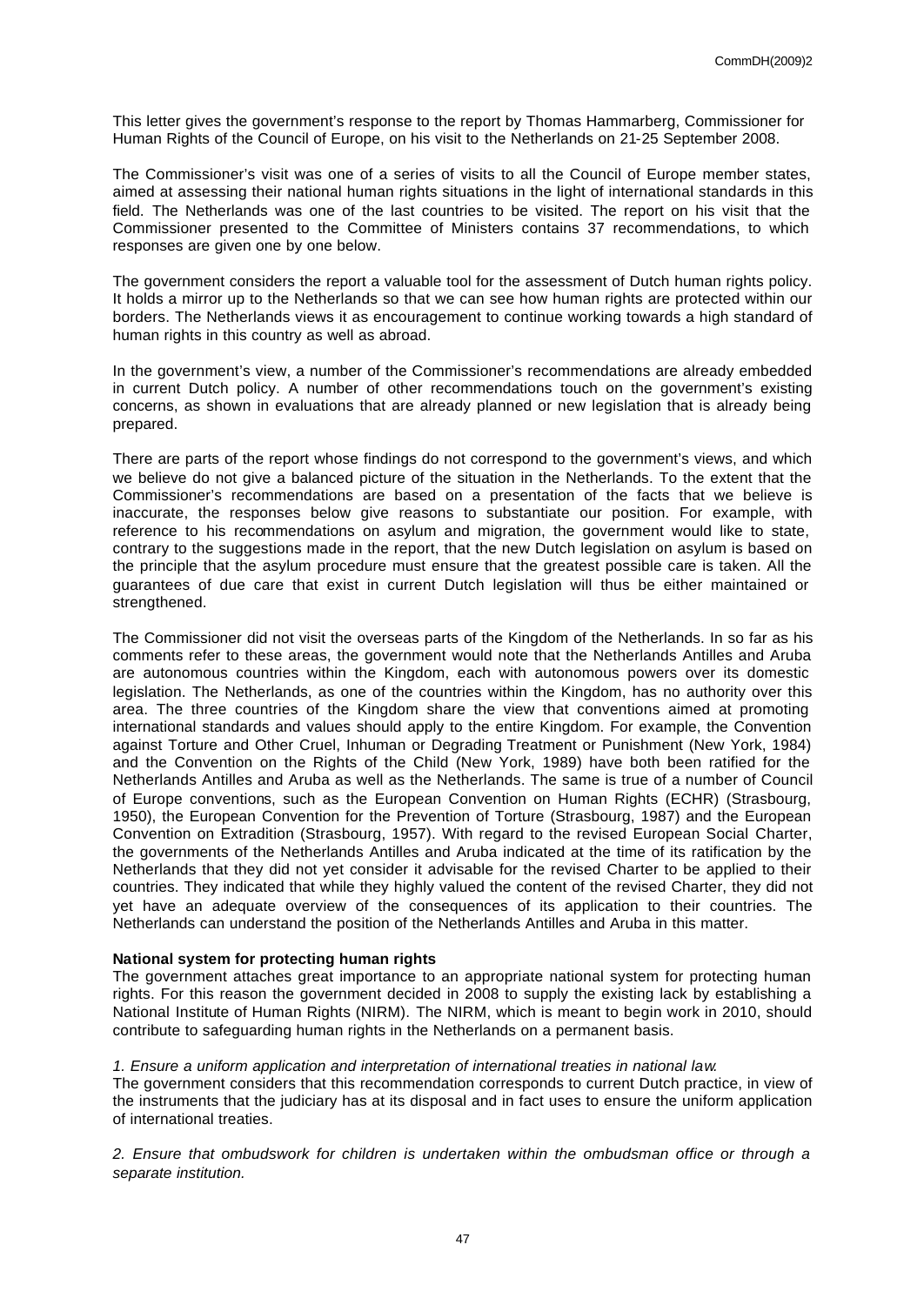The government is awaiting the outcome of the parliamentary debate on the private member's bill on this subject, and will include the Commissioner's recommendation in its assessment of the bill.

## *3. Review current legislation for police detention and first interrogation to ensure that detainees, and in particular children, have the right to notify immediately a third party and enjoy the right of access to a lawyer from the outset.*

The government believes that current Dutch policy already accommodates the Commissioner's concerns in part. For example, it is established practice under the police code of conduct for the assistant public prosecutor to ensure that a family member or another person chosen by the detainee be informed as soon as possible of his or her detention, provided this is not contrary to the interests of the investigation. If the detainee is an adult, third parties are only notified at the detainee's own request. If the detainee is a minor, his or her legal representative(s) are notified in any case. When a non-Dutch national is detained and no family member is or can be informed, the embassy or consulate of his or her country is notified.

With regard to the right of access to a lawyer, while the lawyer's right to be present during the questioning of a suspect is not (yet) established by statute, there are rules providing for video and/or audio recording of the questioning of suspects of serious offences and of all questioning of vulnerable suspects (minors or suspects with mental disorders), including their initial questioning. The Minister of Justice is currently reviewing this situation and will inform the House of the outcome of his deliberations.

The Commissioner states in section 111 of his report that a minor can be questioned during the initial six hours of detention without the presence of parents, guardian or a lawyer. In view of the recent case law of the European Court of Human Rights concerning legal representation during initial questioning, the adequacy of existing policy is being examined.

## *4. Review the existing mechanisms for assessing complaints against police and consider creating an independent external body.*

The government sees this recommendation as dovetailing with its endeavour to ensure greater uniformity in processing complaints against the police. Current Dutch practice is already consistent with the first part of the recommendation. The government believes that greater uniformity would be in the interests of the foreseeability of and equality under the law. For this reason, the regional police force managers were requested in 2007 to draft a uniform complaints procedure and to develop a uniform registration system. The Dutch police already have a model complaints procedure and a national network of complaints coordinators.

In an effort to enhance the quality of the complaints procedure, the Dutch Police Cooperation Facility, in cooperation with the complaints coordinators, is considering how the procedures and registration can be made more uniform. To decrease the administrative burden, the government has launched a study of police handling of complaints, which will compile a list of best practices and possible improvements. The government is also currently considering other ways of encouraging uniform complaints handling procedures. The House will of course be informed of the study's results and of any additional steps.

With regard to the second part of the recommendation, the government notes that an independent body to which citizens can address their complaints already exists, namely the National Ombudsman.

## *5. Conduct a base-line study to assess the extent to which human rights are integrated into education and training, so that further needs can be identified and addressed.*

Our letter to the House of 8 December 2008 described the integration of human rights education into the Dutch educational system, and stated that the government intends to launch a dialogue with civil society to explore ways of promoting human rights education without creating additional red tape. This dialogue will be launched in April 2009, including in it the Commissioner's recommendation.

## *6. Develop a national human rights action plan to serve as a tool for analysis and continuous improvement of the human rights situation in the Kingdom of the Netherlands.*

The government will consider this recommendation. In our view, a Dutch human rights action plan could be a tool to analyse and further improve human rights practices in the Netherlands. The subject will have to be discussed in the broader framework of other institutional and policy developments. In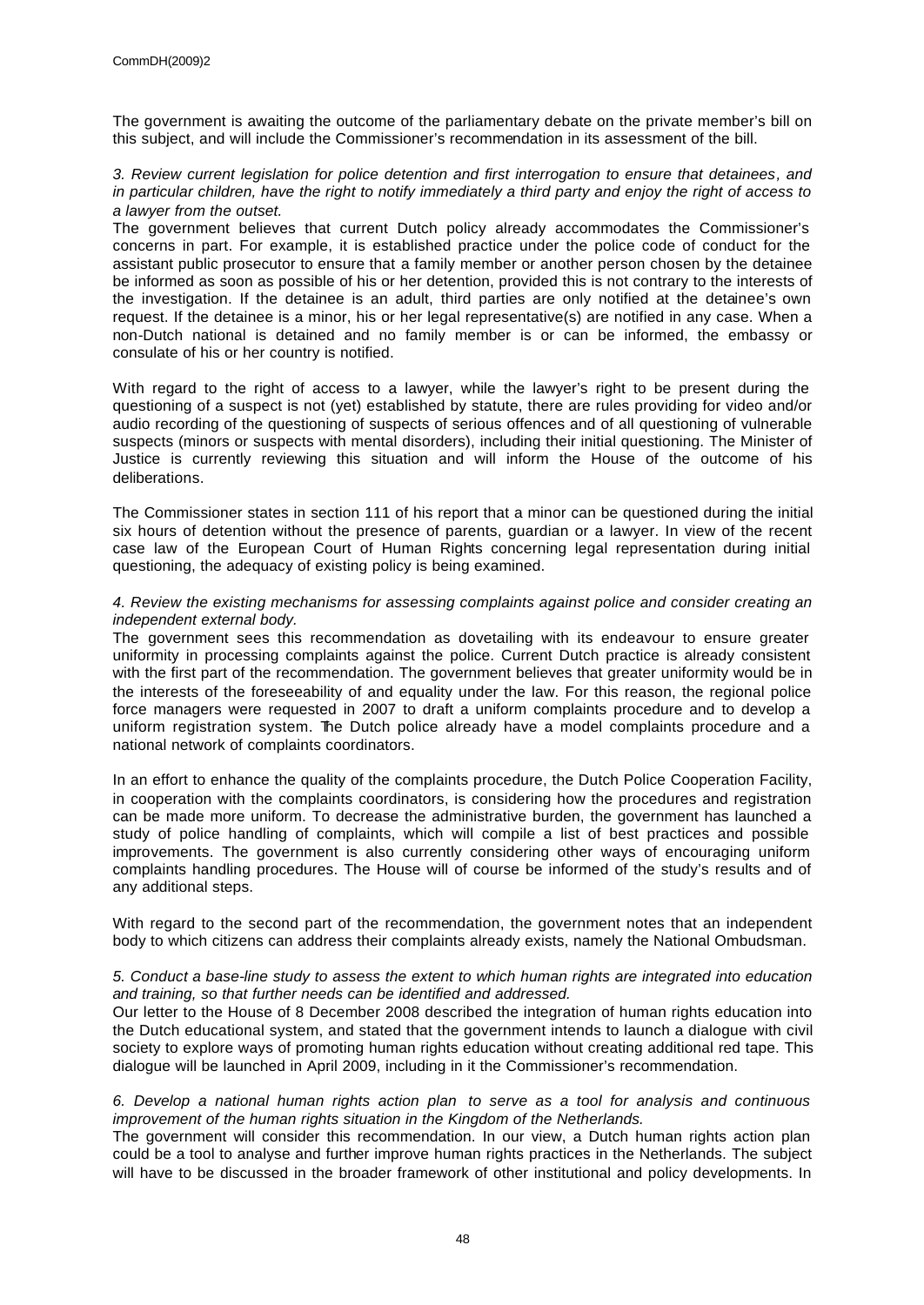so far as this recommendation implies that there should be an overall plan for all countries of the Kingdom, please refer to the observations in the introduction to this response on the position of the different countries within the Kingdom.

## **Treatment of asylum seekers**

*7. Ensure that authorities will have sufficient time to diligently establish the facts of the case and that asylum seekers can discharge the burden of proof within the reformed asylum procedures.*

The government shares the Commissioner's view that diligently establishing the facts of a case is a precondition for accurate assessment of an asylum application. This is a basic principle of existing Dutch asylum policy. The proposed changes to the asylum procedure are aimed at further increasing the care with which asylum applications are investigated. The government therefore believes Dutch policy is already consistent with this recommendation.

## *8. Provide reception facilities to all asylum seekers until the final closure of their case.*

The government agrees in part with this recommendation. Reception facilities are provided as long as deportation proceedings are suspended pending the outcome of an application for judicial review of the refusal of an asylum application. If an application for judicial review does not entail suspension of deportation proceedings, the asylum seeker can ask the district court for an injunction. If this request is denied, then no reception facilities are provided.

A letter of 24 June 2008 (on the subject 'towards a more effective asylum procedure and return policy'), expressed the intention of continuing to provide reception facilities to asylum seekers whose initial application in the general procedure was refused at the application centre. The letter also indicated that this policy would be given a legal basis by changing the current requirement for departure by asylum seekers immediately after the refusal at the application centre to a requirement for departure within four weeks, during which period the alien would still be entitled to reception facilities.

Experience has shown that automatically providing reception facilities to all asylum seekers until the final closure of their cases leads to prolonged procedures with limited chances of success and an increase in repeat applications. The courts now give priority to these cases on the basis that reception facilities are only provided for a limited period, and that the outcome of the procedure must be known before the facilities are withdrawn.

## *9. Provide for a full judicial review of asylum decisions as well as detention decisions taken.*

In the government's opinion, the existing system provides sufficient safeguards, so that in practice Dutch policy is already consistent with this recommendation.

It is true that the courts exercise restraint in reviewing official assessments of the credibility of accounts in support of asylum applications. They determine only whether the Immigration and Naturalisation Service (IND) acted reasonably in making its assessment. If the account is considered credible, however, the courts do a full review of any breaches or threatened breaches of the Netherlands' international obligations, including article 3 of the ECHR.

In the letter of 24 June 2008 mentioned above, a proposal was also made to allow the court to take account of all relevant circumstances, such as documents that only become available after judicial review has been applied for, and of changes in the law or policy. This would reduce the necessity for follow-up applications. It would also strengthen the existing process of judicial review, in the light of the requirement by the European Court of Human Rights that a 'full and ex nunc assessment' be made to determine whether any impediment under article 3 ECHR exists to the alien's expulsion.

In principle aliens are detained only in cases where there is a risk that they will evade expulsion. All decisions on the existence of such a risk are subject to full judicial review. The courts do exercise restraint in considering whether, despite the existence of such a risk, other, less drastic forms of supervision may be suitable. The Aliens Police and the Royal Military and Border Police have knowledge and experience that make them by far the most suitable bodies to judge whether the facts and circumstances of a given case make a less drastic form of supervision possible; the law therefore gives them the room they need to weigh the different interests at stake. Under section 94, subsection 4 of the Aliens Act 2000, it is then up to the court to decide whether detention is reasonably justified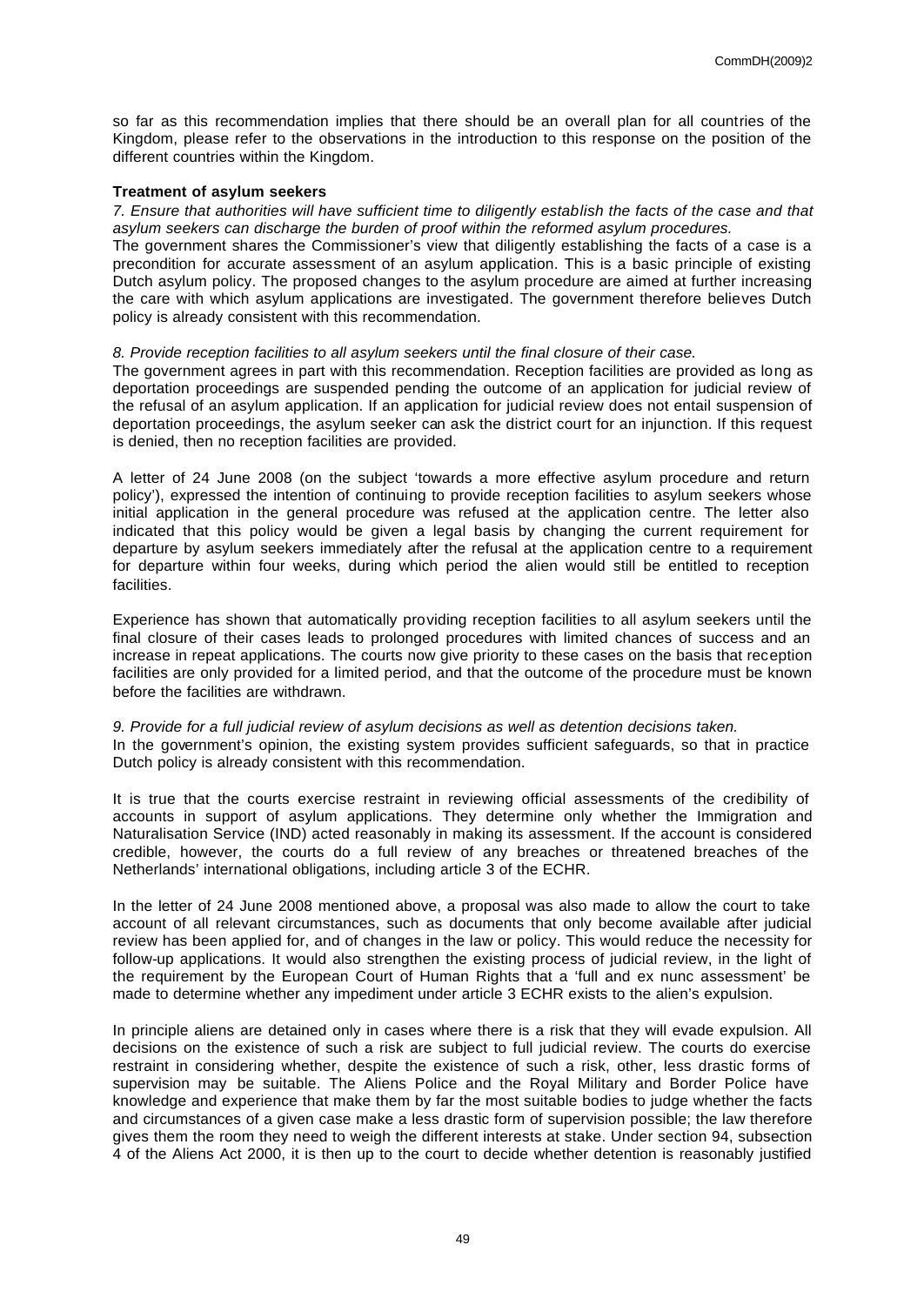after weighing all the different interests at stake. The court is supposed to exercise restraint in reviewing the assessment made by the executive branch, as is consistent with administrative law. In December 2008 the EU formally adopted the Return Directive, <sup>129</sup> which sets maximum limits on the detention of aliens.

## *10. Ensure that asylum seekers, including those whose claims have been rejected, are adequately informed of the procedure.*

Current Dutch policy already complies with this recommendation. Under the existing rules, for example, asylum seekers are immediately handed a pamphlet on their arrival in the Netherlands that sets out the Dutch asylum procedure in several languages. A decision is made each year on which languages the pamphlet will be made available in, depending on the number of applications per country. In 2009 the languages are standard modern Arabic, Armenian, Burmese, Chinese, Dari, English, French, Russian, standard Somali, Tamil and Tigrinya. Unaccompanied minor asylum seekers arriving at Schiphol are also assisted by the Nidos Foundation. In the course of the asylum procedure, asylum seekers receive information from both the IND and the Dutch Refugee Council (*VluchtelingenWerk Nederland*).

*11. Enhance occupation and training for aliens in detention and reception facilities and promote the new scheme allowing non-detained asylum seekers to work.*

In the government's view, current Dutch policy is consistent with this recommendation.

The government gives each reception centre a budget to organise training courses and other activities on site. Activities are also organised in the centres by outside organisations. In the detention and expulsion centres a programme of activities is offered but no education, as the people in these centres are about to leave the Netherlands. Six months after the processing of their asylum applications begins, asylum seeks are granted a limited right to work in the Netherlands. While their applications are being processed, as long as they are lawfully present in the country, they are allowed to work for no more than 24 weeks in each 52-week period; artists and musicians may work for no more than 14 weeks. The asylum seeker's employer must have an employment permit. This permit is not dependent on the labour market but on the terms and conditions of employment offered by the employer, which must be in line with market standards and include at least the legal minimum wage.

12. Review the current scheme of detaining all asylum seekers arriving by air in the light of the *Asylum Procedures Directive, leave families united and limit detention of children to exceptional circumstances precisely prescribed by law.*

The government takes note of this recommendation. Current Dutch policy with regard to the external borders of the Schengen area is based on European legislation. It provides for exceptions for vulnerable groups, such as children, as well as for the shortest possible period of detention for aliens.

The government recognises that separating families is undesirable, and current Dutch policy clearly reflects this recognition. However, the government also believes that in cases where there is a risk of a family's unlawfully gaining access to Dutch territory, detaining one parent may sometimes as a last resort be preferable to detaining the entire family.

*13. Introduce and ensure effective application of the principle of the best interest of the child in asylum and refugee law and policy.*

The government endorses this recommendation. A review is currently in progress, commissioned by the State Secretary for Justice, of the aspect of aliens policy concerning unaccompanied minor asylum seekers. The best interest of the child is a principle underlying this review, which will be completed before the House's summer recess.

14. Establish a concept of quardianship with regular, frequent visits for unaccompanied minors and *ensure that each stateless child living in the Kingdom of the Netherlands can acquire a nationality.*

The government affirms that the principle of guardianship will be included in the review mentioned above of legislation on unaccompanied minor asylum seekers. With regard to the second part of the recommendation, the government assumes that the Commissioner is referring to children resident in the Netherlands and registered as stateless. Legislative provisions are in place for these children that are in keeping with international agreements on statelessness. With respect to the Commissioner's

 $\overline{a}$ <sup>129</sup> 2008/115/EC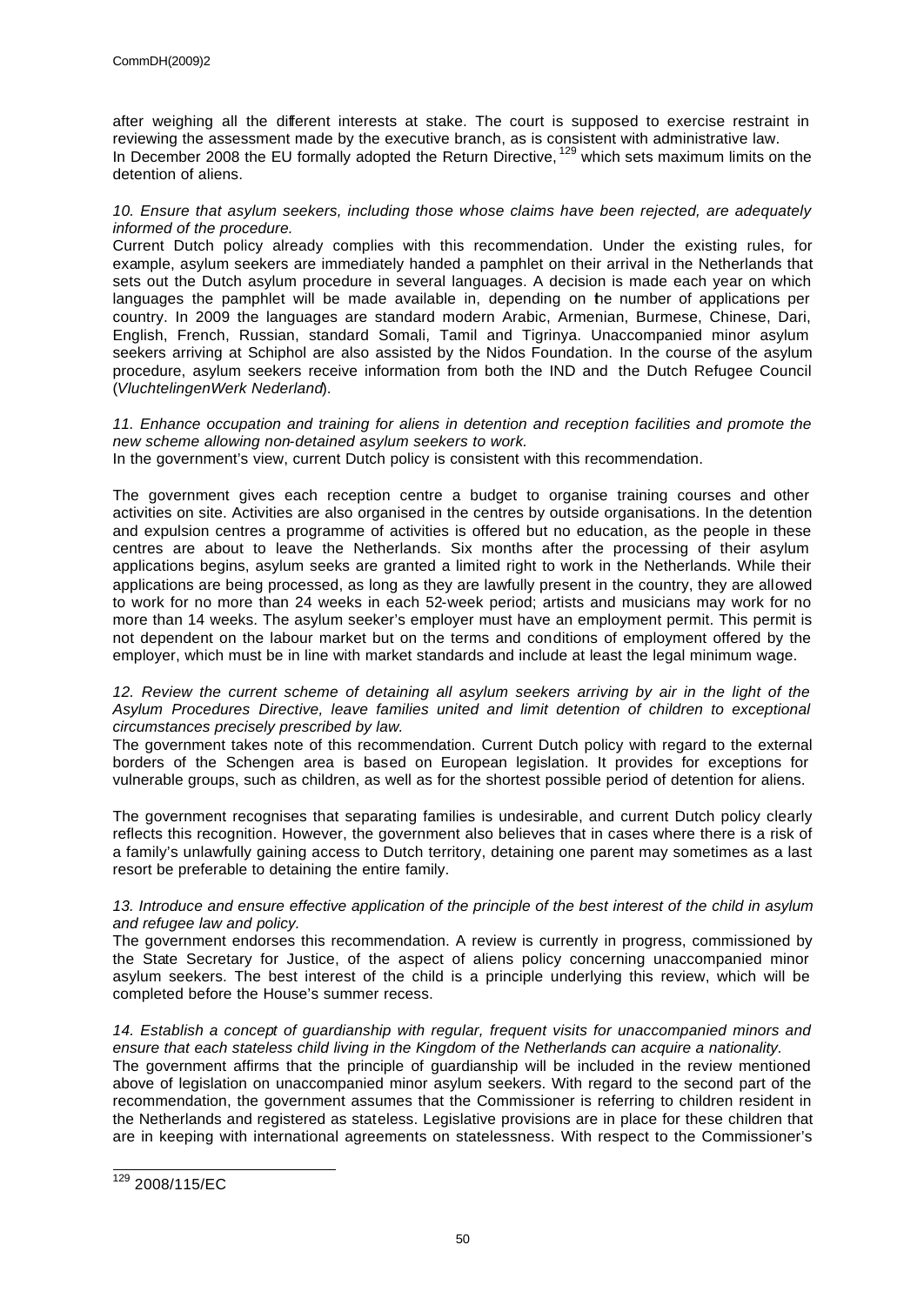findings concerning children of unknown nationality, the government believes that his findings are based on an inaccurate version of the facts. This part of the recommendation therefore does not correspond with our views. Any person, including a stateless person or a person of unknown nationality, can acquire Dutch nationality at an appropriate time as long as he or she meets the relevant conditions.

## **Immigration**

*15. Review current entry conditions for family reunification and formation to ensure that tests, fees and age requirements do not amount to a disproportionate obstacle.*

The government endorses the Commissioner's view that the civic integration examination abroad should not present a disproportionate obstacle to immigrants, especially children. We are currently evaluating the Civic Integration (Preparation Abroad) Act, partly with this concern in mind, and the points mentioned by the Commissioner will be taken into account in our evaluation. Its results are expected to be presented to the House in the spring of 2009.

The monitoring reports on the implementation of this Act during its first two years in force do not suggest that it has had a disproportionate impact on specific groups. The reports also show that 91% of those taking the civic integration examination abroad pass it. This question is being re-examined in the evaluation of the Act now under way.

The requirements posed by the Netherlands are in keeping with those permitted under the Family Reunification Directive (2003/86/EC). The Civic Integration (Preparation Abroad) Act is implemented in a way consistent with international law and with the recommendations of such bodies as the Advisory Committee on Aliens Affairs (ACVZ). The ACVZ concluded that the examination is in principle in compliance with the Family Reunification Directive and the ECHR. The Netherlands' international obligations allow it to conduct its own family migration policy, and through that policy to set conditions for those who wish to come here for purposes of family reunification and for those who seek to have a family member admitted.

It is also worth mentioning that the fees were set on the basis of a calculation of the actual costs of handling an application, but in fact do not cover the full costs. Applications in the framework of family reunification or formation benefit from a family rate of €188, or €52 for extensions. The same lower rate applies to children born here in the Netherlands. The government sees no reason to lower these already reduced rates. We refer to the letter to the House of 27 August 2007 from the State Secretary for Justice on changes in the application of the family rate.

In 2004 Dutch policy on family migration was tightened in two respects. It is important to note, firstly, that a distinction is made between family formation and family reunification. The heart of the distinction is that in family formation the family tie originates at a time when the host already has his or her principal residence in the Netherlands. Only for hosts in the case of family formation has the minimum age for eligibility been raised from 18 to 21 and the income requirement been raised to 120% of the minimum wage. The minimum age of 21 provides greater assurance that a person arriving on his or her own for the purpose of marriage or other partnership with a person resident in the Netherlands has made a free and carefully considered choice. The principle underlying the income requirement is that the host is taking financial as well as other responsibility for his or her partner's presence in the Netherlands, and must therefore be lastingly capable of assuming the full costs of the partner's trip and stay, so that there is no reasonable chance of public funds being drawn on. In individual cases, exceptional circumstances – for example, in the light of the Netherlands' obligations under article 8 of the ECHR – may mean that a residence permit is issued even if not all of these conditions have been met.

## *16. Review proposals made to reform the TBS system to include a solution for detained aliens declared undesirable who cannot be repatriated to their country of origin.*

The government is aware that there is no prospect of rehabilitation in Dutch society for this group. We therefore do everything possible to offer the necessary care as part of their treatment under a hospital order (TBS). At the same time ongoing efforts are made aimed at helping these detained aliens to return to their country of origin. At present there are three people in the circumstances to which the Commissioner refers.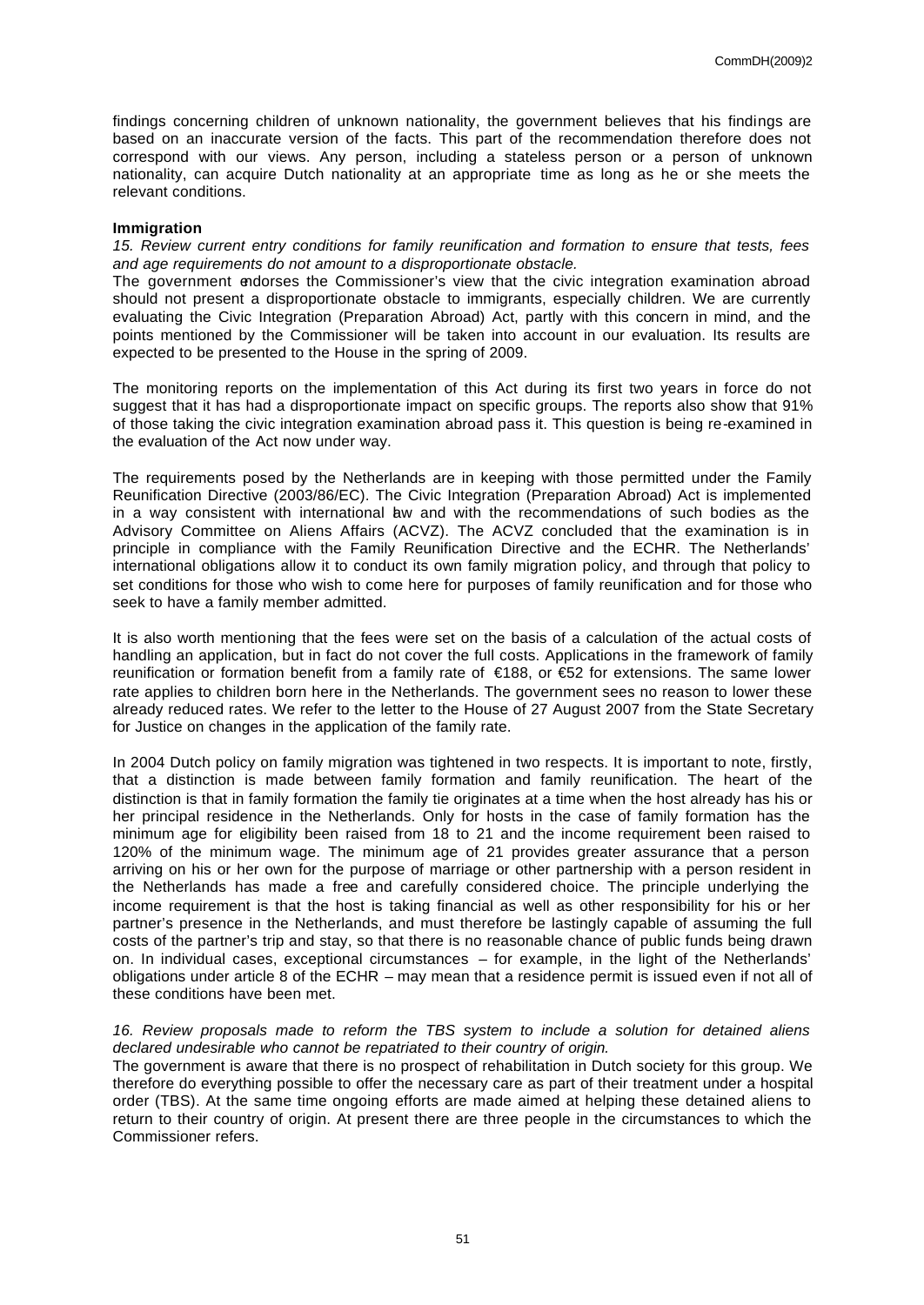## **Trafficking in human beings**

The government gives high priority to combating trafficking in persons and to providing adequate facilities to its victims. We are already active in the areas to which the Commissioner's recommendations apply.

*17. Ratify promptly the Council of Europe Convention on Action against Trafficking in Human Beings and define precisely in law the term 'labour exploitation'.*

The ratification process was set in motion in 2008; the implementation bill is currently awaiting approval by the Senate, and the government will proceed immediately with ratification as soon as the Senate passes the bill.

As for the recommendation concerning 'labour exploitation', the government considers that the interpretation and scope of article 273f of the Criminal Code concerning 'other forms of exploitation' will evolve in judicial practice, and that it is not expedient at present to introduce a separate bill on 'labour exploitation'.

*18. Avoid keeping victims of trafficking in aliens' detention by improving means to speedily identify victims. Give young victims the benefit of doubt when it is difficult to establish whether they are underage or not.*

The government agrees on the importance of rapid identification as such of victims of trafficking in persons. Detention of these victims as aliens should be avoided whenever possible.

The police follow the directive of the Board of Procurators General, which provides that in the event of even a slight indication of trafficking in persons, the possible victim should be given the options of either immediately lodging a criminal complaint or taking time to reflect.

The authorities responsible for the supervision of aliens are also on the alert for signs of trafficking in persons when they detain illegal aliens. In the event that such signs are overlooked or that the alien only alerts the authorities after his or her remand in custody that he or she is a victim, an interview may still be done in custody. The officials of the Repatriation and Departure Service are trained to recognise the signs and notify the police. If the police and Public Prosecution Service consider that a person is in fact a victim of trafficking in persons, and if the victim either lodges a criminal complaint or takes time to reflect, the grounds for detention lapse and the victim is released.

Current Dutch practice follows the procedure recommended by the Commissioner for dealing with persons when it cannot be established with certainty whether or not they are minors. Persons in this category are offered the option of the B9 procedure, which makes no distinction on the basis of age.

19. Increase the capacity of specialised shelters to adequately and timely accommodate victims of *trafficking and ensure adequate support for municipalities combating human trafficking.*

The government recognises the importance of providing adequate accommodation for victims of trafficking in persons, and endorses this recommendation. Victims of trafficking in persons can take advantage of the general refuge services available to women. The government will launch a pilot project soon to provide adequate assistance that is more specifically designed for victims of trafficking in persons, including care providers who have special expertise in this field as well as the peace and security that victims need. This should help victims in deciding whether or not to lodge a complaint or assist a criminal investigation of traffickers. The pilot will make as much use as possible of existing facilities and networks. Ways of funding these shelters, under both the Aliens Act and Social Support Act, are being looked into.

## **Children's rights**

*20. Expedite the ratification of the Council of Europe Convention on the protection of children against sexual exploitation and abuse as well as the Optional Protocol to the Convention on the Rights of the Child on the involvement of children in armed conflict and withdraw all its reservations to the said convention.*

The government endorses this recommendation in part.

The Permanent Parliamentary Committee on Justice issued a report on 16 March 2009 in response to the debate in the House on the Council of Europe Convention on the Protection of Children against Sexual Exploitation and Sexual Abuse. The government is working on a response to this report.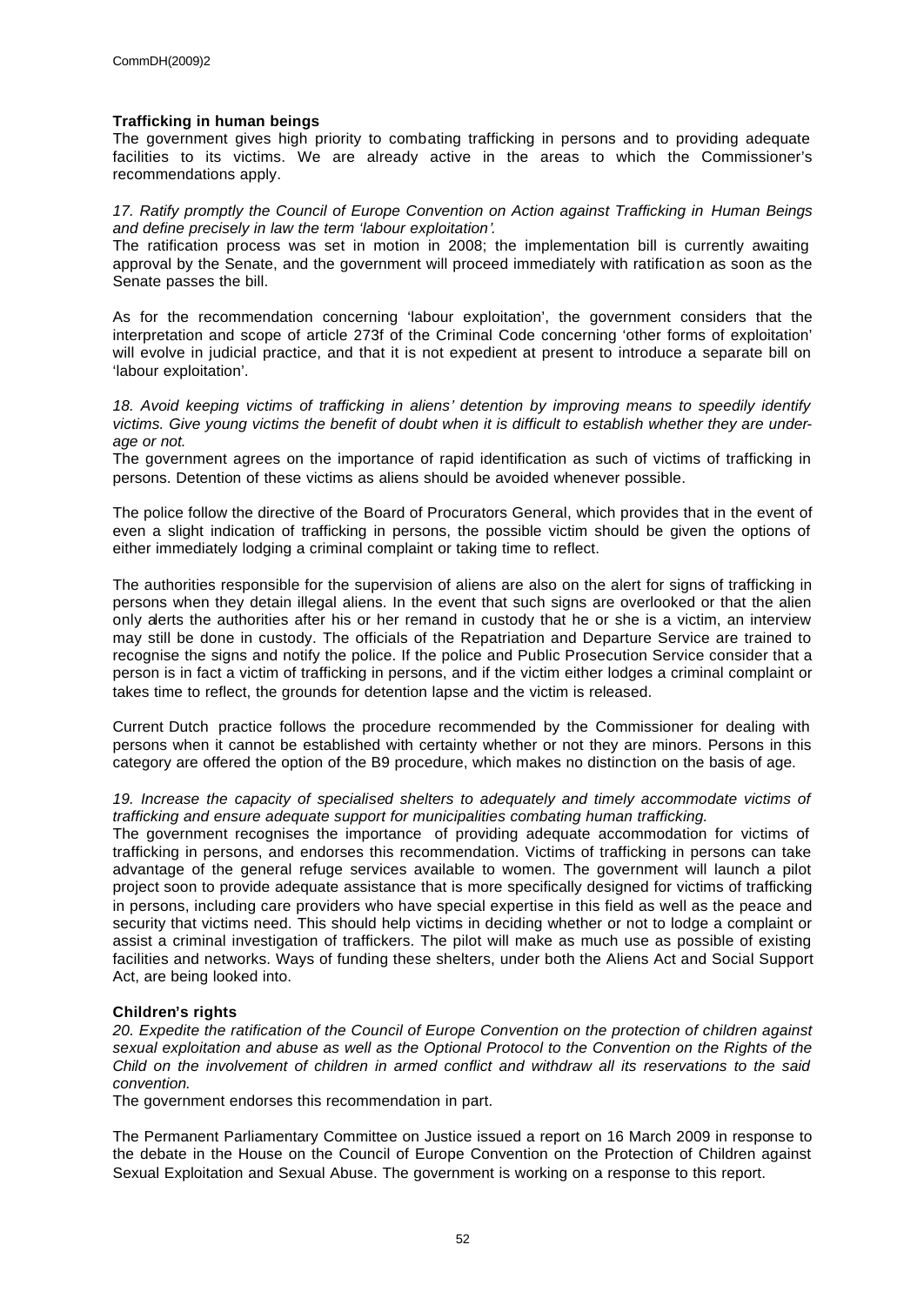The process of ratifying the Optional Protocol to the Convention on the Rights of the Child on the Involvement of Children in Armed Conflict is almost complete. The Implementation Act will enter into force on 1 May 2009, and the protocol can then be ratified immediately.

With respect to the Netherlands' reservations to the international Convention on the Rights of the Child, the Minister for Youth and Families and the Minister of Justice informed the House by letter of 19 February 2009 that the UN Committee on the Rights of the Child had once more urged the Netherlands to withdraw its reservations. As the letter indicated, the government has substantive reasons for these reservations, which the Minister for Youth and Families has once more explained in detail to the Committee. As the Committee and the Commissioner are nonetheless urging that the reservations be withdrawn, the government will once more carefully review them with a view to the next Dutch report to the UN. In addition, the Minister of Foreign Affairs, in consultation with his fellow ministers, will, in accordance with the Commissioner's recommendations, carefully consider whether Dutch accession is opportune to other Council of Europe conventions whose ratification process in the Netherlands has not yet begun.

## *21. Legislate on the obligation to report child abuse for professionals dealing with children, notably social workers, teachers and medical professionals.*

The government endorses this recommendation, and is currently preparing a bill for a mandatory reporting code for professional organisations in cases where there is a suspicion of child abuse or of other forms of domestic violence. We aim to have this enter into force within the next two years.

## *22. Ensure that the highest standards for the protection of children's rights, including the full prohibition of corporal punishment, are a reality in the whole of the Kingdom of the Netherlands.*

This recommendation is directed to the Kingdom as a whole. While referring to our comments on this point in the introduction, the government would underline that we share the Commissioner's view that children's rights are of equal importance everywhere in the Kingdom. We are in continual contact with the other parts of the Kingdom so as to ensure adequate protection of children's rights. Corporal punishment is prohibited by law in the Netherlands.

## *23. Ban the use of the 'Mosquito' by state and local authorities as well as by private entities.*

The government appreciates the Commissioner's concern about the effects of the Mosquito. A Mosquito is a device that emits a high-pitched sound, disagreeable to young people, with the aim of keeping young people who are causing a nuisance away from spots where they congregate or of making their presence there impossible. Our current position is that use of the Mosquito in the Netherlands is undesirable, and we do not plan to facilitate or regulate its use. The House adopted a motion on this subject on 10 March 2009, asking the government to make agreements with the municipalities ensuring that use of the Mosquito in a public space will at all times require local government approval. Whether the actual use of this apparatus constitutes a violation of any fundamental or other right is a question that the courts will have to answer.

## *24. Ensure the quality and equivalenc e of school programmes used in all Youth Institutions, civil and custodial, to guarantee equal opportunities for detained children.*

The government believes that current Dutch policy is consistent with this recommendation. Schools in young offenders' institutions determine on each young person's arrival what form of education is most suitable for him or her. All the schools in young offenders' institutions except one are in the category of special secondary schools for severely maladjusted children; these schools offer opportunities for both academic study and work experience. In the few cases where a young offender has a higher educational level, the assistance of a school in the region can be called upon; the offender can either – security permitting – attend the school or receive study aids from it.

## *25. Ensure the speedy separation of juvenile offenders from children institutionalised with a civil title, and the separation of minors from adults.*

As the House is aware, from 2010 institutions for youth protection will be completely separate from custodial institutions for young offenders. In the transitional period until 2010, children who are placed in the same institution will be separated on the basis of the grounds for their detention (civil or criminal). The two groups may only be mixed as part of educational programmes, which will always include professional supervision by the institution's staff. The transitional period is necessary to adapt the institutions to the new standards.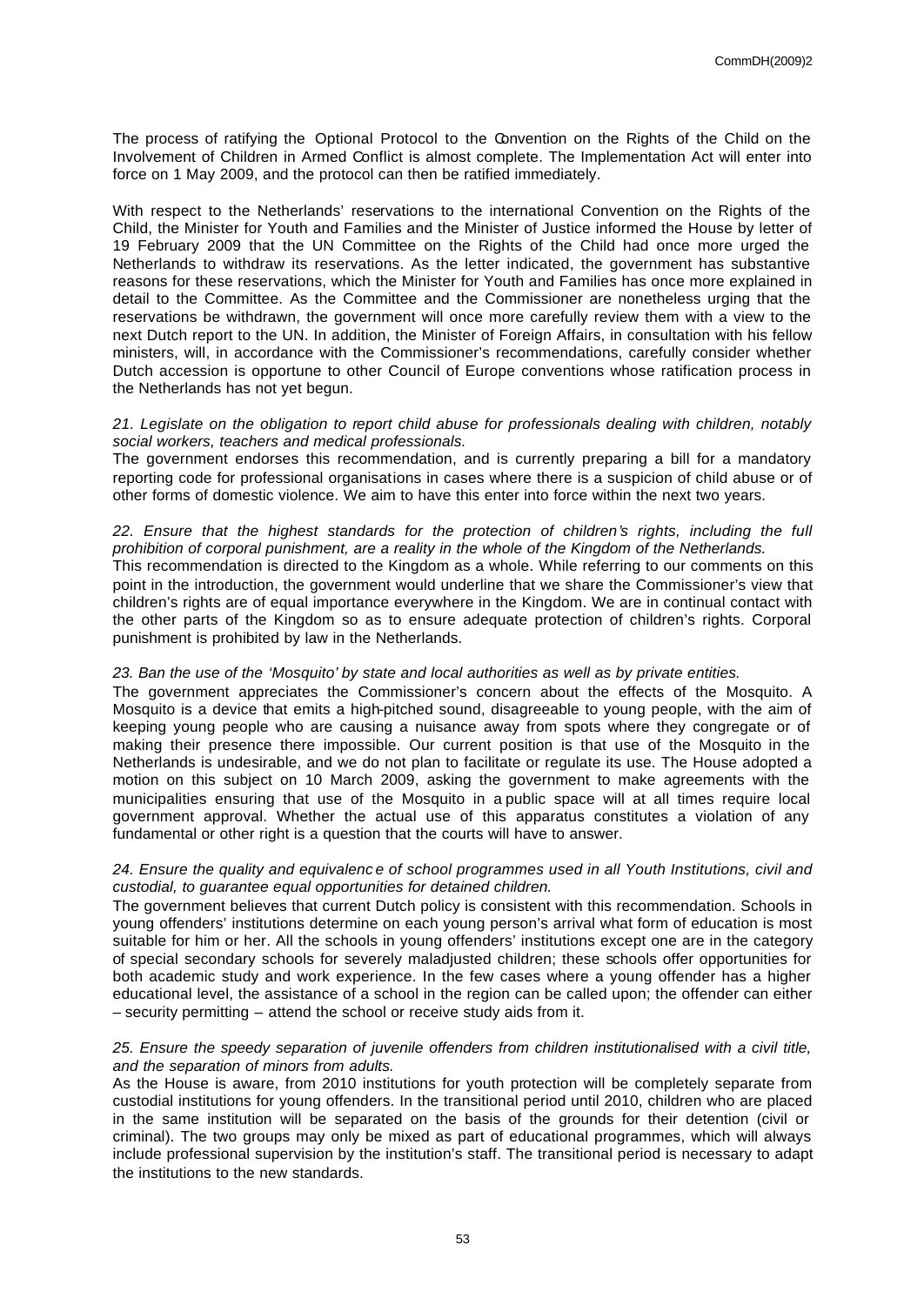*26. Increase the age of criminal responsibility in line with the majority of European countries and apply juvenile criminal law to all minors, even in serious offences.* The government takes note of this recommendation.

Juvenile criminal law is applicable to 12- to 17-year-olds. The government believes that the pedagogical nature of juvenile criminal law makes it unnecessary to increase the minimum age to 14, 15 or 16. In imposing a sentence, the courts take account of young offenders' ages and personal circumstances. In carrying it out, the upbringing of the young offender is the main consideration.

The main rule is that juvenile criminal law is applied to young offenders until they have reached the age of 18. In exceptional cases the courts can apply adult criminal law to 16- and 17-year-olds, if the seriousness of the offence committed, the offender's character or the circumstances of the offence provide grounds for doing so. The criterion for applying adult criminal law to minors is their age at the time the offence was committed. Most of these offenders have turned 18 by the time they are brought to trial. In 2007, for example, 124 minors (1.02%) were tried under adult criminal law, ten of whom were not yet 18 at the time of their trial and two were not yet 18 when the execution of the sentence began. The government believes that the courts should retain the ability to apply adult criminal law in these exceptional cases. In light of the recommendations of the UN Committee on the Rights of the Child on this point, however, we are prepared to carefully reconsider the Netherlands' reservation.

## **Prevention of discrimination**

*27. Establish better coordination and cooperation between all anti-discrimination bodies, police, public prosecutors and courts and streamline data collection procedures.*

Discrimination can occur on several different grounds (including race, nationality, sex, religion, sexual orientation, age or disability) and in several different domains (education, employment, services or amenities). Responsibility for combating discrimination is therefore shared by several members of government. Agreements have been made at interministerial level about the division of responsibilities. As a result, responsibility for implementing the Municipal Antidiscrimination Services Act (*Wet gemeentelijke antidiscriminatievoorzieningen*) has been transferred from the Minister for Housing, Communities and Integration to the Minister of the Interior and Kingdom Relations. Since 15 January 2009 the Ministry of the Interior and Kingdom Relations has also been leading a working group whose goal is to foster and improve coordination and harmonisation of antidiscrimination policy. This group meets once every three months. In the government's view, work has been done to improve coordination since the Commissioner's visit, and the first results are already visible.

Since 2008, regular regional forums on discrimination are held in each police region. This involves structured cooperation in each of the 25 regions between the Public Prosecution Service (specifically the public prosecutor responsible for antidiscrimination cases), the police, and regional antidiscrimination bureaus. In these forums, reports and criminal complaints of discrimination are discussed and assessed. A uniform case overview has been developed for the forums in which the reports and criminal complaints to the regional force are registered. Reports received by the antidiscrimination bureaus are also incorporated into the overview. The forum's primary purpose is to ensure that every incident of discrimination is handled properly, following the progress and disposal of each case. In addition, policy issues can also be discussed. These regional forums are a major source of information for the municipalities.

Another major source of information for government is the regional crime pattern analysis of discrimination cases made by each regional police force. This analysis is based on incidents of discrimination recorded in each region, supplemented by data from the Public Prosecution Service and antidiscrimination bureaus. At national level the National Discrimination Expertise Centre of the Public Prosecution Service, the Diversity and Police Expertise Centre of the police, and the national association Art.1, which represents many local antidiscrimination bureaus, are working actively to further professionalise the regional forums on discrimination.

Beginning this year, a national crime pattern analysis of discrimination cases will be published annually, which through critical examination of the statistics and a focus on the different grounds for discrimination should yield a better understanding of the nature and scope of discrimination in the Netherlands. The Association of Netherlands Municipalities (VNG) will also organise regional meetings in the spring of 2009 on the development of municipal antidiscrimination policy in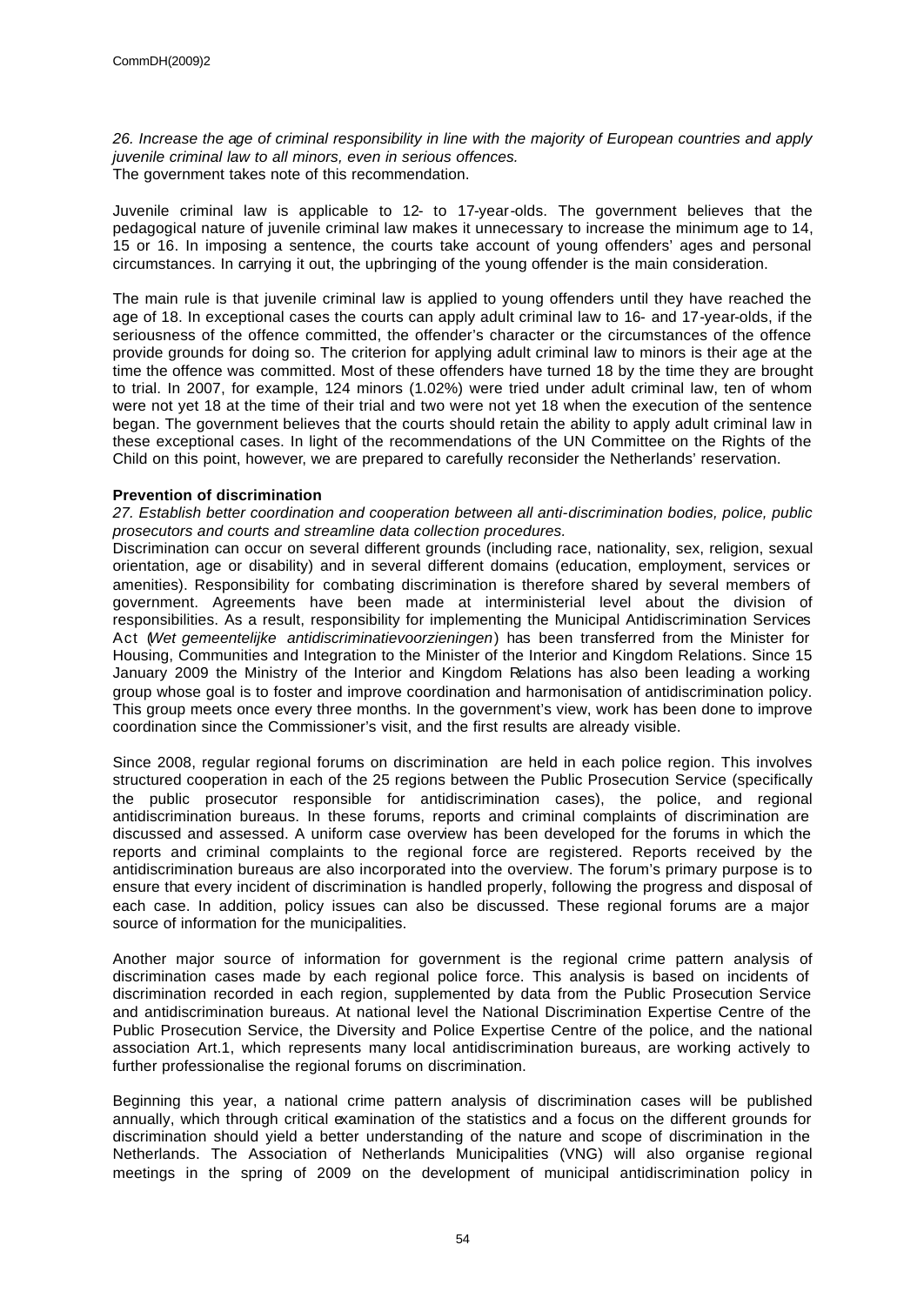cooperation with the Ministry of Interior and Kingdom Relations and the interministerial programme for Housing, Communities and Integration.

## 28. Remove the exemptions for associations based on religion or belief from GETA [the Equal *Treatment Act] and abolish the 'sole fact' construction.*

This recommendation is directly tied to the evaluation of the Equal Treatment Act, and will be considered as part of that process. The first part of the government position on this evaluation was sent to the House in late December 2008. A letter from the Minister of the Interior and Kingdom Relations of 2 March 2009 informed the House of the evaluation's relationship to pending cases concerning infringements of the Act and to the request for advice from the Council of State on the 'sole fact' construction.

## *29. Exploit all avenues to take speedy and appropriate measures against female genital mutilation.*

The government endorses this recommendation, and is doing everything possible to combat genital mutilation of women and girls, including both prevention and enforcement. We believe that female genital mutilation can only be effectively combated by dealing with all links in the chain: from public information campaigns and consciousness-raising that target and involve the groups in which it is practised, to attention to early warning signs followed by professional assistance, to prosecution and aftercare.

The government is also contributing to the fight against female circumcision outside the Netherlands. For example, the Netherlands held an international conference on 9 and 10 March 2009 on violence against girls, attended by representatives of governments, international organisations and NGOs. Our country is also an initiator, together with Belgium and France, of the resolution on violence against women whose text is negotiated each year in the UN General Assembly, and co-funder of a databank established by the UN Secretary-General of UN member states' best practices in combating violence against women.

## *30. Sign and ratify the Optional Protocol to the UN Convention on the Rights of Persons with Disabilities.*

The government will take this recommendation under consideration. The Netherlands' decision whether or not to sign and ratify the Protocol depends on its decision whether or not to accede to the Optional Protocol to the International Covenant on Economic, Social and Cultural Rights adopted by the UN General Assembly at the end of 2008. The Protocol to the UN Convention on the Rights of Persons with Disabilities gives people with disabilities a right of petition regarding all the rights mentioned in the Convention, including economic, social and cultural rights. If the Netherlands acceded to the Protocol to this Convention without having signed the Protocol to the Covenant, the Netherlands would give people with disabilities more rights than other citizens. The advisability of signing and ratifying the two protocols is now being studied.

## *31. Extend the anti-discrimination legislation to all forms of education, goods and services [including] public transport and social protection and provide full access to all forms of public transport without applying financial impediments for persons with disabilities.*

The government endorses the recommendation, with the proviso that reasonable limits must be set to the provision of public services. This was affirmed by the Netherlands' highest court with regard to the limitations set in the Valys system, which provides interregional transport to people with disabilities.

On 15 March 2009, the Equal Treatment of Disabled and Chronically Ill People Act (WGBH/CZ) was amended, so that it now applies to housing and, from the beginning of the coming school vear, primary and secondary education. (It had applied to vocational education since 2003.) The government intends to present an order in council to Parliament later in 2009 extending the Act to public transport, as part of our efforts to ensure accessible public transport. The Valys system mentioned above exists to provide interregional transport for people who cannot use public transport.

The possible extension of the WGBH/CZ to cover the provision of goods and services is linked to the proposed European directive on equal treatment beyond the workplace. As for the Incapacity Insurance (Young Disabled Persons) Act (WAJONG), the Minister of Social Affairs and Employment has introduced a legislative package in parliament to increase participation in the labour market by young people with disabilities. The package focuses among other things on training and workplace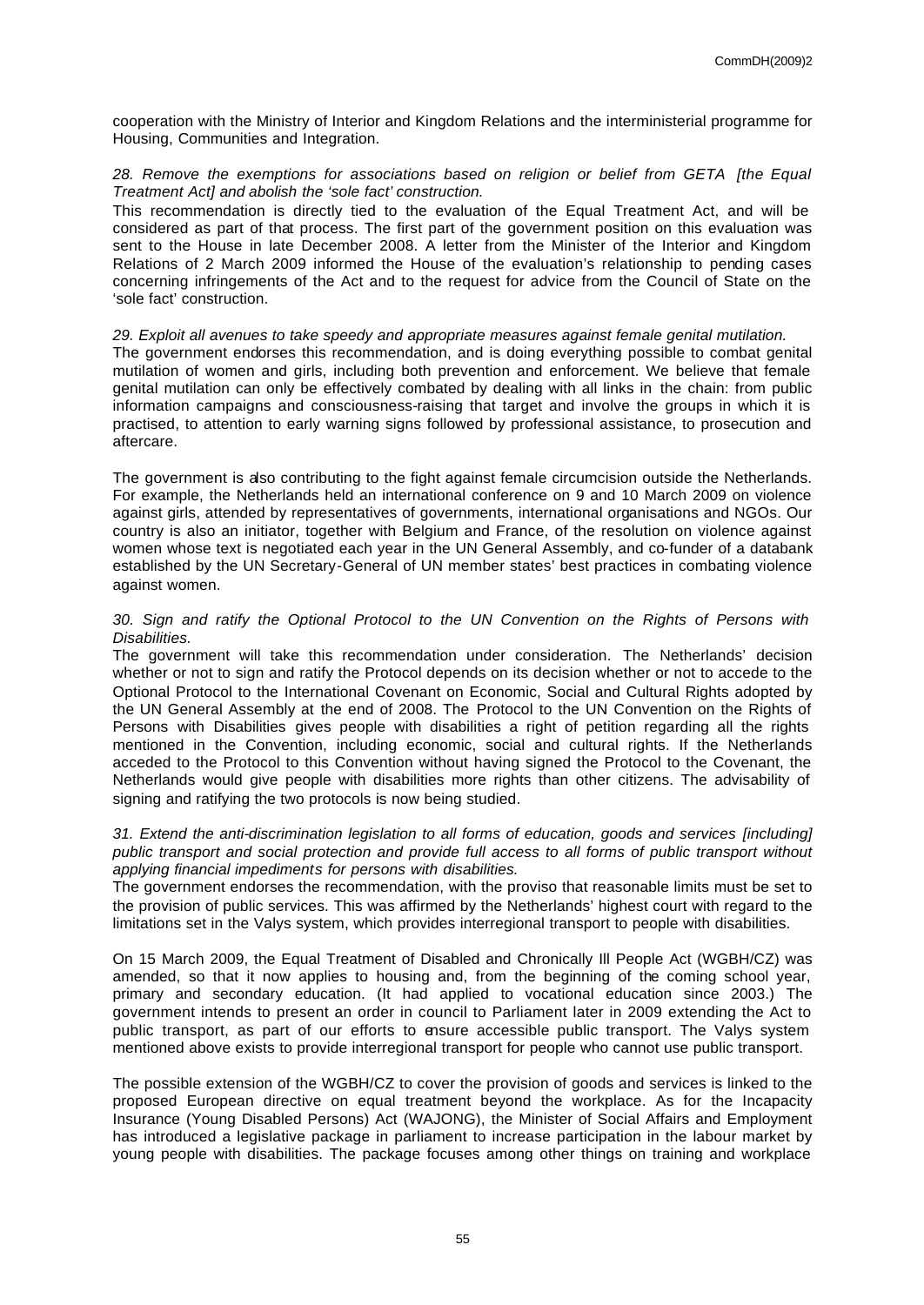adaptation so as to increase such young people's chance of getting jobs and to improve their financial position.

## *32. Abolish the legal condition of sterilisation and other compulsory medical treatment as a requirement for legal recognition of a person's gender identity.*

On the basis of earlier consultations with such organisations as the Transgender Network of the Netherlands, a request for advice from independent bodies is being drafted concerning the advisability of eliminating sterilisation and other compulsory medical procedures as a legal precondition for recognition of a person's gender identity. The Commissioner's recommendation will be taken under consideration as part of this process.

## *33. Recognise the Roma and Sinti as a minority under the Framework Convention for the Protection of National Minorities and involve Roma and Sinti in all levels of political decision making.*

The government takes note of this recommendation. In close consultation with parliament, however, the Dutch government has determined that in the Dutch situation the Roma and Sinti cannot be considered a national minority under the Framework Convention. Among other reasons, the Dutch position results from the Council of Europe's inability during the negotiations on the Framework Convention to reach agreement on the definition of a national minority. Consequently it was left to each country that accedes to the Convention to give in a declaration the definition it would use. Like many other Parties to this Convention, the Netherlands exercised this option when it acceded, with the approval of the majority of the House.

This does not mean that Roma and Sinti in the Netherlands have no right to protection. On the contrary, they are of course protected by the ECHR and Protocol No. 12 to that Convention. The Netherlands also accounts for its policies regarding Roma and Sinti in international reports, such as its reports to the European Committee against Racism and Intolerance (ECRI). Romany also enjoys protection in the Netherlands as a non-territorial language under the European Charter for Regional or Minority Languages, and the Netherlands reports under this Charter on its policies on Romany. The Dutch government urges municipalities to engage in dialogue with representative Roma and Sinti organisations in developing public policy of specific concern to this community. The FORUM Institute for Multicultural Development plays a supporting role in this process, thanks in part to the financial support it receives from the Dutch government.

## **Racism, xenophobia, anti-Semitism and intolerance against Muslims**

The government's response to ECRI's Third Report on the Netherlands set out at length the steps we would take in the fight against racism, xenophobia and intolerance against Muslims. Our coalition agreement 'Working Together, Living Together' expresses our commitment to a society in which everyone participates and people are valued for what they do, not what they are. This also means that all residents of the Netherlands must respect the fundamental values of democracy founded on the rule of law, including freedom of religion. Criminal activity and discrimination against people of different faiths or lifestyles is not tolerated.

## *34. Promote publicly the national action plan against racism and xenophobia and monitor its implementation in close cooperation with civil society.*

The government will present a national action plan to the House before the coming summer recess. After the House debates the plan, it will be implemented as quickly as possible and its implementation monitored, naturally in close cooperation with civil society.

## **Integration**

The government attaches importance to the Commissioner's recognition of the need for a broad public debate in a society of increasing cultural and religious diversity. We also share the Commissioner's view that this debate should be constructive and respectful and should focus on solutions.

A central pillar of Dutch integration policy is the civic integration requirement for certain groups of immigrants. As laid down in the Civic Integration Act, this requirement is aimed at enhancing their knowledge of Dutch and of Dutch society, which are after all essential to their ability to participate in society. Improving the civic integration process is a top priority of this government's integration programme. The Delta Plan for Civic Integration of 7 September 2007 was launched in order to boost the quality and the results of civic integration. Its principles include a focus on the practicality and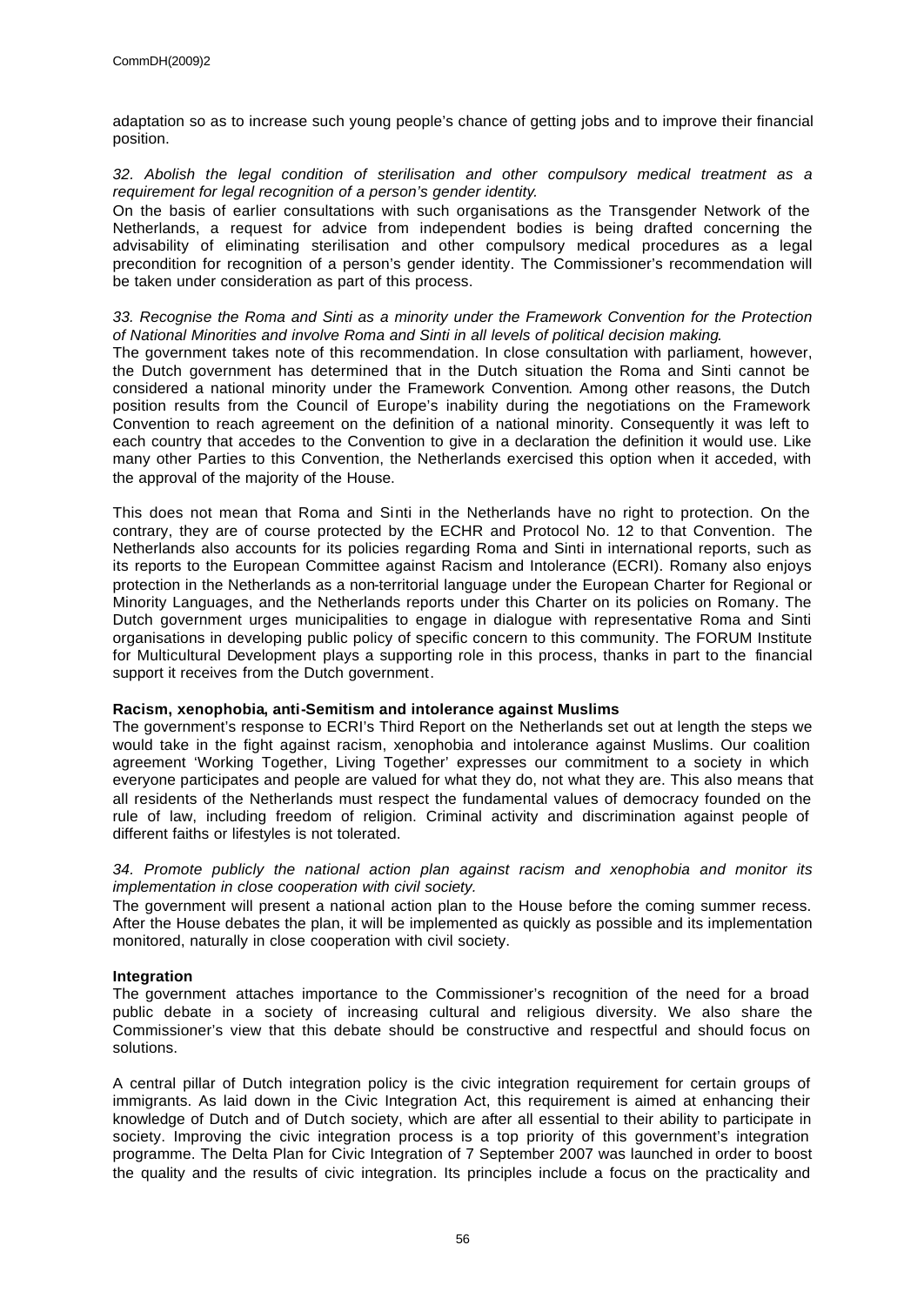quality of civic integration, on a stronger link between civic integration and participation, and on the binding and connecting character of civic integration.

The civic integration examination is required for all non-EU aliens who seek to qualify for a permanent residence permit. The conditions for exemptions or dispensations are the same for all non-EU aliens. The government therefore believes that the civic integration examination is not discriminatory. Unlike the Commissioner, we believe that the current integration policy is facilitating the integration of newcomers into Dutch society. We will however evaluate the Civic Integration Act and submit a report on this evaluation to the House in 2010.

*35. Evaluate and review the Urban Areas (Special Measures) Act as well as the Housing [Allocation] Act to ensure that segregation on the housing market is efficiently combated.*

The government shares the Commissioner's view that segregation on the housing market should be combated.

The Urban Areas (Special Measures) Act (*Rotterdamwet*) will be evaluated in 2011. So far this Act has been applied in one Dutch city, Rotterdam. The evaluation showed that the Act has only had a limited effect during the year it has been in force, but also that not enough time had elapsed to make a conclusive judgment about its impact.

The Housing Allocation Act was evaluated in 2004. Due to changes of government and other priorities, the revision of the Act that was supposed to ensue has not yet been completed. However, a letter on the revision of the Act was sent to the House on 26 November 2007 and discussed with the House. A draft of the revised Housing Allocation Act is expected in 2009, aimed at affirming the freedom of establishment, reducing the regulatory burden and making targeted efforts to guide the housing market.

## **Fight against terrorism**

The government attaches great importance to adequate protection of human rights in the fight against terrorism.

#### *36. Review the anti-terrorism measures implemented and proposed, notably the Bill on*

*Administrative Measures for National Security, in order to ensure that they fully comply with international human rights standards and principles.*

In the government's view, current Dutch policy responds to the Commissioner's concerns about the compatibility of counterterrorist measures with human rights. Dutch counterterrorist legislation has been systematically evaluated and monitored, particularly from this point of view. Specific aspects of counterterrorist policy and its implementation are also regularly evaluated, and attention to fundamental human rights is included in these evaluations when the character of the measures makes this appropriate. The results of these evaluations are normally presented to both Houses of Parliament.

The government refers in this connection to the work of the Suyver Committee established in October 2008. This committee is drafting a list of criteria to be used by the government in future evaluations of counterterrorist legislation.

It goes without saying that all new legislation is checked before its adoption for its compatibility with higher law, such as the Constitution and human rights conventions. New legislation is submitted during the drafting process to concerned outside parties, including representatives of the legal profession, the judiciary and the independent supervisory body responsible for data protection. The explanatory memoranda appended to bills always include, and provide substantive commentary on, the advice given by these individuals and bodies. After consultation and discussion in the cabinet, all bills are presented to the Council of State, the government's main and final advisory body on legislation. In assessing proposed legislative amendments, the Council of State considers their compatibility with the Constitution and with human rights conventions such as the ECHR. Where necessary, the Council of State's opinion on this matter is explicitly requested. The explanatory memoranda to bills on preventing and combating terrorism devote special attention, usually in a separate section, to the proposed measures' relation to relevant fundamental rights. This section, comparable to the restrictive clauses in the conventions themselves, comprise a substantive